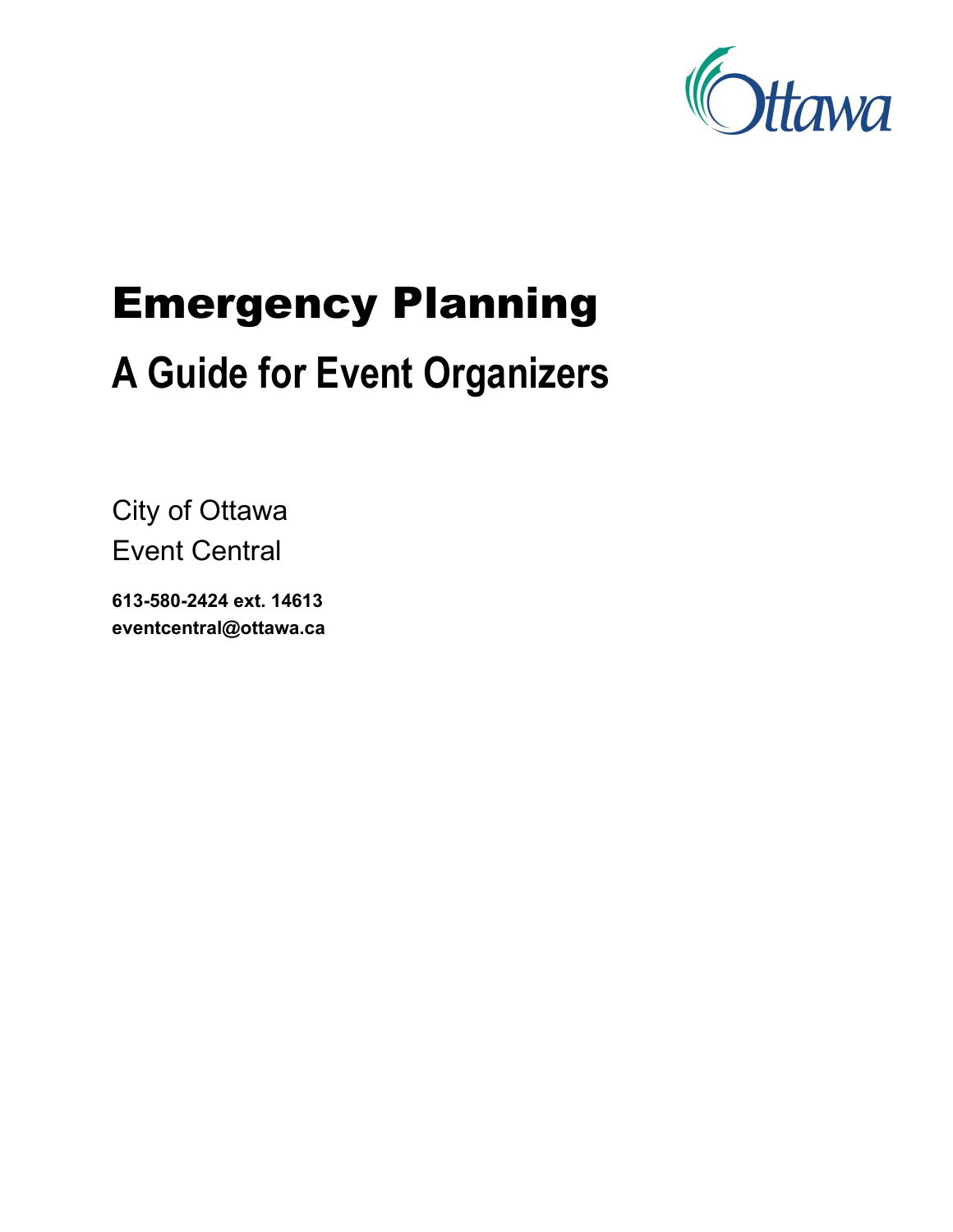### <span id="page-1-0"></span>**Emergency Planning for Special Events and Mass Gatherings**

Public safety is an important element of special event planning. The City of Ottawa requires that all applicants for a Special Event Permit submit an Emergency Plan to the satisfaction of the City of Ottawa Emergency Services and the Ottawa Police Service.

### <span id="page-1-1"></span>**Disclaimer**

This guide, and any advice or information hereto provided, is meant to assist your organization in preparing a working emergency plan that will serve it well in carrying out the special event. The City of Ottawa and the Ottawa Police Service disclaim any responsibility for the use of such plans and will not be liable for any damages arising from their use and implementation.

In the event of an emergency, the Ottawa Police Service, Ottawa Fire Services and Ottawa Paramedic Service will respond according to their respective procedures and will work in collaboration with your organization as deemed appropriate or necessary in the circumstance.

### <span id="page-1-2"></span>**Contained in this guide**

| Emergency Planning for Special Events and Mass Gatherings 1         |  |
|---------------------------------------------------------------------|--|
|                                                                     |  |
|                                                                     |  |
|                                                                     |  |
|                                                                     |  |
|                                                                     |  |
|                                                                     |  |
|                                                                     |  |
| Hazard Identification, Risk Assessment, Prevention & Risk Reduction |  |
|                                                                     |  |
|                                                                     |  |
|                                                                     |  |
|                                                                     |  |
|                                                                     |  |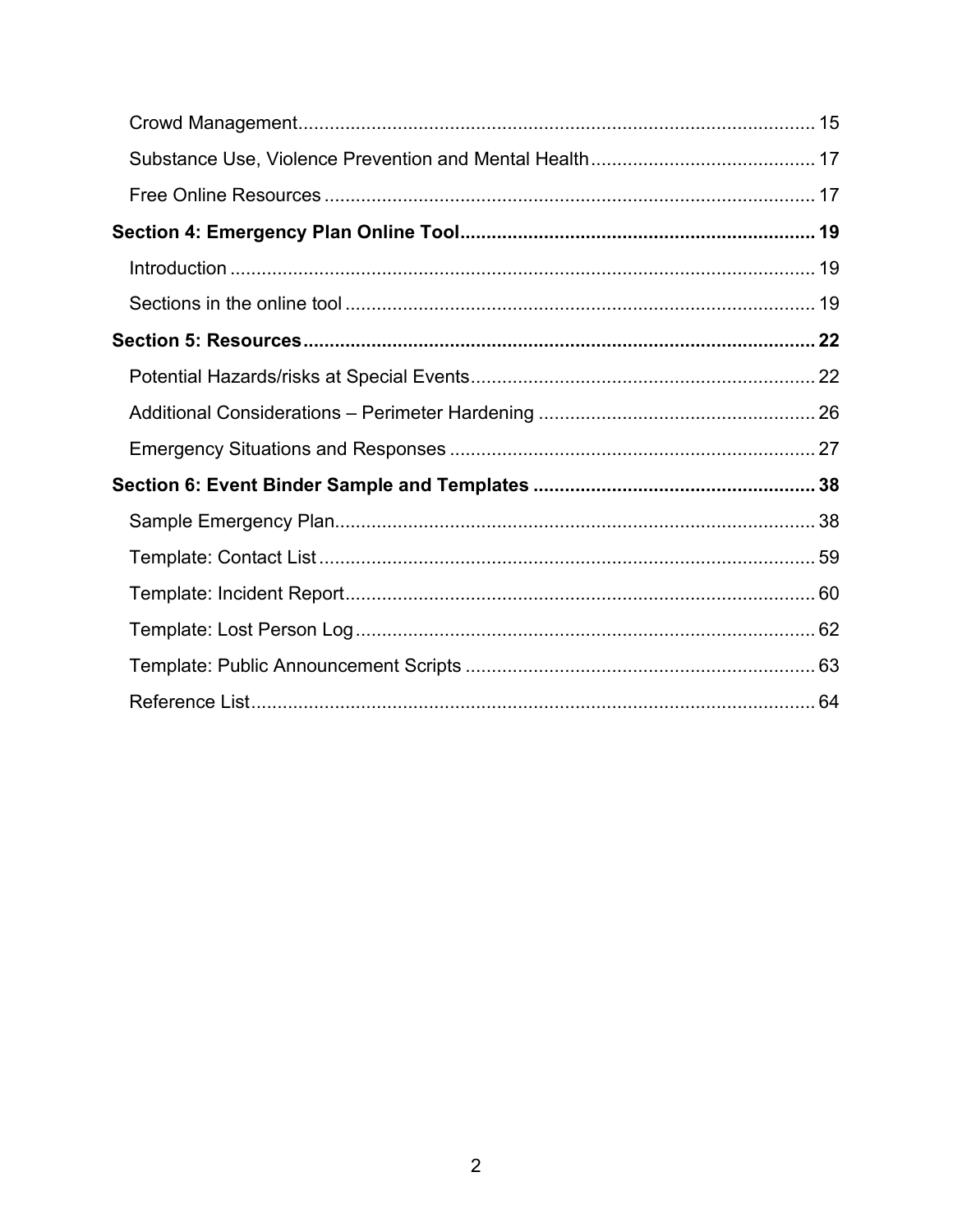### <span id="page-3-0"></span>**Section 1: Introduction**

This planning guide was developed by the City of Ottawa's Event Central Office in consultation with Emergency Services, the Ottawa Police Service and Ottawa Public Health. The Event Central Office is the first point of contact for event organizers wishing to host an event in Ottawa. Event Central leads integrated planning in a supportive environment, reconciles the input of all impacted stakeholders, and ensures organizers and City services are coordinated in a manner that contributes to positive events and their safe execution.

While this guide is comprehensive, it cannot address every possible question or topic. Event Central remains available to assist organizers at every stage of the application process, including the development of an emergency plan and use of the online tool.

### <span id="page-3-1"></span>**Frequently Asked Questions**

### **What is an emergency plan?**

An emergency plan is a formal written plan developed by the event organizer that lists key personnel's roles and contact information, identifies hazards that could impact the event, and outlines the measures taken to ensure public safety. The emergency plan is the framework that prepares the event organizer, staff, and volunteers in an emergency. Emergency plans are tailored to the site-specific conditions and nature of each special event. Prevention efforts, along with how to respond to an emergency, are both integral components of the emergency plan.

Hard copies of the emergency plan should be kept in an operations binder in the command post. It should also be used when delivering training to staff and volunteers.

### **Why is it important to have an emergency plan?**

An emergency plan helps event organizers in planning safe and successful events through:

- Establishing roles and responsibilities and identifying who is filling each role
- Identification of potential hazards and associated levels of risk to event staff, volunteers, contractors, and the public
- Identification and implementation of prevention and risk reduction strategies for hazards
- Identifying training opportunities (e.g., *Party Safer*, preventing and responding to an overdose, mental health)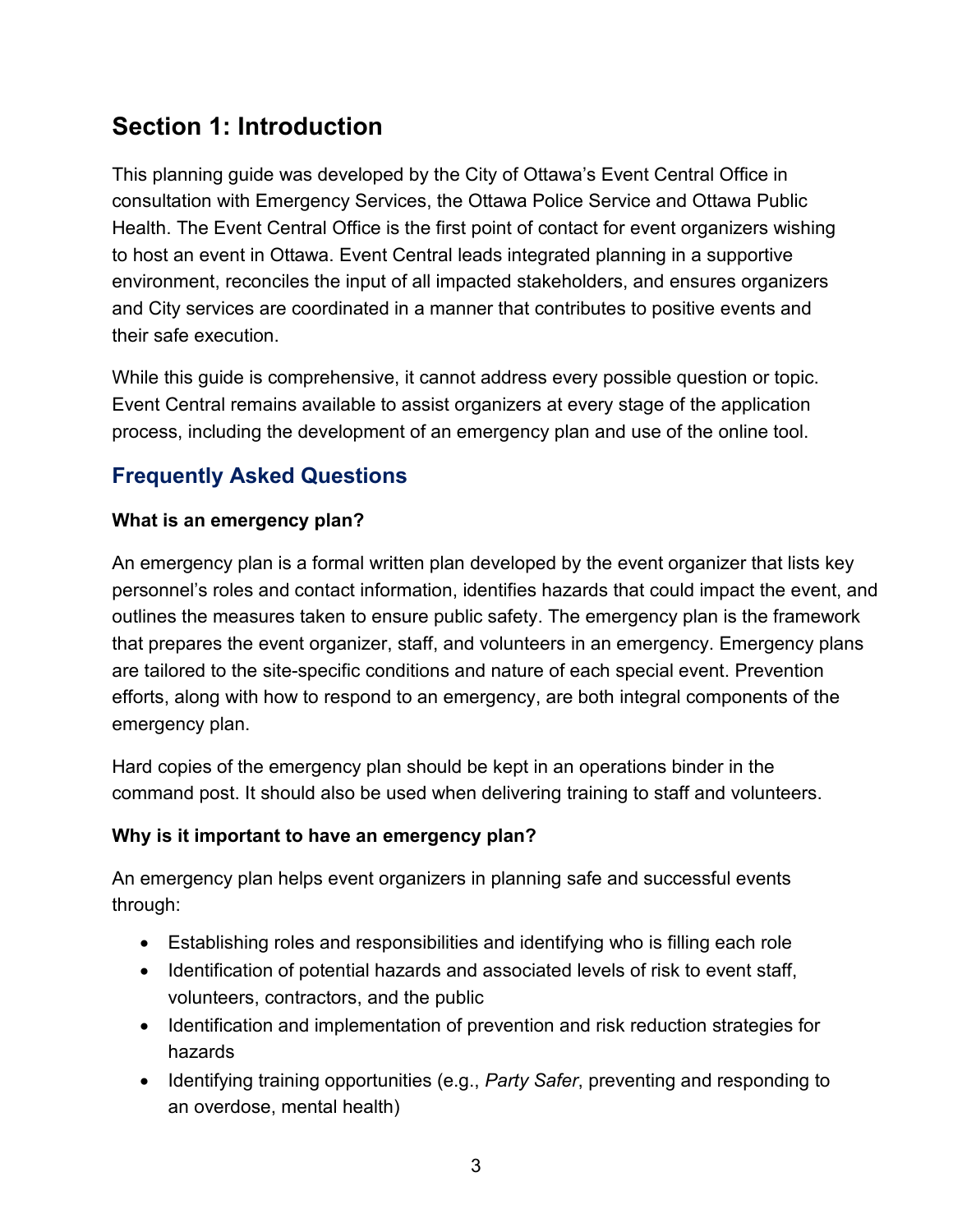- Development of response plans to manage emergencies if they occur
- Identification of communication methods and procedures for managing the event and emergencies

#### **What counts as an emergency during a special event?**

An emergency during a special event is any incident, natural or human-caused, with the potential to harm people (staff, volunteers, contractors, and the general public) or cause damage to equipment or property. These types of incidents require event organizers, staff and volunteers to be prepared if extra measures are required on their part to respond. A minor incident is not likely to escalate and can be managed through the event's normal procedures. A major incident will likely exceed the capability of staff and volunteers to respond and would require the involvement of local Emergency Services (e.g., an overdose).

Examples of the types of emergencies that could occur during a special event include severe weather, fire, the collapse of a temporary structure, medical incidents, lost children, overcrowding / crowd surges, etc. A list of common types of emergencies can be found in [Section 5](#page-22-1) of this guide.

#### **Who should complete an emergency plan?**

Public safety is an important part of special event planning. It is good practice for organizers of events of all sizes and complexity to plan for mitigating and managing risks associated with their event (preventing emergencies as well as being prepared for them).

The City of Ottawa requires that all applicants for a Special Event Permit submit an emergency plan at the time of application. In Ottawa, a Special Event Permit is required for outdoor events on public or private property when the expected attendance is 500 or more persons at any one time per the *[Special Events on Public and Private Property](https://ottawa.ca/en/living-ottawa/laws-licences-and-permits/laws/law-z/special-events-public-and-private-property-law-no-2013-232)  [By-law](https://ottawa.ca/en/living-ottawa/laws-licences-and-permits/laws/law-z/special-events-public-and-private-property-law-no-2013-232)* (No. 2013-232).

#### **How is my emergency plan reviewed?**

Event Central facilitates event review by leveraging the expertise and experience of the Special Events Advisory Team (SEAT). SEAT brings together City departments and other public agencies to work with event organizers to ensure that appropriate plans and permits are in place. The Office of Emergency Management, Ottawa Fire Services, Ottawa Paramedic Service, and Ottawa Police Service are involved in the review of emergency plans and have the authority to require plans to include any information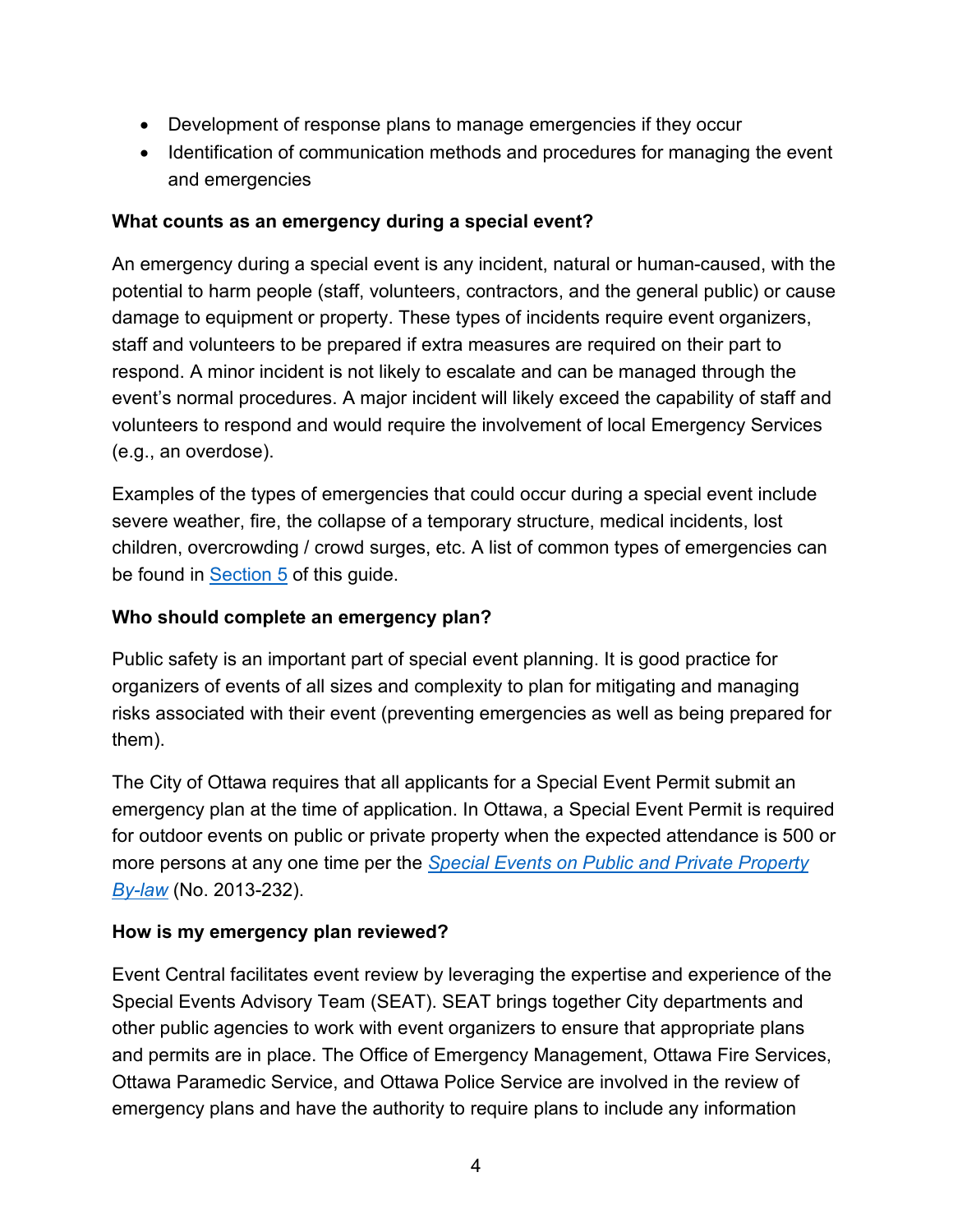deemed necessary to complete their review. External agencies may be involved in the review of an emergency plan depending on the size, nature, and location of the event.

Event emergency plans are kept confidential and are not shared with other event organizers or the public.

#### **How often should an emergency plan be updated?**

Event organizers should review and confirm the emergency plan with the leadership team (Event Command) annually. More frequent review may be required for events that take place several times in a year. Debriefing with the leadership team following an event or when an emergency response was required is the best time to adjust an emergency plan. Every emergency offers operational and resource challenges, some of which may not have been considered or identified prior to the event. Debriefing after the event is an opportunity to capture those experiences and learn from the event.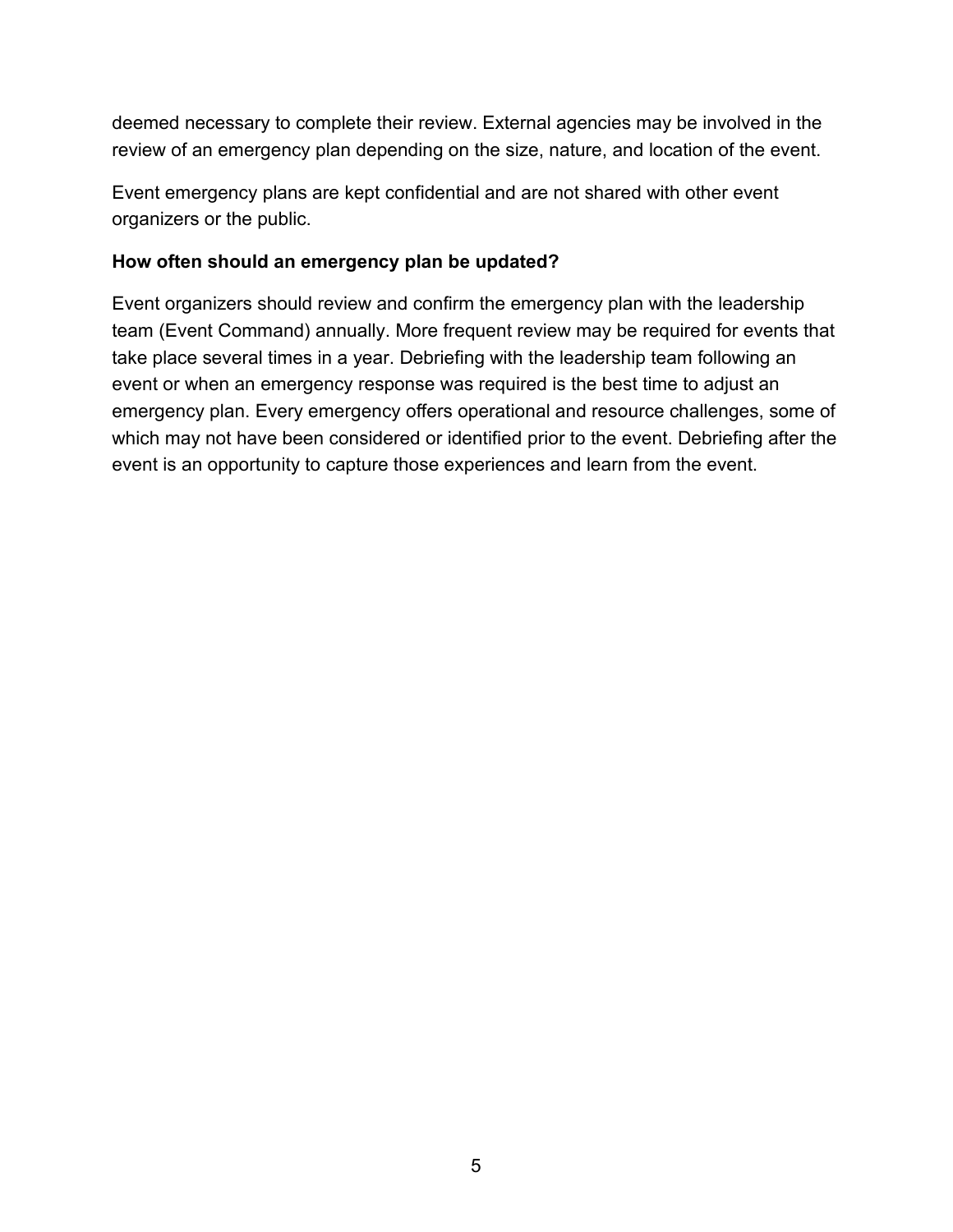### <span id="page-6-0"></span>**Section 2: The Emergency Operations Plan**

### <span id="page-6-1"></span>**Integration with Event Operations**

Emergency plans cannot be created in isolation. There is no one standard that can be applied to address the needs and risks present at all events. Each organizer must look at their unique set of activities and tailor their plan to suit. Emergency plans should consider not only the primary event activities, but those associated with load-in and load-out phases as well. Hazards can present at any time and the organizer must be prepared to mitigate injury to staff, volunteers, and contractors, damage to property, strain on community and emergency services (emergency departments), etc.

The event's unique site should be considered when assessing risk and developing response procedures – for example, some sites are near known hazards such as water or roads. For successful planning, tap into the expertise of the planning team as they are sure to have insight into the event's activities.

In addition to accounting for hazards associated with event activities, prevention efforts that start in advance of the event can have a big impact during the event (e.g., Party Safer messaging). When appropriate, these measures can and should be integrated into the event's marketing strategy.

### <span id="page-6-2"></span>**Command Structure**

A key part of emergency planning is pre-identifying a chain of command for when an incident occurs at an event, as immediate action must be taken to control and manage the incident.

All identified personnel should have knowledge of:

- The information included in the emergency plan
- Other key personnel, their roles, responsibilities, and contact info
- Muster points and assembly area locations
- Emergency exit locations
- Medical and other emergency equipment locations
- Method(s) used for communication with other key personnel, volunteers, and attendees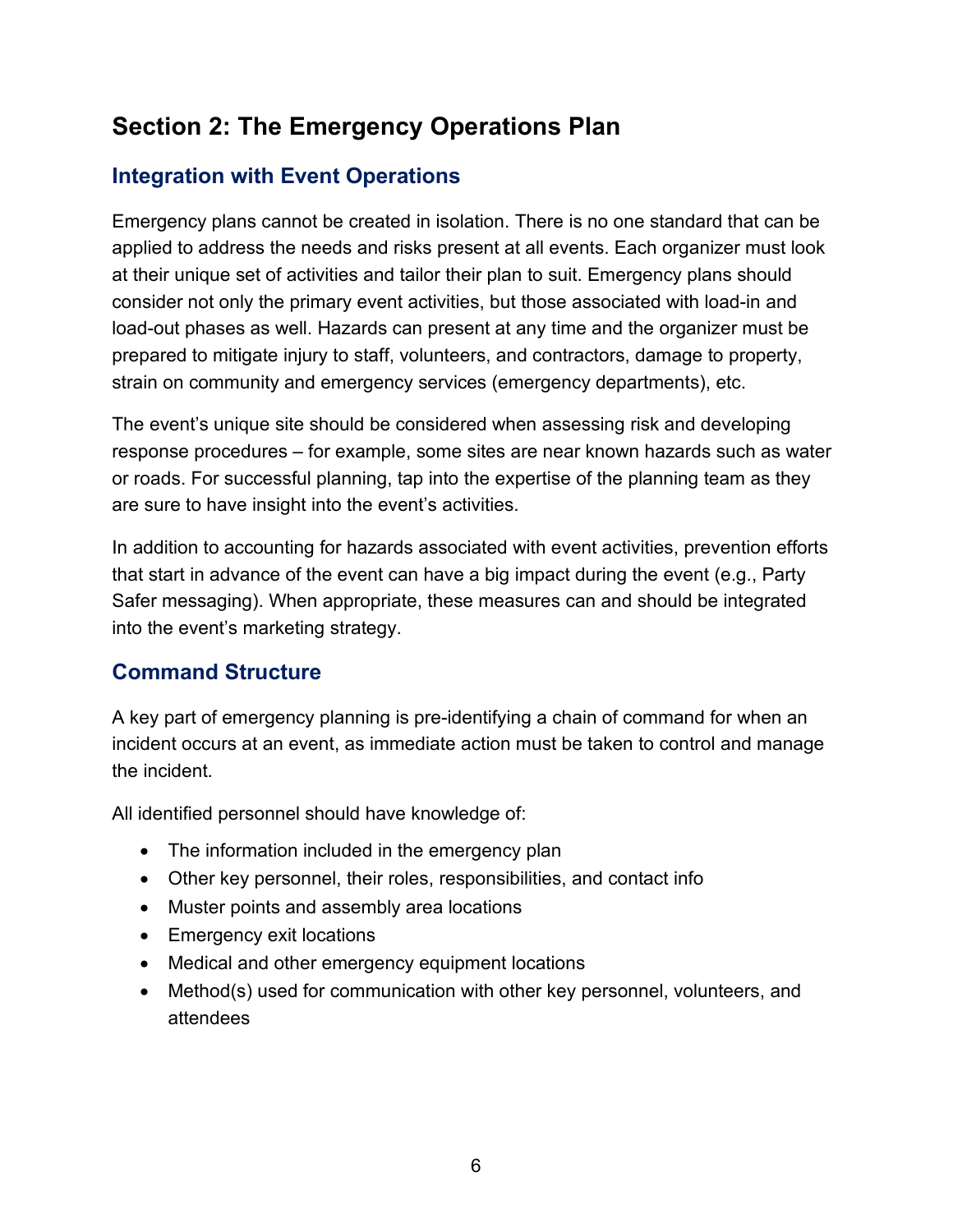#### **Roles and Responsibilities**

Event organizers should consider the following positions in their command structure and identify event personnel or volunteers to fill them where possible. If a position is not filled, the responsibilities of that position become the direct responsibility of the event organizer. A deputy or alternate can also be identified for each role.

**Event Director:** The person who holds responsibility and decision-making authority for all event activities (normally the event organizer)

#### *Responsibilities*:

- Provide leadership to Event Command
- Declare an emergency in consultation with Event Command
- Evaluate the need for evacuation
- Initiate evacuation if required
- Notify 9-1-1 as required
- Determine resources that may be needed
- Decide if and when a message needs to be sent out to public, volunteers and staff
- Provide input to the Media Representative on news releases and public announcements
- Keep Event Command informed of the emergency situation
- Liaise with required Emergency Services that have jurisdiction in the emergency

**Media Representative:** The person who will talk to the media about the special event / mass gathering if an emergency occurs

#### *Responsibilities*:

- Represent Event Command when speaking to the media about the special event in the event that an emergency occurs
- Report to Event Director

### **Safety Officer:**

#### *Responsibilities*:

- Identify hazards associated with event
- Ensure protective equipment is available
- Report to Event Director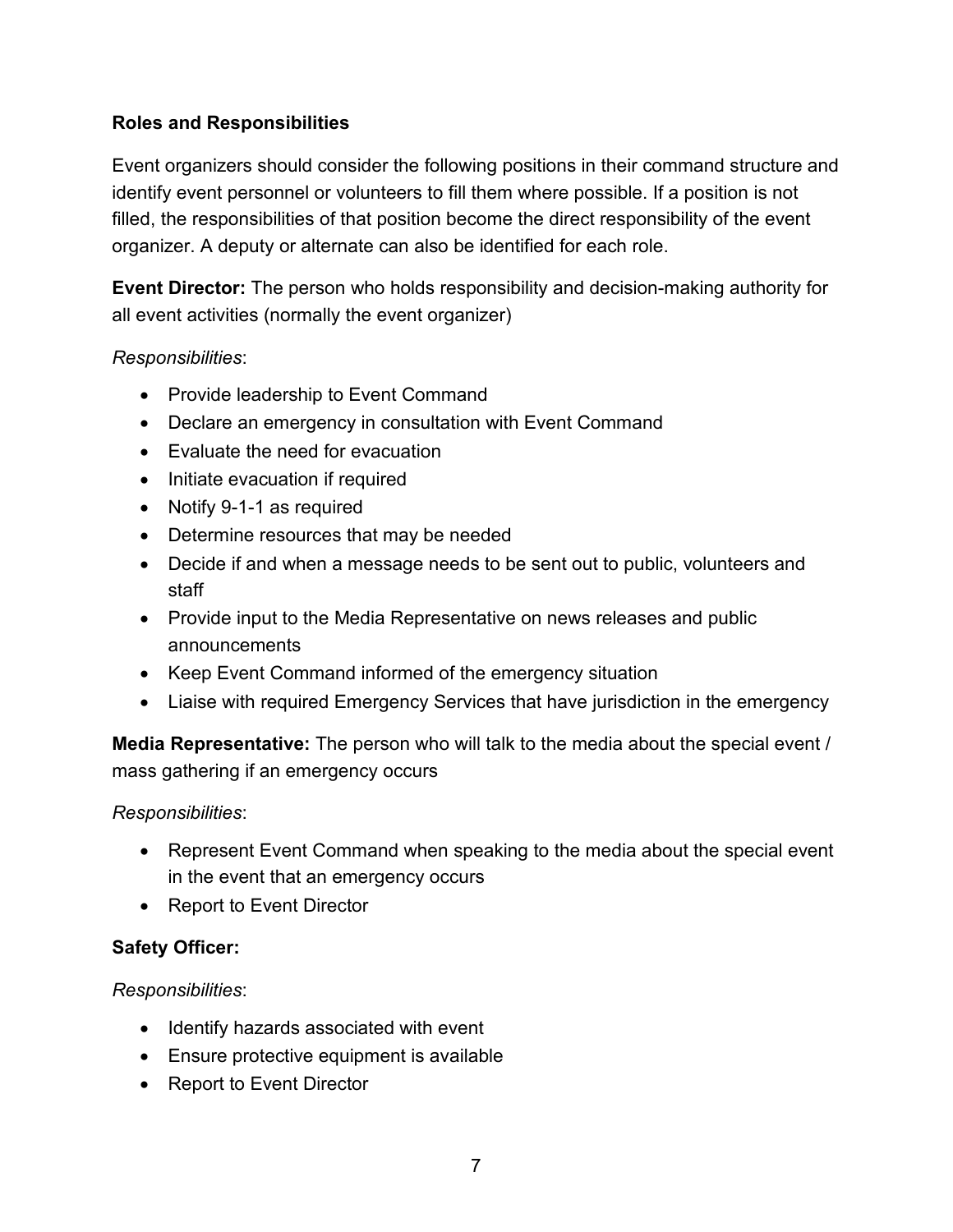**Operations Lead:** The person who manages the tactical operations of the event

*Responsibilities*:

- Deploy necessary resources as requested by Event Command in support of emergency
- Provide direction to Area Leads (volunteer, entertainment, vendor coordinators, etc.)
- Direct MCs to make public announcements during emergency as required
- Assist in getting emergency vehicles into and out of the site
- Report to Event Director

### **Planning Lead:**

*Responsibilities*:

- Collect, evaluate, and process information about the incident
- Maintain Incident Reports from various areas
- Report to Event Director

### **Logistics Lead:**

### *Responsibilities*:

- Identify and provide resources for operation of Event Command
- Identify and provide services, personnel, equipment, and materials needed to respond to emergency as required
- Report to Event Director

### **Finance and Administration Lead:**

*Responsibilities*:

- Maintain the budget and allot funds for rental or purchase of emergency resources or materials
- Report to Event Director

**Medical Lead:** Person or third-party organization responsible for medical response at the event (i.e., first aiders)

### *Responsibilities*:

- Evaluate medical conditions
- Provide care for sick or injured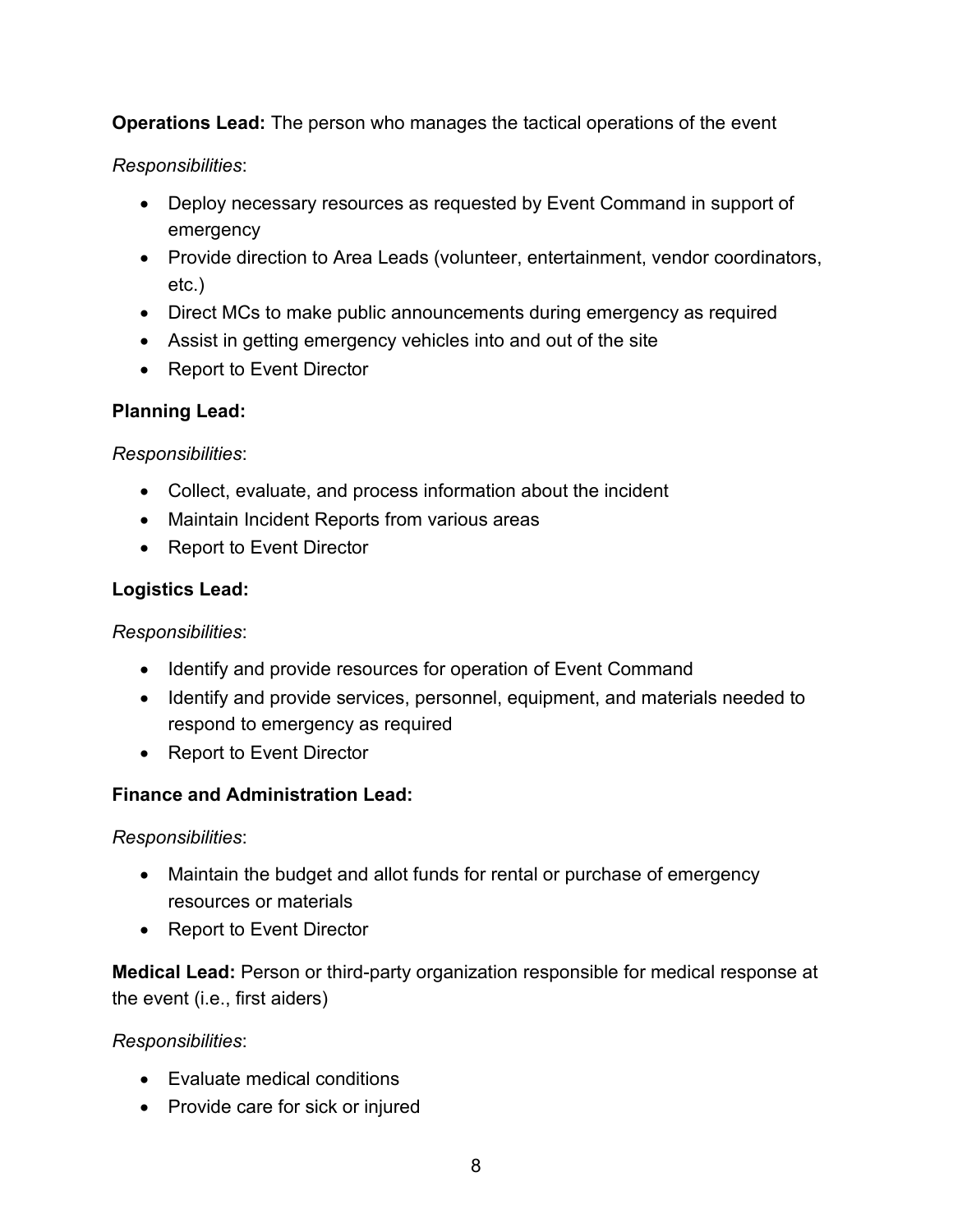- Request ambulance and assist Paramedics
- Report to Operations Lead
- Provide medical log to Planning Lead

**Security Lead:** Person or third-party organization responsible for security response at the event

*Responsibilities*:

- Respond to security-related incidents
- Evaluate and provide recommendations to Event Director
- Maintain site and perimeter control
- Report to Operations Lead
- Provide Incident Reports to Planning Lead

### <span id="page-9-0"></span>**Hazard Identification, Risk Assessment, Prevention & Risk Reduction**

Event organizers are responsible for identifying hazards and risks associated with their event and for putting in place prevention and risk reduction methods to appropriately manage those risks. Knowing the risks ahead of time and planning for them is essential to running a successful event. Event organizers must look at the specific details of the event they are offering and tailor their event plan to consider each risk identified.

Some hazards/risks, such as sudden severe weather, apply broadly and must be accounted for in each emergency plan submitted for review.

#### **Definitions**

**Hazard:** Events, physical conditions or human activity that have the potential to cause the loss of life or injury, infrastructure damage, property damage or loss, social and economic disruption or environmental degradation.

**Risk:** An assessment of the danger posed by hazard, measured in terms of that hazard's probability of occurrence and severity of impact or adverse effects that result from an exposure to a hazard.

**Risk prevention and reduction:** Activities aimed at lessening or eliminating either the probability factor or the impact factor (or both) associated with a given hazard.

**Risk mitigation and management:** Measures that have been put in place to mitigate the impact of and manage the response to a risk if it does occur.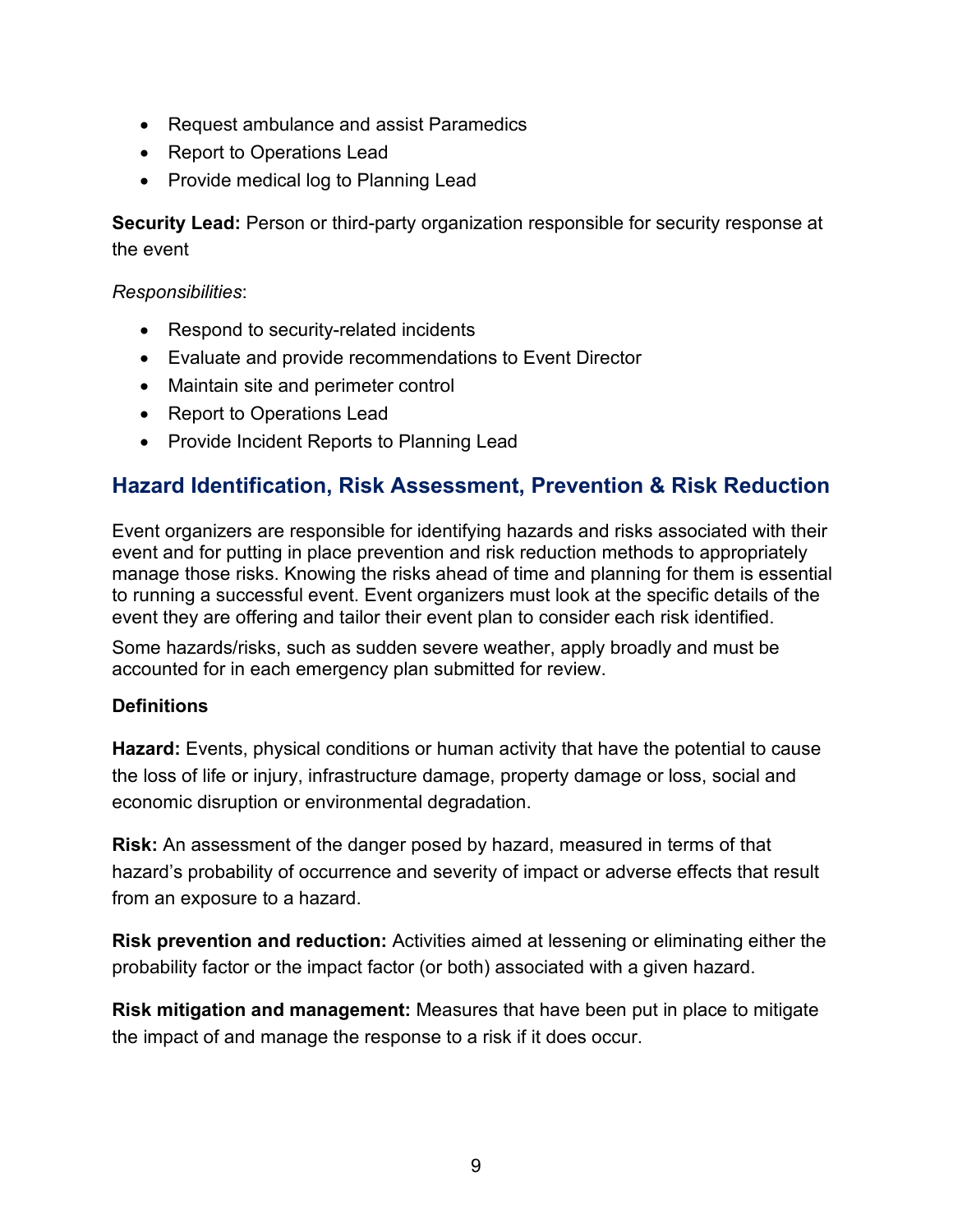#### **Steps to conduct a Risk Assessment**

- 1. List all possible hazards that may impact your event and identify the potential harm or loss
- 2. For each hazard, decide how *likely* it is that the hazard may occur at your event (low, medium, or high)
	- Things to consider when assessing the probability of a risk occurrence include: is there a history of occurrence at your or similar events? Are there best practices or controls in place to prevent the risk occurrence?
- 3. For each hazard, decide the *severity of impact* such occurrence would have on your event (low, medium, or high)
	- Things to consider when assessing the impact on the event: operations, people (both staff and the public), reputation, financial and event sustainability.
- 4. For each hazard, identify what measures have or will be implemented in advance of the event to prevent the risk from occurring or reducing the impact the risk would have
- 5. For each hazard, identify what measures are in place to mitigate and manage the risk if it were to occur.

Refer to [Section 5](#page-22-1) of this guide for a list of potential hazards/risks at special events and the potential harm or loss caused by such hazards.

### **Additional considerations**

- Ensure you have proper representation in the room when evaluating potential hazards
- It is important to examine the whole event, including set up and take down. Done properly, the number of risks identified may be large and seem overwhelming. It is important however to be thorough.
- Get broad input for ideas on mitigating hazards
- Know the audience demographics and plan for expected behaviour (e.g., alcohol availability at an event with a high youth turnout)

### **Sample assessment table**

The following table is an example of the layout of a Hazard Identification and Risk Assessment. Refer to the sample emergency plan in [Section 6](#page-38-1) for a more detailed example of an assessment conducted for a community event.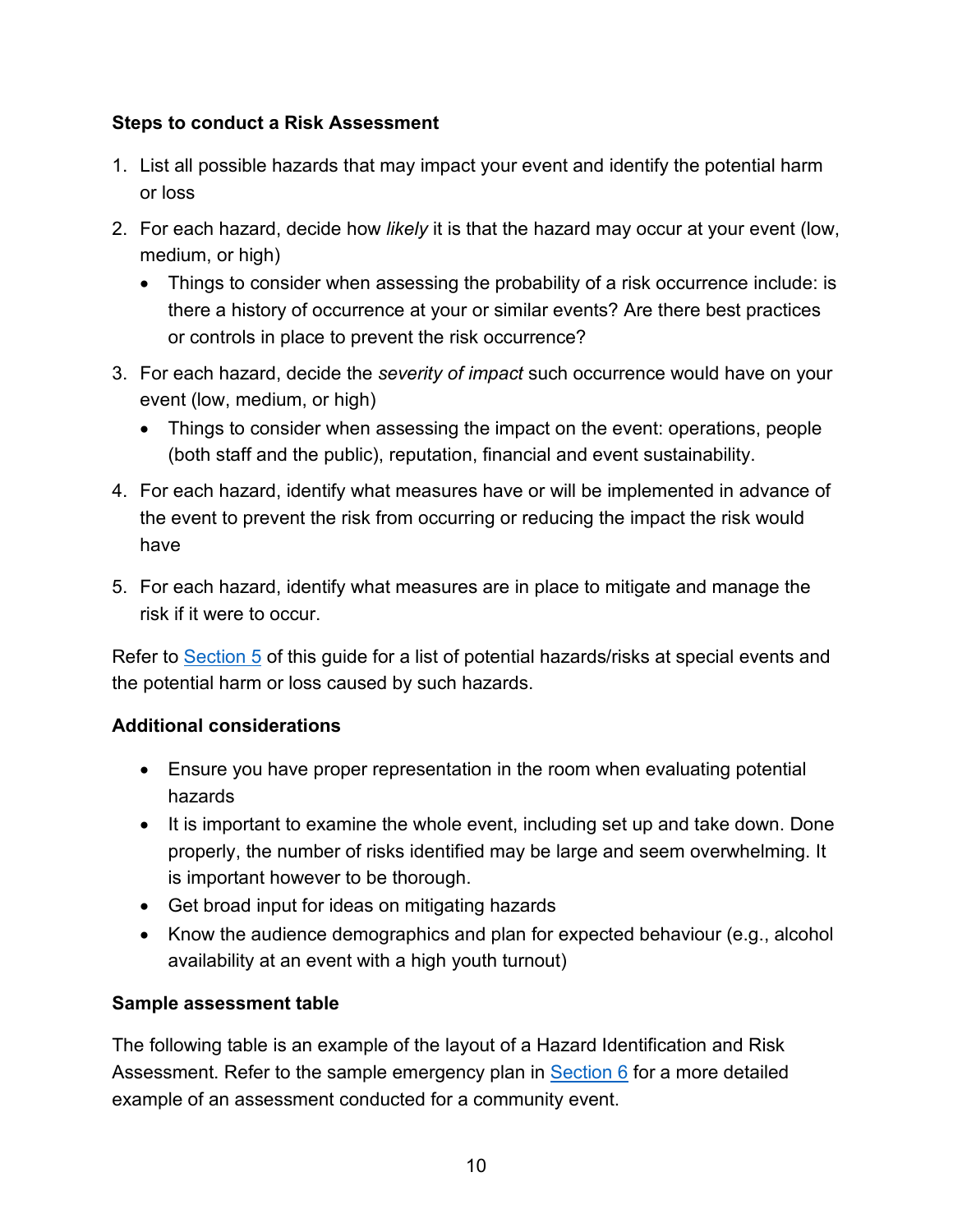| Hazard / Risk                       | <b>Potential Harm</b><br>or Loss                                                                                                                       | Likelihood    | <b>Severity</b><br><b>of</b><br><b>Impact</b> | <b>Prevention / Risk</b><br><b>Reduction</b><br><b>Actions</b>                                                                                                                                                 | <b>Risk Mitigation/</b><br><b>Management</b>                                                                                                          |
|-------------------------------------|--------------------------------------------------------------------------------------------------------------------------------------------------------|---------------|-----------------------------------------------|----------------------------------------------------------------------------------------------------------------------------------------------------------------------------------------------------------------|-------------------------------------------------------------------------------------------------------------------------------------------------------|
| <b>Environmental:</b><br>High winds | $\bullet$ Injury to staff,<br>vendors or<br>attendees<br>• Damage to<br>infrastructure<br>and equipment<br>• Cancellation of<br>activities or<br>event | <b>Medium</b> | High                                          | • Weather<br>monitored leading<br>up to event<br>• Weather<br>monitoring<br>through<br>Environment and<br>Climate Change<br>Canada during<br>event<br>• Shelter location<br>identified<br>• Volunteer training | l∙ PA announcement<br>script for public<br>directions<br>$\bullet$ Stage crew secure<br>stage equipment<br>$\bullet$ Enact emergency<br>response plan |

### <span id="page-11-0"></span>**Emergency Response Procedures**

Emergency response procedures are developed from the hazards identified through the Hazard Identification and Risk Assessment. For many hazards, event organizers can put measures in place to mitigate risks to the event, however, some risk will remain. Procedures are established ahead of the event to help event organizers respond to emergencies that can arise from this risk. If organizers are developing procedures in the moment as an emergency is unfolding, it is likely that items will be missed, and public safety could be put at risk.

[Section 5](#page-26-0) of this guide outlines some situations that event organizers should be thinking about when developing their emergency plan and provides a standard response for each. While this resource can be used when developing your emergency plan, all organizers are responsible for revising procedures, where applicable, to be suitable for the dynamic of their event.

### **Emergency situations all events must account for**

At a minimum, all event emergency plans must account for the following types of emergencies: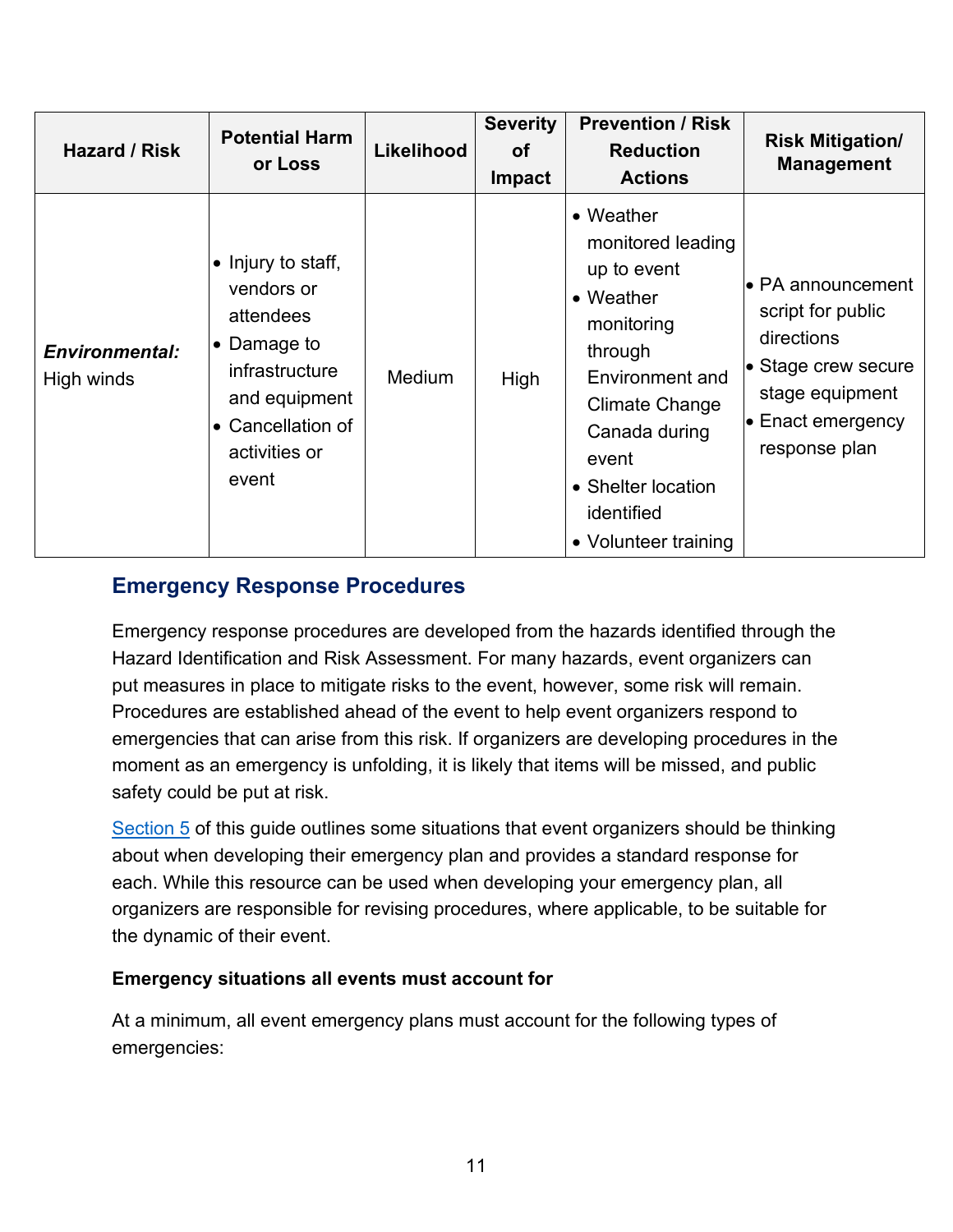- Severe weather conditions (e.g., heavy rainfall, extreme winds/tornado warning, extreme heat or cold)
- Fire-related emergencies (e.g., smoke or fire, structural failure or collapse, propane/natural gas leak)
- Medical emergencies relevant to the event (e.g., dehydration, hypothermia, allergic reaction, heart attack, drug overdose, etc.)
- Evacuation
- Lost person/child

### **Staff and volunteer training**

It is important that staff and volunteers understand their roles and expectations in handling various emergency situations. They should know what the limits of their roles are and who to contact when escalation is required. In an emergency, staff and volunteers should have pre-assigned tasks and reporting stations both to ensure they can be accounted for and to provide immediate aid to attendees. Having staff that appears organized and calm while providing coordinated instructions will provide significant reassurance to attendees and reduce panic.

Staff and volunteers should be trained on the emergency plan each year and when there are critical updates to the plan.

### <span id="page-12-0"></span>**Communications Plan**

The communications plan shows how you will communicate with people at your event. This includes event participants, staff, volunteers, contractors, and emergency services. The communications plan is of increasing importance if the event is over a large area or moves from one point to another, such as a parade or road race.

For each type of emergency, it is beneficial for organizers to prepare pre-written scripts for public announcements. Having these scripts helps those responsible for making announcements stay calm and ensures that messaging is concise and important information is included. Scripts should be included with the emergency plan in the event binder. Refer to [Section 6](#page-62-1) of this guide for script templates.

An Emergency Contact List should be created and included with the emergency plan in the event binder. Refer to [Section 6](#page-58-0) of this guide for a contact list template.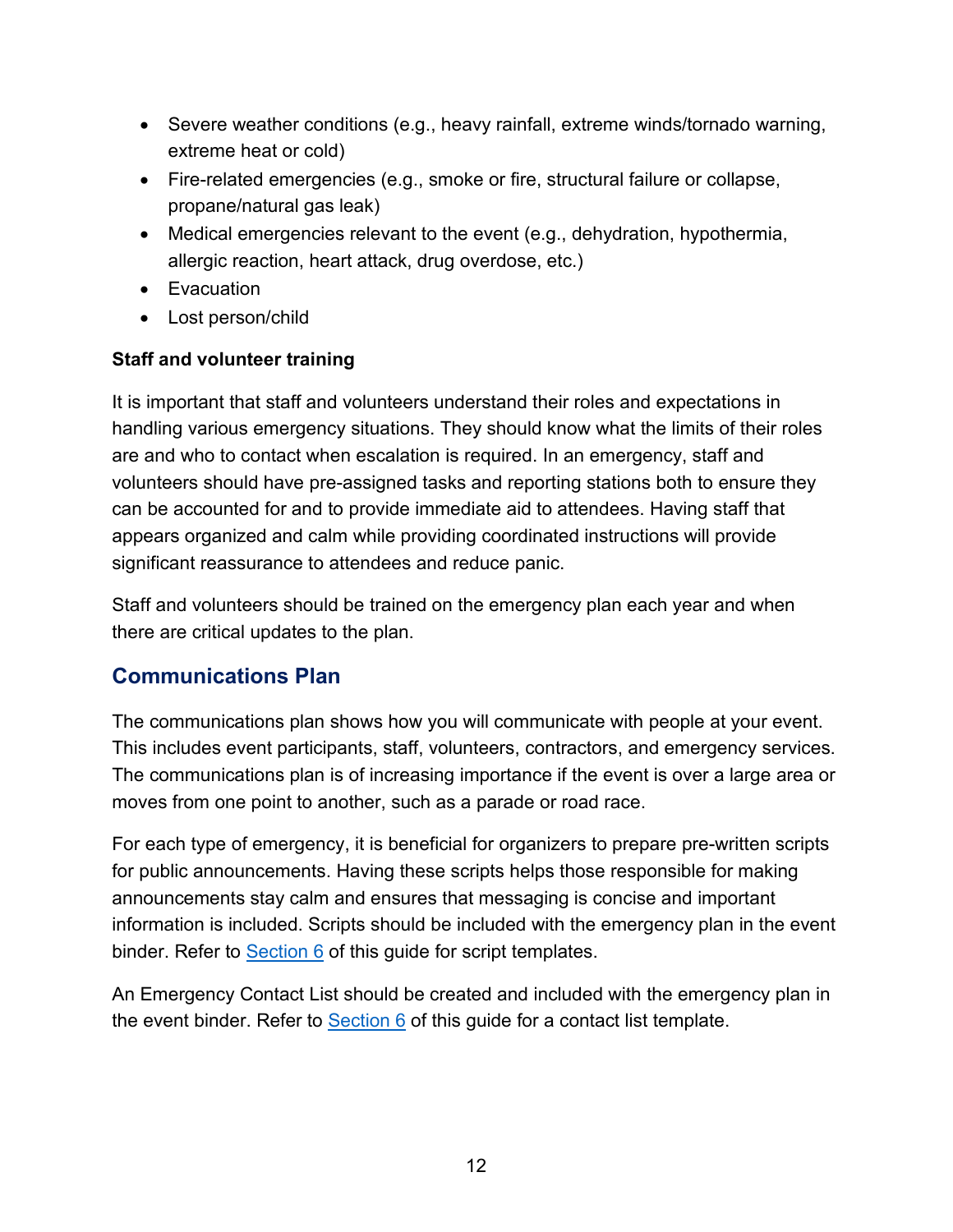### <span id="page-13-0"></span>**Incident Reporting**

In proportion to the size and complexity of the event, event organizers and Event Command staff (security, medical, and health and safety staff) should document incidents that occur at the event. Incidents should be documented as soon as possible and capture (a) who was involved, (b) what happened, (c) where the incident took place, (d) at what time, and (e) the outcome of the incident. Incident reporting can help event organizers identify trends, assess risks, and learn from one event to the next. Review of incident reports can provide valuable insight when validating the overall emergency plan.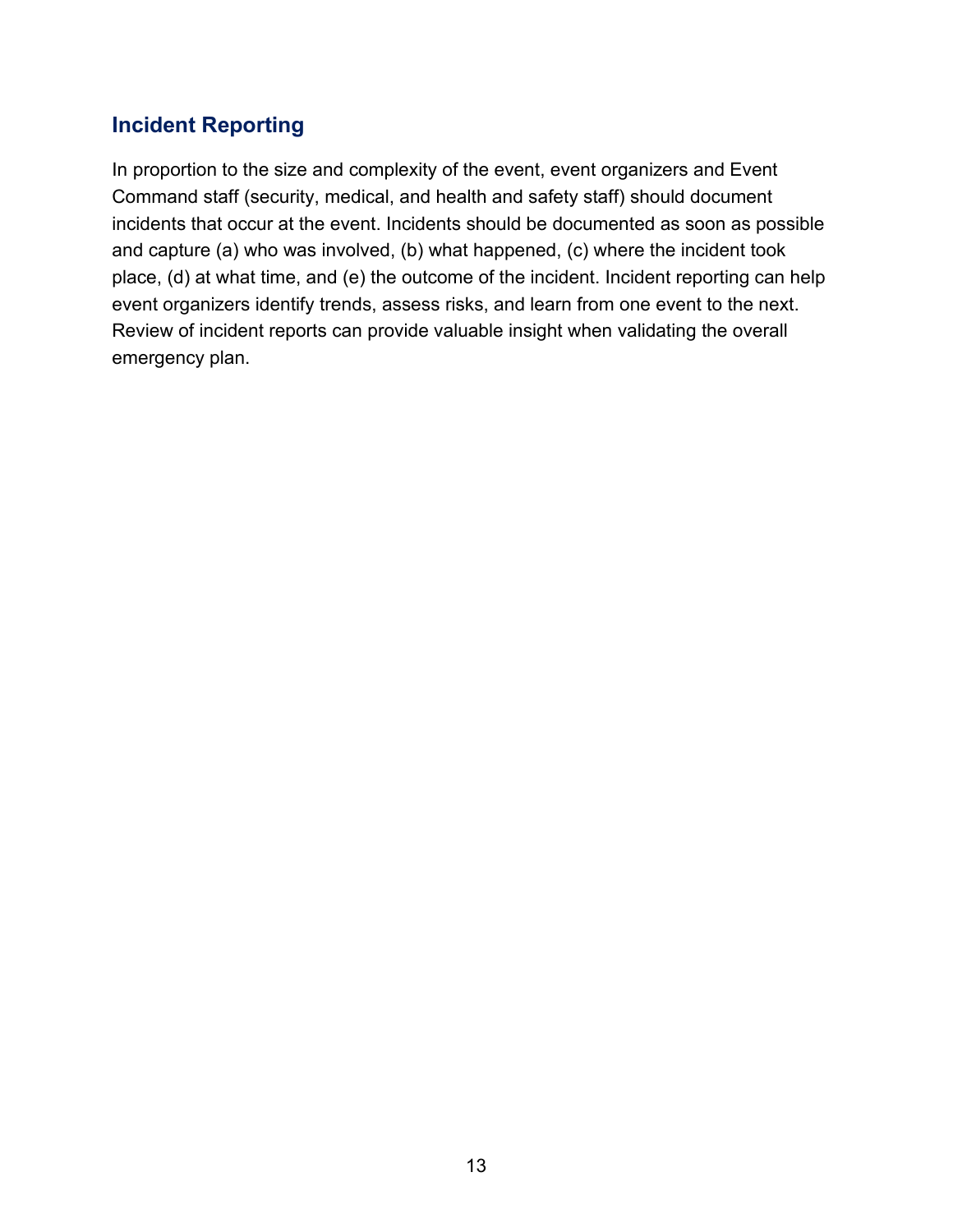### <span id="page-14-0"></span>**Section 3: Safety Considerations for Common Hazards**

### <span id="page-14-1"></span>**Weather Safety**

All events have the potential to be severely impacted by a weather event. Managing the hazards associated with weather is essential and can only be adequately addressed through proper planning.

The most basic requirement for weather preparedness is a reliable weather information source that can provide extended and short-range forecasting of weather events including temperatures, winds, snow, rain, and lightning and thunderstorms. Forecasting should be used throughout the planning process to evaluate the need for delay or cancellation due to weather-related circumstances.

The following should also be considered when developing a plan for weather preparedness:

- While rain, snow, and lightning present hazards to events, the largest hazard for outdoor events has proven to be wind. It is also a difficult hazard to predict given its nature.[1](#page-14-2)
- Emergency response procedures must be specific to the event and relative to the event's size and format (for example, whether there are buildings to shelter in)
- Emergency response should identify who is responsible for public address announcements and for making decisions about execution of the plan
- Event organizers should identify all methods of communication required to execute the plan and ensure they are in good working order
- During a weather hazard situation, time is of the essence, therefore all communication between staff and to the public needs to be efficient, accurate, and targeted
- The amount of time required for forecasting, assessing the risk, executing the mitigation actions, and evacuating the site (if necessary) must be considered when developing the response plan
- Weather-related conditions that will result in a day-of show/event delay or cancellation should be coordinated with the crowd management plan
- Public address announcements should be pre-scripted and rehearsed ahead of event

<span id="page-14-2"></span><sup>1</sup> "ANSI ES1.7 - 2021, Event Safety Requirements - Weather Preparedness." Entertainment Services and Technology Association (ESTA) and Event Safety Alliance (ESA), March 8, 2021.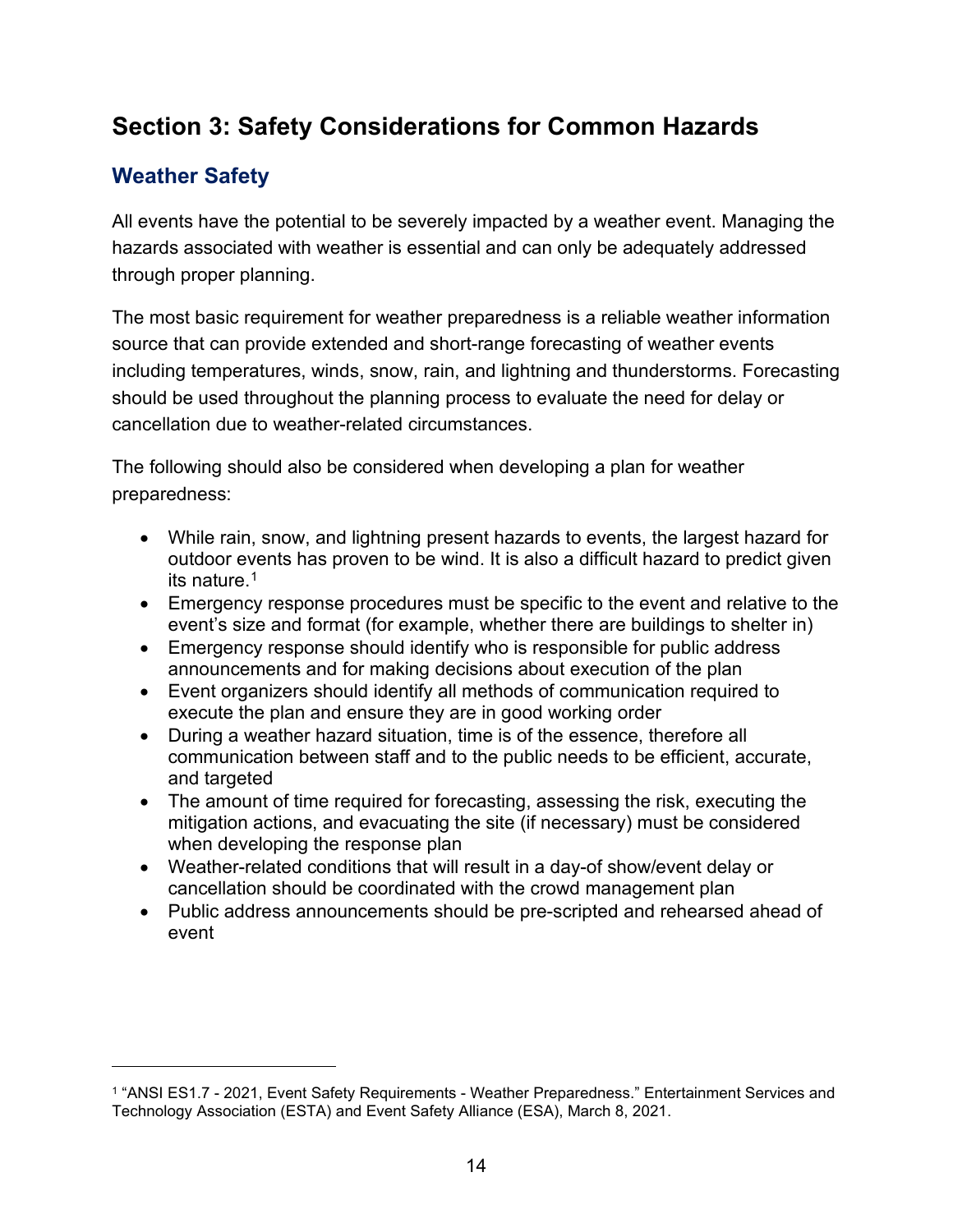### <span id="page-15-0"></span>**Crowd Management**

With every event, there is potential for minor or major injury occurring through the dynamics of crowd behaviour. As an event organizer, you have the primary responsibility for the safety of the crowd inside and outside your event site. Measures should be taken by event organizers to ensure that there is effective and safe crowd management in place so that risks from crowd dynamics and overcrowding do not occur.

Potential hazards from crowd dynamics:

- Surging or swaying leading to crushing between people and against fixed structures
- Falling and being trampled underfoot
- Dangerous behaviour, such as climbing onto vehicles, temporary / permanent structures or throwing objects

The following are some best practices for managing crowds safely:

- Good planning at an early stage, while keeping equal priority with all other goals, will help you run your event safely
- The event site should be designed so that people can assemble, enter, move around and exit the space safely. In an emergency, they should be able to evacuate quickly, through properly signed locations, to a safe place.
	- o Locations should be identified in advance and clearly communicated to emergency responders through the site plan, to staff and volunteers during training, and to patrons during the situation
- Complete an audience profile and anticipate likely behaviour
	- o Are visitors familiar with the event venue and layout?
	- o Will the performer attract a large and enthusiastic crowd or encourage a certain behaviour?
		- **Performers can have a significant influence on crowd mood,** behaviour, and consumption of alcohol and drugs. Several acts/performances may attract different groups of people, resulting in considerable crowd movement. Example: an artist may offer free materials during a sold-out concert causing the crowd to suddenly surge forward and crushing could result
- Collect information on the safety records of previous events at the same venue and/or with the same performers
- Conduct a risk assessment to figure out the adequacy of arrangements for controlling crowds, and change them if necessary
- Remember to consider young people and people with disabilities or learning difficulties when deciding the actions to take
- Ensure there are clearly defined roles and responsibilities in relation to crowd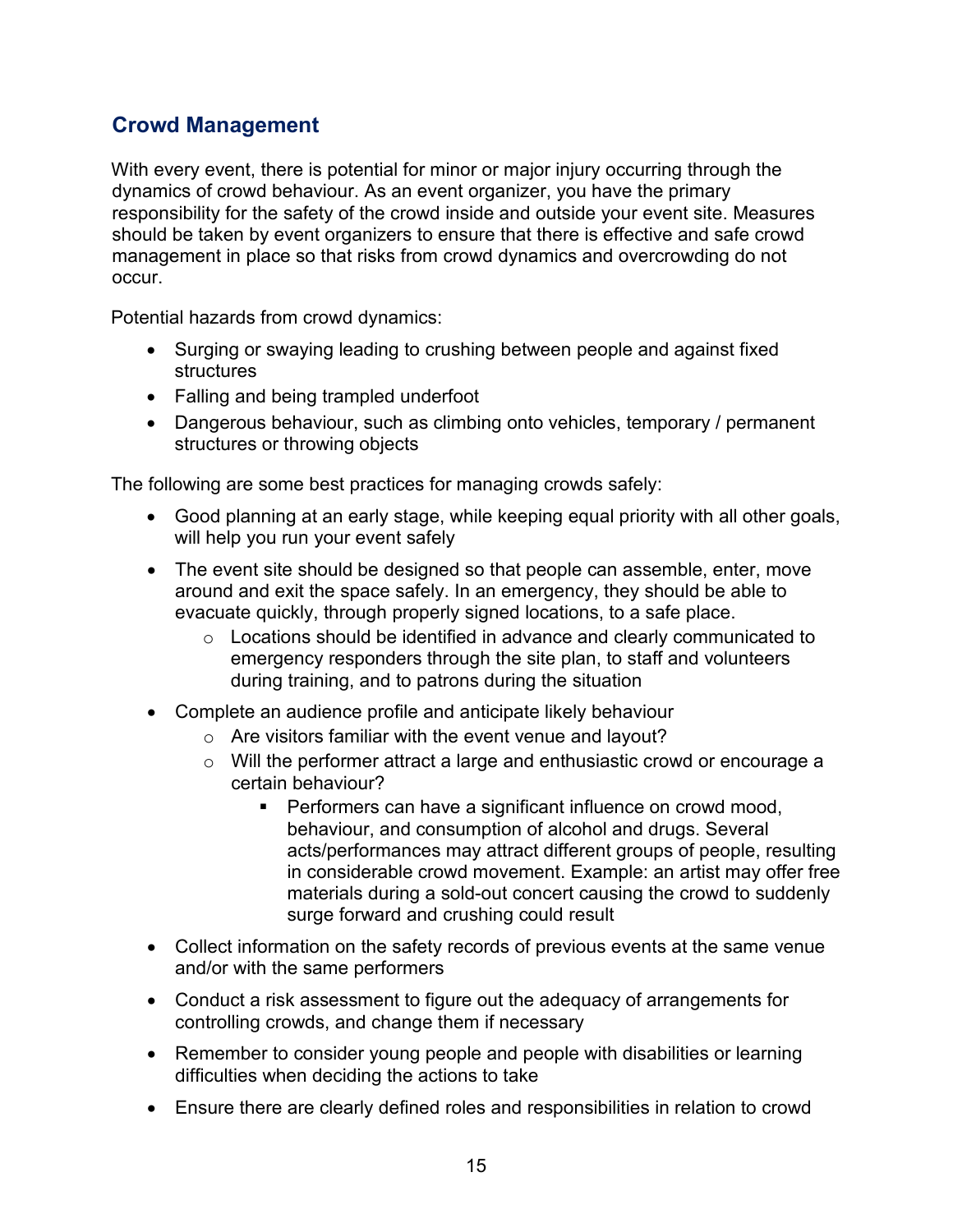safety, addressing both normal and emergency situations

- $\circ$  Decide who is responsible for the various safety duties
- o Make sure everyone understands their own responsibilities
- $\circ$  If contracting out duties (e.g., to a third-party security company), ensure that they are appropriately licensed to operate in Ontario
- A combination of queuing systems, signage, appropriate barriers and effective stewarding can be used to manage crowd flow/pressure/dynamics
- Manage lines and gate entry procedures (e.g., bag checks) effectively. Excessive delays may cause people to surge towards the gates or climb over barriers, leading to overcrowding problems in other areas.
- Ensure that the maximum capacity of the venue and individual event spaces are established
	- $\circ$  Consider the following factors when determining capacity:
		- **time it takes to get into the site and during entrance phase of** different areas (e.g.: if there are multiple stages)
			- capacity of areas where crowds will form crowd density while waiting to enter, within queue lines, screening areas and within the event space
		- time it takes to exit the site
			- crowds typically have staggered arrival but want to leave quickly at the same time, so the crowd density and dynamic in different areas changes
		- emergency evacuation time
			- number of emergency exits, available evacuation routes, and how the routes will be activated affect evacuation time (e.g.: unlocking gates, removing barriers, etc.)
		- occupant load (refer to the Event Guide for calculating occupant load for spaces licensed for alcohol)

**Note:** The safe capacity is the lowest of the four

- o When calculating capacity, ensure that allowance is made for areas taken up by installations such as food vendors, stages, and merchandise stalls, as people cannot use these areas
- o Assess the impact of these factors and event programming along access and egress routes to ensure crowd flow capacity is not compromised
- Have a system in place for restricting the number of people who arrive to / enter the venue if there is a possibility that arrivals will exceed capacity
- Plan your transportation management arrangements well in advance for, and not restricted to, arrival, departure, and emergency egress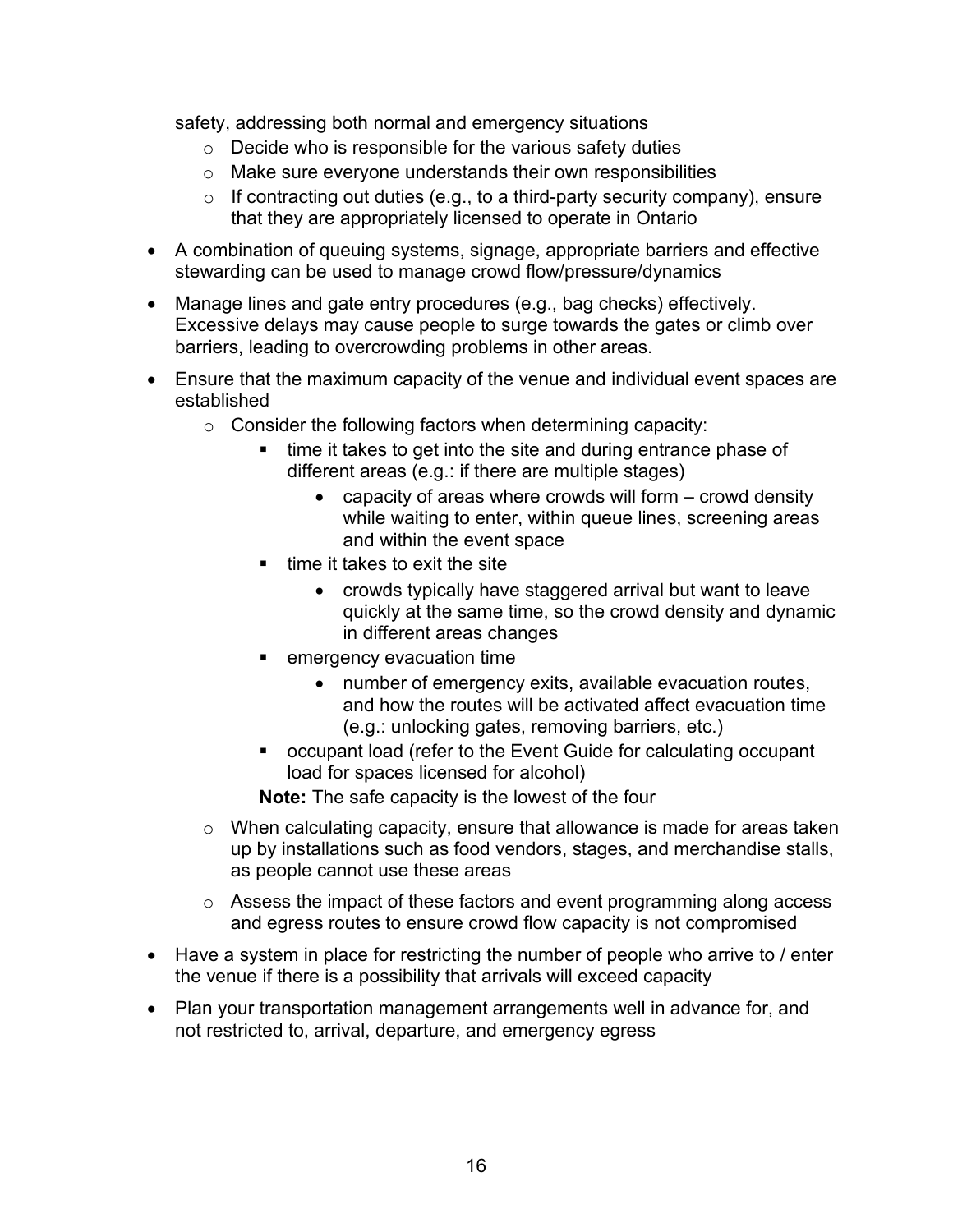### <span id="page-17-0"></span>**Substance Use, Violence Prevention and Mental Health**

Event organizers are encouraged to include *Party Safer* planning and messaging about substance use, violence prevention and promotion of mental health as they plan and host their event. Information on *Party Safer* tips and strategies are available through Ottawa Public Health (OPH) websites:

- [TheLinkOttawa.ca](https://www.thelinkottawa.ca/en/alcohol-drugs-and-tobacco/partysafe.aspx)
- [StopOverdoseOttawa.ca](https://www.ottawapublichealth.ca/en/public-health-services/stop-overdose-ottawa.aspx?utm_source=domain&utm_medium=web&utm_campaign=soo)
- [Mental Health, Substance Use and COVID-19](https://www.ottawapublichealth.ca/en/public-health-topics/mental-health-and-covid-19.aspx)

Examples of *Party Safer* planning include:

- Reach out to OPH through the event review process to discuss availability of training (i.e., how to ID an OD, naloxone, violence prevention, mental health) for organizers, their staff, and volunteers. Ensure that staff and volunteers are aware of the opportunity to attend these no-cost virtual trainings sessions, and where they can access no cost naloxone kits.
- Promote the OPH websites as well as *Party Safer* messaging through social media channels prior to and during the event
- Post visuals (i.e., [Stop Overdose Ottawa posters\)](https://www.ottawapublichealth.ca/en/professionals-and-partners/print-resources.aspx#Opioids) in high traffic areas at the event. Visit the OPH website print resources for downloadable posters (i.e., [Anything Can be Cut with Fentanyl or Carfentanil\)](https://www.ottawapublichealth.ca/en/professionals-and-partners/resources/Documents/Anything-can-be-cut-with-Fentanyl-or-Carfentanil-Poster-EN.pdf)

The following event policies can decrease the risk of overdose and other drug related harms:

- Intoxication policies and procedures (ID check, smart serve training)
- Availability of low-cost non-alcoholic drinks
- Access to first aid, security, and volunteer presence
- Reduce risks through lighting, crowd control, and hazard mitigation
- Position toilets and health facilities in accessible and well-lit areas
- Provide free water
- Signage in high traffic areas (i.e., entrances, toilets, etc.)
- Adding QR codes to mental health and substance use resources on tickets and/or entry bracelets

### <span id="page-17-1"></span>**Free Online Resources**

- Canadian Red Cross – [First Aid Tips and Resources](https://www.redcross.ca/training-and-certification/first-aid-tips-and-resources)
- Canadian Red Cross – [Confirm if a First Aid/CPR Certificate is valid](https://www.redcross.ca/training-and-certification/how-to-confirm-if-a-first-aid/cpr-certificate-is-valid) (online tool)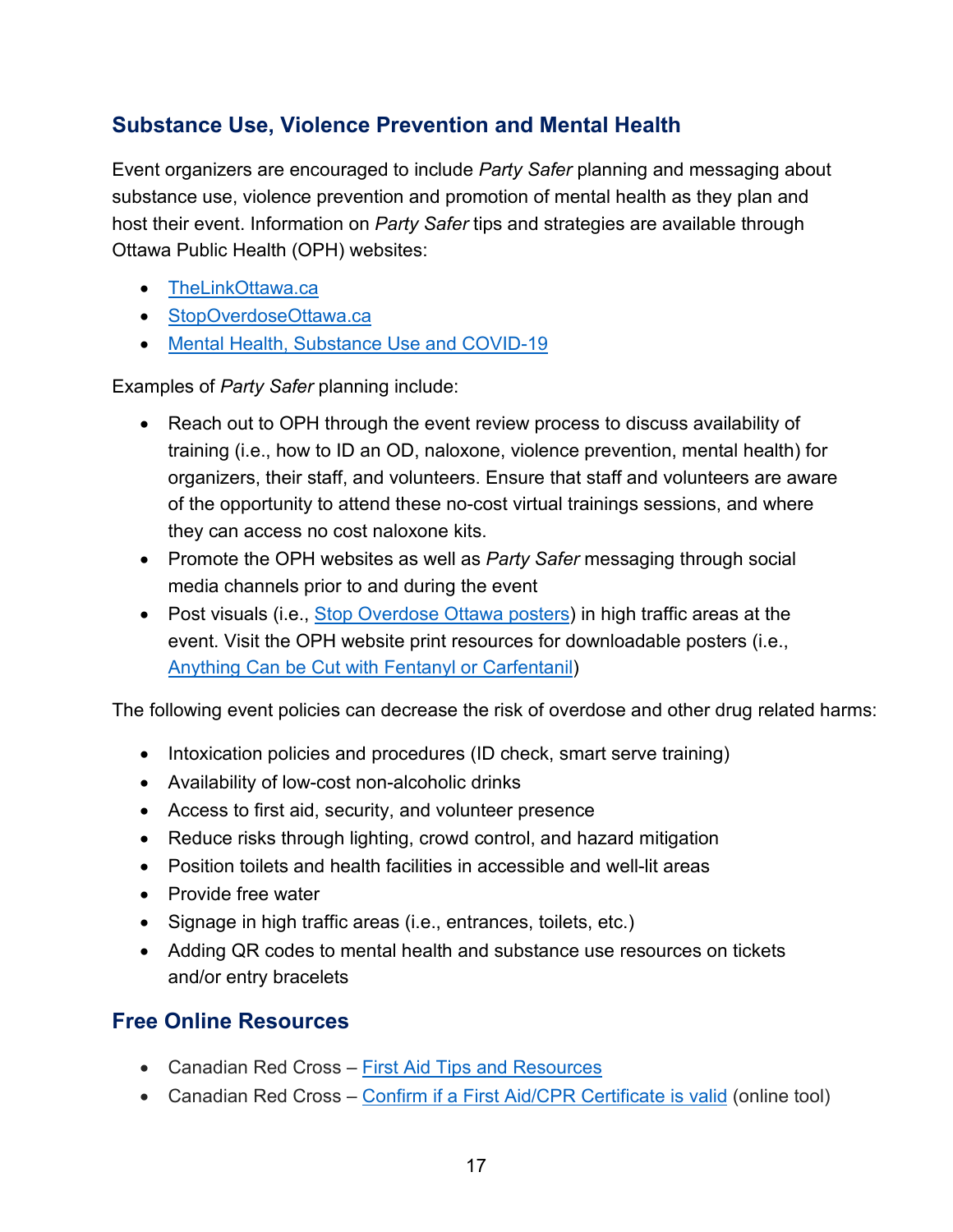- Environment and Climate Change Canada – [Criteria for Public Weather Alerts](https://www.canada.ca/en/environment-climate-change/services/types-weather-forecasts-use/public/criteria-alerts.html)
- Environment and Climate Change Canada – [Cold season weather hazards](https://www.canada.ca/en/environment-climate-change/services/seasonal-weather-hazards/cold-season-weather-hazards.html)
- Environment and Climate Change Canada – [Warm season weather hazards](https://www.canada.ca/en/environment-climate-change/services/seasonal-weather-hazards/warm-season-weather-hazards.html)
- Event Safety Alliance (USA) – [The Event Safety Guide](https://www.eventsafetyalliance.org/the-event-safety-guide) (PDF guide download)
- Event Safety Alliance (USA) – [ANSI ES1.4 2021: Event Safety Event Fire](https://static1.squarespace.com/static/5aec979d3e2d09db8bcad475/t/6178993d76f6670a235a330f/1635293520495/ANSI+ES1.4-2021+Event+Fire+Safety+Requirements.pdf)  [Safety Requirements](https://static1.squarespace.com/static/5aec979d3e2d09db8bcad475/t/6178993d76f6670a235a330f/1635293520495/ANSI+ES1.4-2021+Event+Fire+Safety+Requirements.pdf) (PDF guide)
- Event Safety Alliance (USA) ANSI ES1.7 2021: Event Safety Requirements -[Weather Preparedness](https://static1.squarespace.com/static/5aec979d3e2d09db8bcad475/t/609b08dcbfd0312612b5240c/1620773090781/ANSI+ES1.7-2021+Severe+Weather+Preparedness.pdf) (PDF guide)
- Event Safety Alliance (USA) - [ANSI ES1.9 2020: C](https://static1.squarespace.com/static/5aec979d3e2d09db8bcad475/t/5f28405c6701be2fe6ae9a24/1596473447880/ANSI+ES1.9-2020.pdf)rowd Management (PDF guide)
- [Ottawa Public Health Cold Weather Tips](https://www.ottawapublichealth.ca/en/public-health-topics/cold-weather-everyone.aspx)
- [Ottawa Public Health Print Resources](https://www.ottawapublichealth.ca/en/professionals-and-partners/print-resources.aspx) (PDF posters)
- [Ottawa Public Health Mental Health, Substance Use and Covid-19](https://www.ottawapublichealth.ca/en/public-health-topics/mental-health-and-covid-19.aspx)
- Province of Ontario – [Ontario Hazards](https://www.ontario.ca/page/emergency-preparedness?_ga=2.194419752.421661907.1639507013-1149275938.1639507013)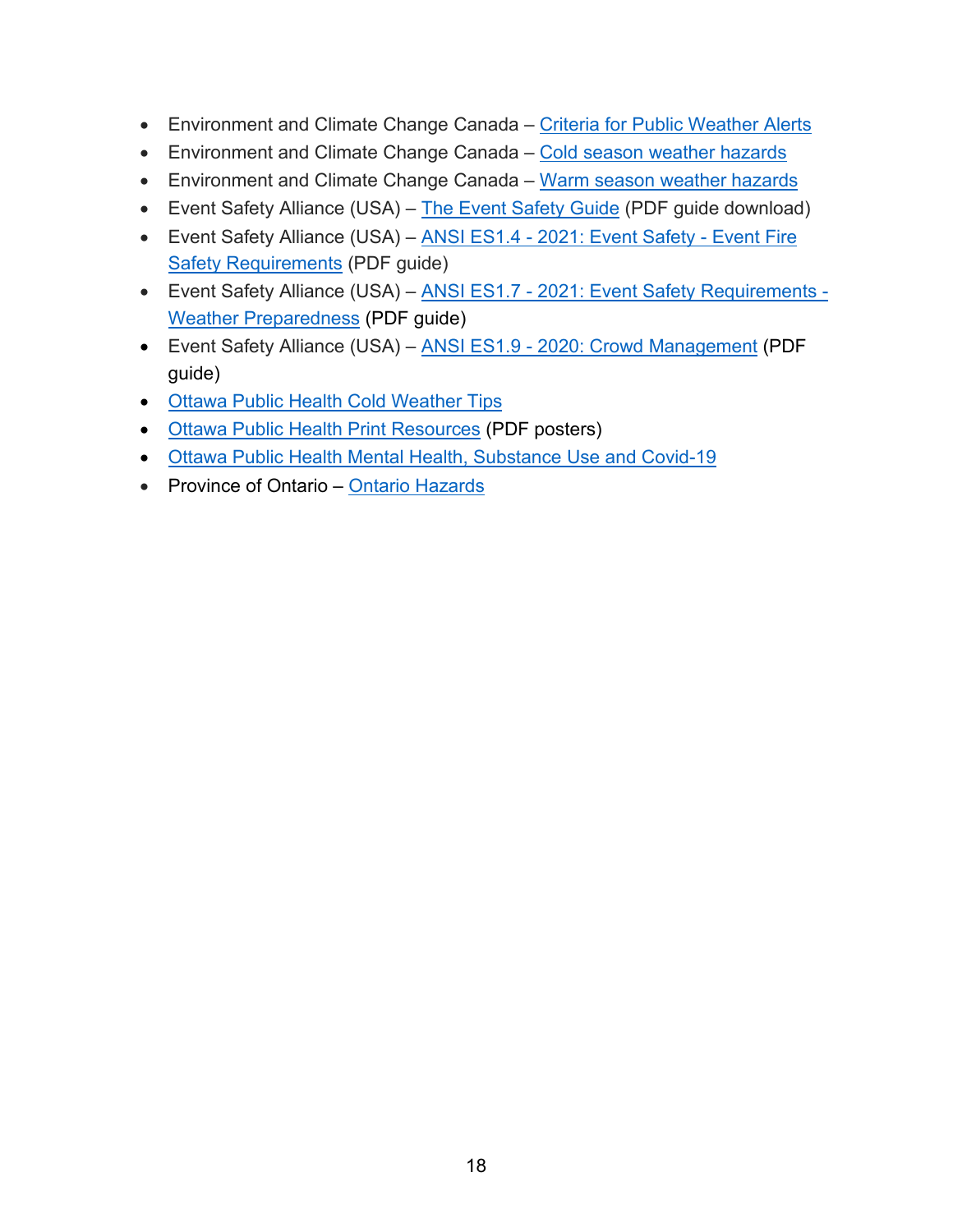### <span id="page-19-0"></span>**Section 4: Emergency Plan Online Tool**

### <span id="page-19-1"></span>**Introduction**

Event Central, in consultation with City of Ottawa Emergency Services, has developed an online Emergency Plan tool that can be used by organizers to create an emergency plan that meets the requirements outlined in this planning guide. The tool asks a series of questions and inputs responses into a template that can be downloaded and printed by organizers for use during actual event operations.

The Emergency Plan tool is accessed through the [special event permit portal.](http://myservice.ottawa.ca/) Organizers can prepare their Emergency Plan in advance of submitting their application as well as save their work in multiple sessions. The plan produced through the tool must be reviewed and finalized by the organizer, and then uploaded to the documents section of the special event permit application.

Using the online tool to create an emergency plan for the first time can seem daunting, however organizers should try to complete the form. In many cases, once the plan has been created, the organizer will only have to make small revisions to the plan in later years.

### <span id="page-19-2"></span>**Sections in the online tool**

### **General Event Information**

Provide basic information about the event such as the venue, the primary event representative, and a description of the event. There is a section to outline the dates and details of pre-event, event, and post-event activities that will be taking place (e.g., load-in, orientation meetings, event activities, tear down, etc.).

### **Event Site Map**

Organizers are to insert an image of the event site plan in the final emergency plan.

Site plans used in emergency plans should include the following elements:

- All event installations (tents, stages, amusement rides, etc.)
- Emergency exits
- Emergency access route through site (if applicable)
- Emergency gathering points including locations of shelters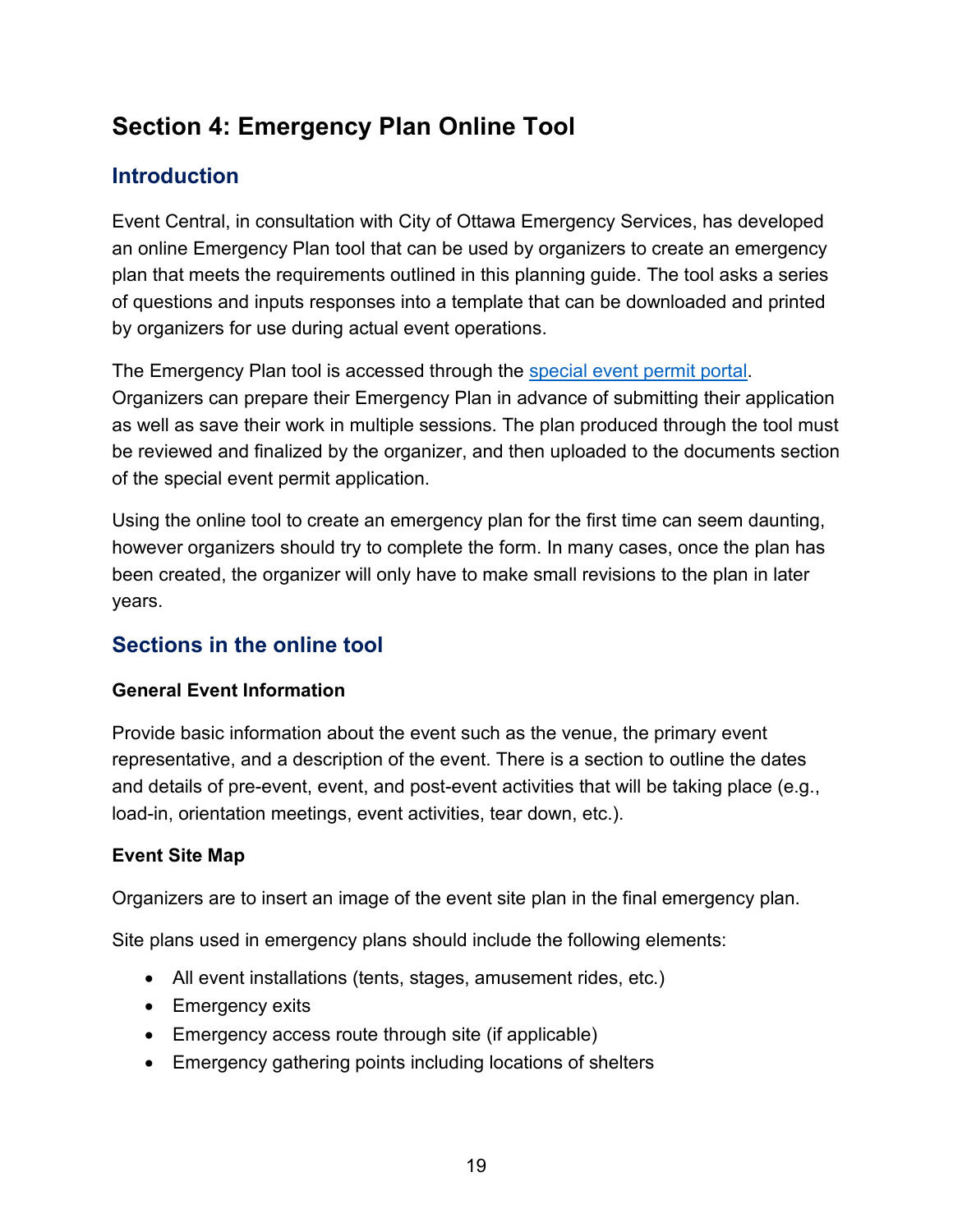#### **Event Command Structure**

This section of the tool displays the positions outlined in [Section 2](#page-6-2) of this guide. Organizers are asked to indicate which positions in the command structure are filled by event staff and add the person's name and cell phone number. Deputies or alternates can be identified for each position if applicable. The tool will auto-populate the responsibilities into the draft emergency plan document.

For positions that are not filled by an individual, the responsibilities of that position will fall to the Event Director. The tool will auto-populate the Event Director's name and cell phone number for that position in the emergency plan.

#### **Hazard Identification, Risk Assessment, Prevention & Risk Reduction**

This section of the tool includes the potential hazards and risks outlined in [Section 5](#page-22-1) of this guide. The default for each is not applicable. Review each hazard and assess risks based on regular event operations. For each, indicate the likelihood of occurrence and the impact to the event on a scale of low, medium, or high. Your assessment should be based on the specifics of the current year's event, past history of the event or similar events, and industry information that is known.

Hazards identified as having a moderate or high likelihood of occurrence **and** a moderate or high impact to the event will prompt three more questions. For each of these hazards, you will show the potential harm or loss to the event (refer to [Section 5](#page-22-1) for examples), the actions taken by the organization to either prevent or reduce the risk of the hazard, and how the risk will be mitigated/managed if it were to occur. Responses can be in point form.

Results of the risk assessment will be presented in a table in the draft emergency plan document. You can edit the document to include other risks to the event if applicable. Those marked "Not applicable" should be kept in the table so that SEAT members can see that the risk was assessed.

#### **Emergency Response Plan**

In this section you will start to build an emergency response plan that addresses the hazards and risks identified for the event. At a minimum, all events must account for applicable severe weather conditions, fire-related emergencies, medical emergencies, evacuation procedures, and lost person/child procedures. For severe weather and firerelated emergencies, check only those situations that apply to the event. Locations of first aid services, directions for first responders, and gathering points can be identified in this section.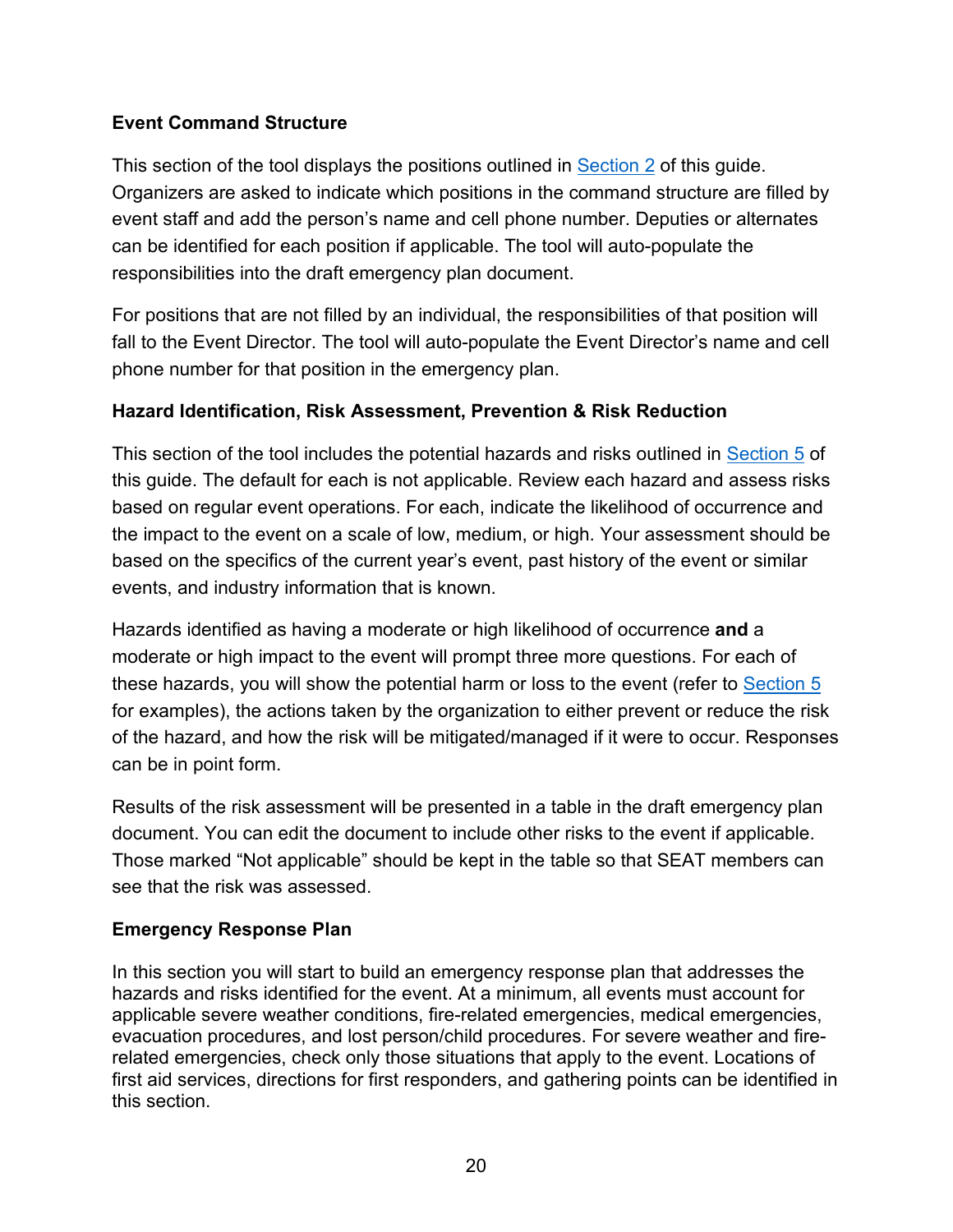The draft emergency plan document will present the situations in a table where you can input the relevant actions/response for each situation. Examples of emergency responses can be found in <u>Section 5</u> of this guide. Additional situations can be added to any table if applicable to the event.

#### **Communication Plan**

This section provides information on communications within the event. Identify the methods of communication used for each group.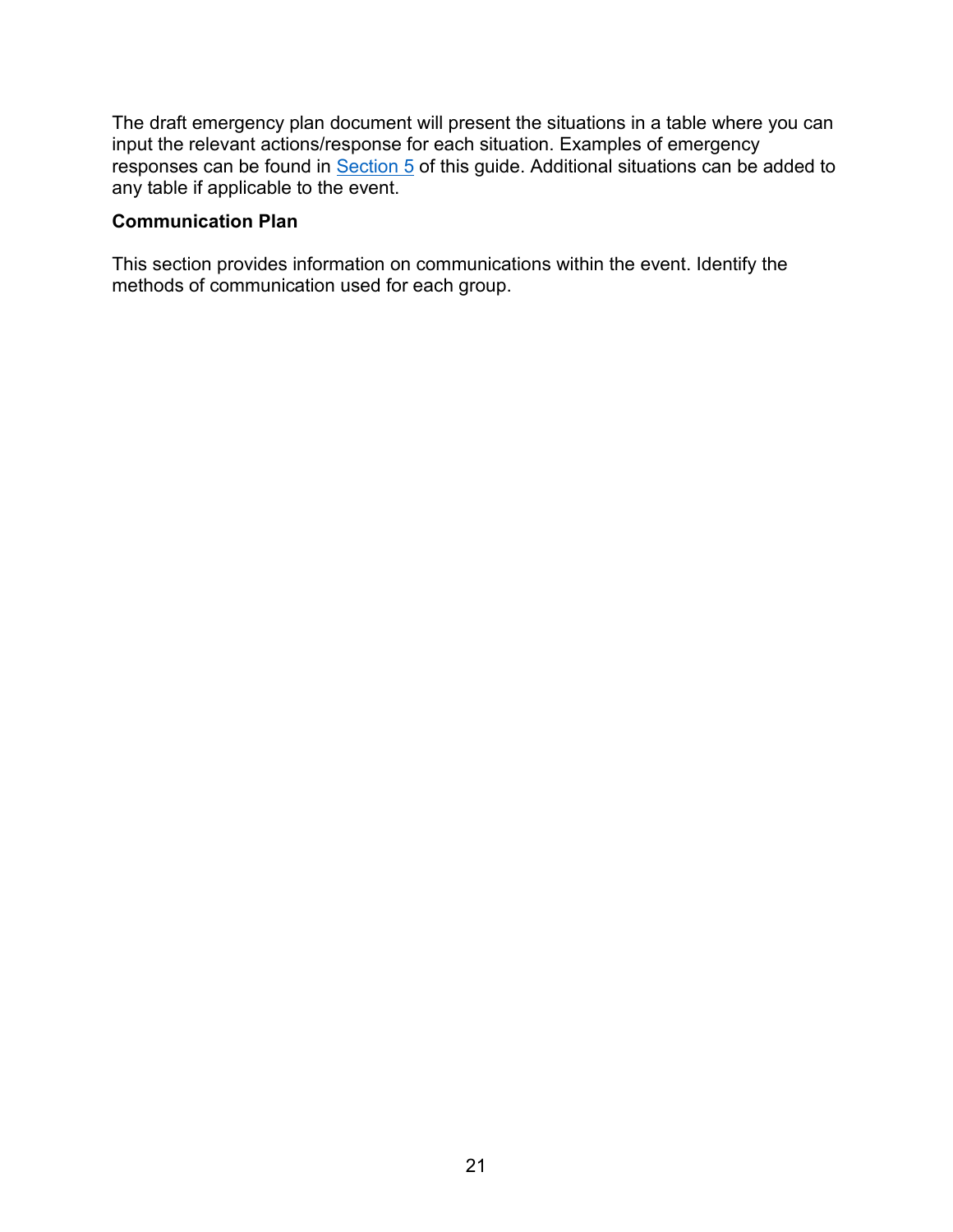### <span id="page-22-0"></span>**Section 5: Resources**

### <span id="page-22-1"></span>**Potential Hazards/risks at Special Events**

The following list is meant to provide some examples of hazards and risks present at events and is not an exhaustive list. Event organizers must look at the details of the event they are offering and identify hazards that apply to their specific situation.

| <b>Hazard / Risk</b> | <b>Potential Harm or Loss</b>                                                                                                                                                                                                                               |
|----------------------|-------------------------------------------------------------------------------------------------------------------------------------------------------------------------------------------------------------------------------------------------------------|
| Heavy rainfall       | Damage to structures or equipment. Localized flooding.<br>Show/event delay or cancellation.                                                                                                                                                                 |
| Flooding             | Damage to structures, equipment, infrastructure.<br>Physical harm to participants, staff, vendors.<br>Show/event delay or cancellation.                                                                                                                     |
| Lightning storm      | Damage to structures, equipment, infrastructure.<br>Physical harm to participants, staff, vendors.<br>Show/event delay or cancellation.                                                                                                                     |
| High winds           | Damage to structures, equipment, infrastructure.<br>Physical harm to participants, staff, vendors.<br>Show/event delay or cancellation.                                                                                                                     |
| Tornado              | Damage to structures, equipment, infrastructure. Power<br>outages. Impact to communications. Physical harm to<br>participants, staff, vendors. Potential loss of life. First<br>responder difficulty reaching and treating patients.<br>Event cancellation. |
| <b>Extreme heat</b>  | Physical harm to participants, staff, vendors - heat<br>exhaustion, heat stroke, etc. Cancellation of elements<br>of event.                                                                                                                                 |
| Extreme cold         | Physical harm to participants, staff, vendors – frost bite,<br>hypothermia, etc. Cancellation of elements of event.                                                                                                                                         |
| Winter storm         | Roads, parks, facilities covered in snow, icy conditions,<br>etc. Damage to structures, equipment, infrastructure.                                                                                                                                          |

### **Category 1: Environmental**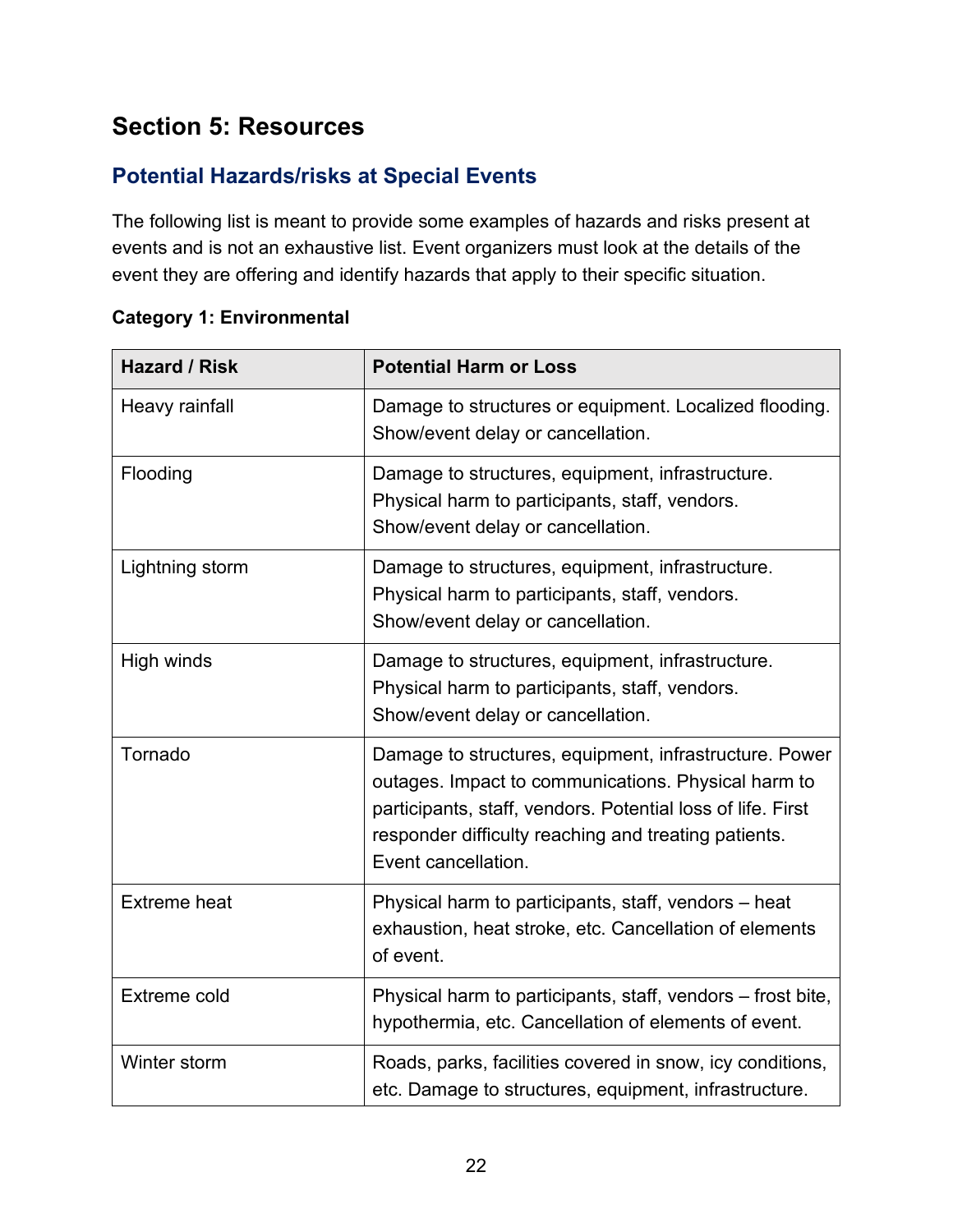| Hazard / Risk | <b>Potential Harm or Loss</b>                                                                                                  |
|---------------|--------------------------------------------------------------------------------------------------------------------------------|
|               | Physical harm to participants, staff, vendors. Event<br>delay or cancellation.                                                 |
| Earthquake    | Damage to structures, equipment, infrastructure.<br>Physical harm to participants, staff, vendors.<br>Show/event cancellation. |

### **Category 2: Health**

| <b>Hazard / Risk</b>  | <b>Potential Harm or Loss</b>                                                                                                                                   |
|-----------------------|-----------------------------------------------------------------------------------------------------------------------------------------------------------------|
| Water contamination   | Illness among participants, staff, vendors. Loss of<br>water refill station – possible dehydration. Loss of food<br>service. Cancellation of event.             |
| Food-borne illness    | Illness among participants, staff, vendors. Removal of<br>vendor or loss of food service.                                                                       |
| Virus transmission    | Potential source of outbreak. Harm to event reputation<br>- fear among attendees. Changes to Provincial<br>requirements alter event elements or permissibility. |
| Animal-related injury | Physical harm to participants, staff, vendors, potential<br>loss of life. Halt to related event activity.                                                       |
| Medical emergency     | Physical harm to participants, staff, vendors. Potential<br>loss of life. Delay or cancellation of event.                                                       |

### **Category 3: Infrastructure**

| Hazard / Risk               | <b>Potential Harm or Loss</b>                                                                                                                                                    |
|-----------------------------|----------------------------------------------------------------------------------------------------------------------------------------------------------------------------------|
| Accessibility               | Participant, staff, vendor safety jeopardized. Human<br>rights complaint.                                                                                                        |
| $Fire - structure/building$ | Evacuation required, attendee panic, surging. Physical<br>harm to participants, staff, vendors. Damage to<br>structures, equipment, property. Delay or cancellation<br>of event. |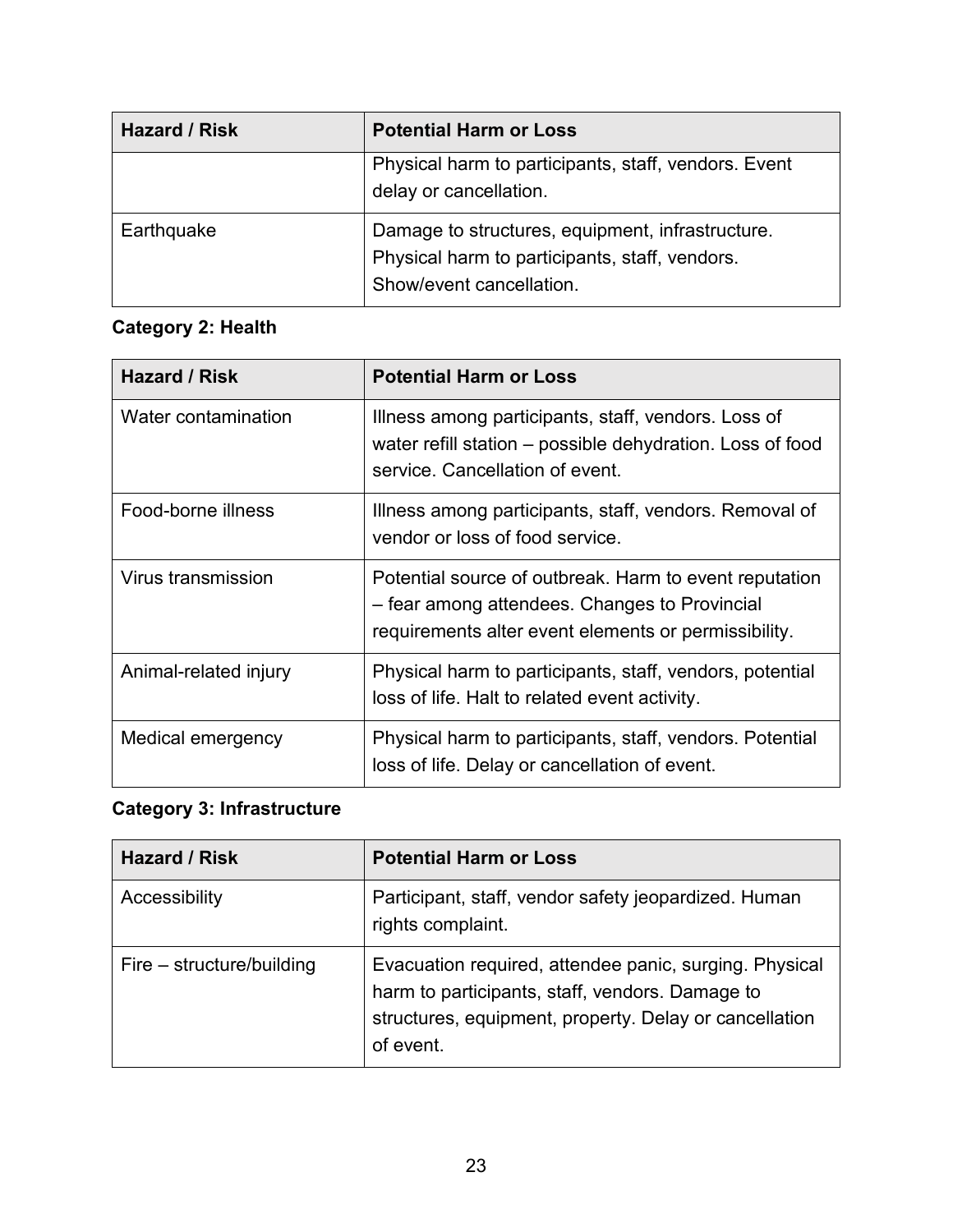| <b>Hazard / Risk</b>                                             | <b>Potential Harm or Loss</b>                                                                                                                                                                                                                              |
|------------------------------------------------------------------|------------------------------------------------------------------------------------------------------------------------------------------------------------------------------------------------------------------------------------------------------------|
| <b>Fireworks malfunction</b>                                     | Fire. Physical harm to spectators, technician harm.<br>Delay or cancellation of show.                                                                                                                                                                      |
| Amusement rides / stunt<br>malfunction                           | Injury to participants, possible loss of life. Could result<br>in stunt person entrapment requiring rescue. Delay or<br>cancellation of show/event.                                                                                                        |
| Structural failure or building<br>collapse                       | Stage, tents, fencing collapse or malfunction. Physical<br>harm to participants, staff, vendors – possible loss of<br>life. First responder safety jeopardized, responder<br>difficulty reaching and treating patients. Delay or<br>cancellation of event. |
| Gas leak – natural or<br>propane                                 | Inhaling or ingesting fumes. Explosion. Physical harm<br>to participants, staff, vendors.                                                                                                                                                                  |
| Hazardous material or spill                                      | Inhaling or ingesting fumes. Fire, explosion,<br>environmental contamination.                                                                                                                                                                              |
| Power - communication<br>failure                                 | Short circuits/power surge – damage to equipment /<br>data loss. Loss of power to ATMs. Delay or<br>cancellation of entertainment. Interruption of<br>communication capabilities with attendees.                                                           |
| Vehicular accident                                               | Physical harm to staff, vendors, public sharing use of<br>the site. Damage to site $-$ ruts in park space, loss of<br>damage deposit, environmental contamination.                                                                                         |
| Water supply - sewer return<br>disruption                        | Damage to equipment. Loss of area of event space.<br>Water contamination. Delay of event.                                                                                                                                                                  |
| Public transportation – over<br>demand, disruption,<br>breakdown | Harm to event reputation. Danger of physical harm -<br>crowding on roadway / pedestrian-vehicle conflicts.<br>Public disorder / aggressive behaviour. Attendees<br>driving under the influence of substances.                                              |
| Proximity to hazards -<br>water, electrical, roads               | Vehicle intentionally or unintentionally accesses<br>closure / event site. Power surges. Localized flooding.<br>Physical harm to participants, staff, vendors, potential<br>loss of life.                                                                  |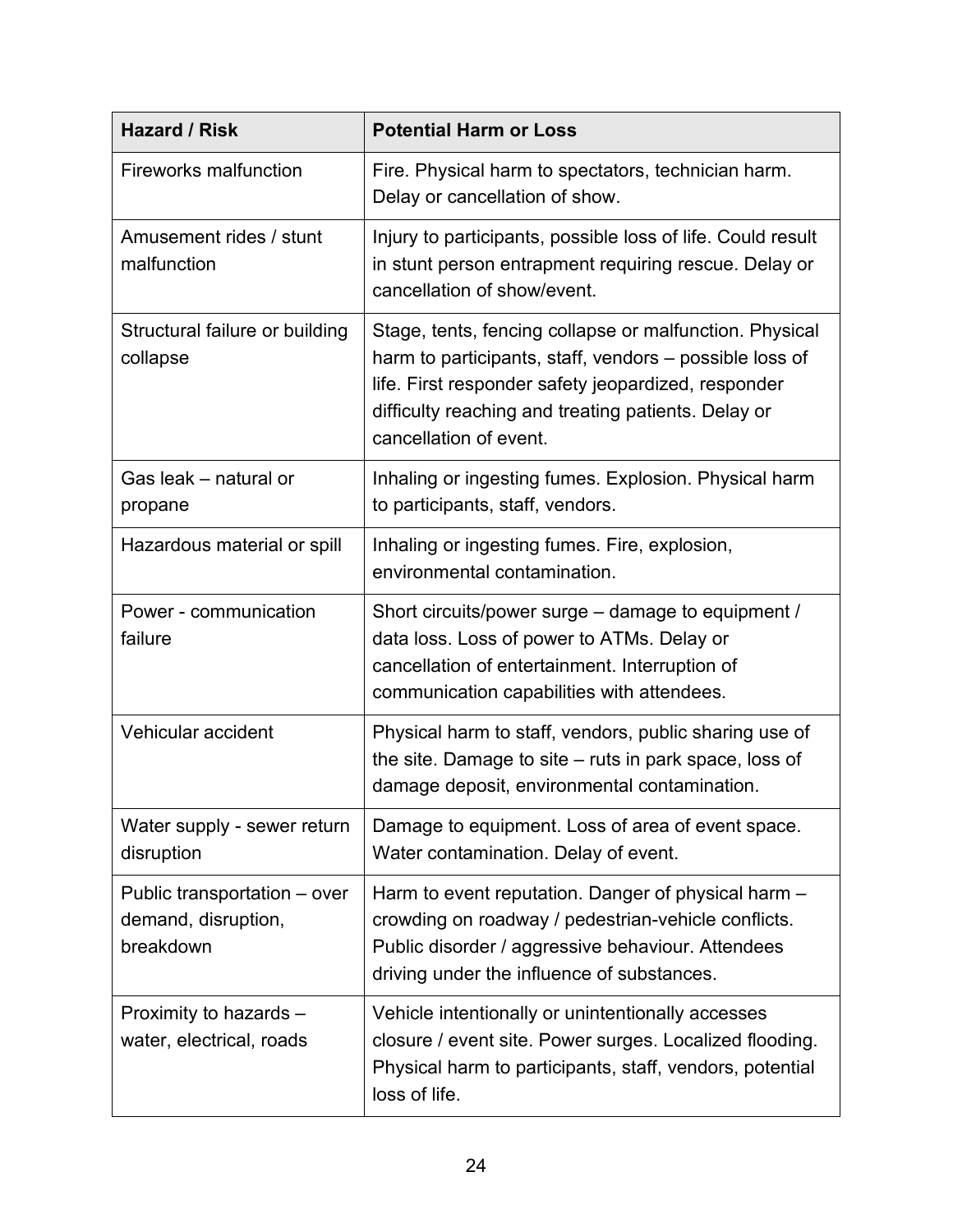| Hazard / Risk      | <b>Potential Harm or Loss</b>                                                                                                                               |
|--------------------|-------------------------------------------------------------------------------------------------------------------------------------------------------------|
| Traffic congestion | Complaints from the public - harm to event reputation.<br>Impeded access for emergency services in the area.<br>Potential for pedestrian-vehicle conflicts. |

### **Category 4: Social Disorder**

| <b>Hazard / Risk</b>                                     | <b>Potential Harm or Loss</b>                                                                                                                                                                                                                                                                                                                                                         |
|----------------------------------------------------------|---------------------------------------------------------------------------------------------------------------------------------------------------------------------------------------------------------------------------------------------------------------------------------------------------------------------------------------------------------------------------------------|
| Alcohol consumption - over<br>service                    | Intoxicated event attendees – possible injury / need for<br>medical attention. Disorderly / aggressive behaviour.<br>Loss of alcohol licence.                                                                                                                                                                                                                                         |
| Underage drinking                                        | Injury to minor – possible need for medical attention.<br>Disorderly / aggressive behavior. Loss of alcohol<br>licence.                                                                                                                                                                                                                                                               |
| Drug use - overdose                                      | Injury to attendee – potential harm to multiple<br>attendees if drugs being sold on site. Potential loss of<br>life.                                                                                                                                                                                                                                                                  |
| Lost person - vulnerable<br>person or child              | Physical / mental harm to person(s).                                                                                                                                                                                                                                                                                                                                                  |
| Overcrowding / Crowd<br>surge                            | Lack of open space and visibility. Visitor anxiety and<br>stress – harm to event reputation. Physical harm to<br>participants, staff, vendors - lost persons, surging,<br>sexual harassment, assault, etc. Public and first<br>responder safety jeopardized, responder difficulty<br>reaching and treating patients. Possible loss of life.<br>Delay or cancellation of show / event. |
| Criminal - aggressive<br>behavior                        | Altercations between attendees or staff. Physical harm<br>to participants, staff, vendors. Damage to property.                                                                                                                                                                                                                                                                        |
| Sexual harassment / assault                              | Physical / mental harm to person(s).                                                                                                                                                                                                                                                                                                                                                  |
| Civil disobedience -<br>protestors, gangs,<br>extremists | Risk of altercations. Physical harm to participants, staff,<br>vendors. Damage to property. Delay or cancellation of<br>event.                                                                                                                                                                                                                                                        |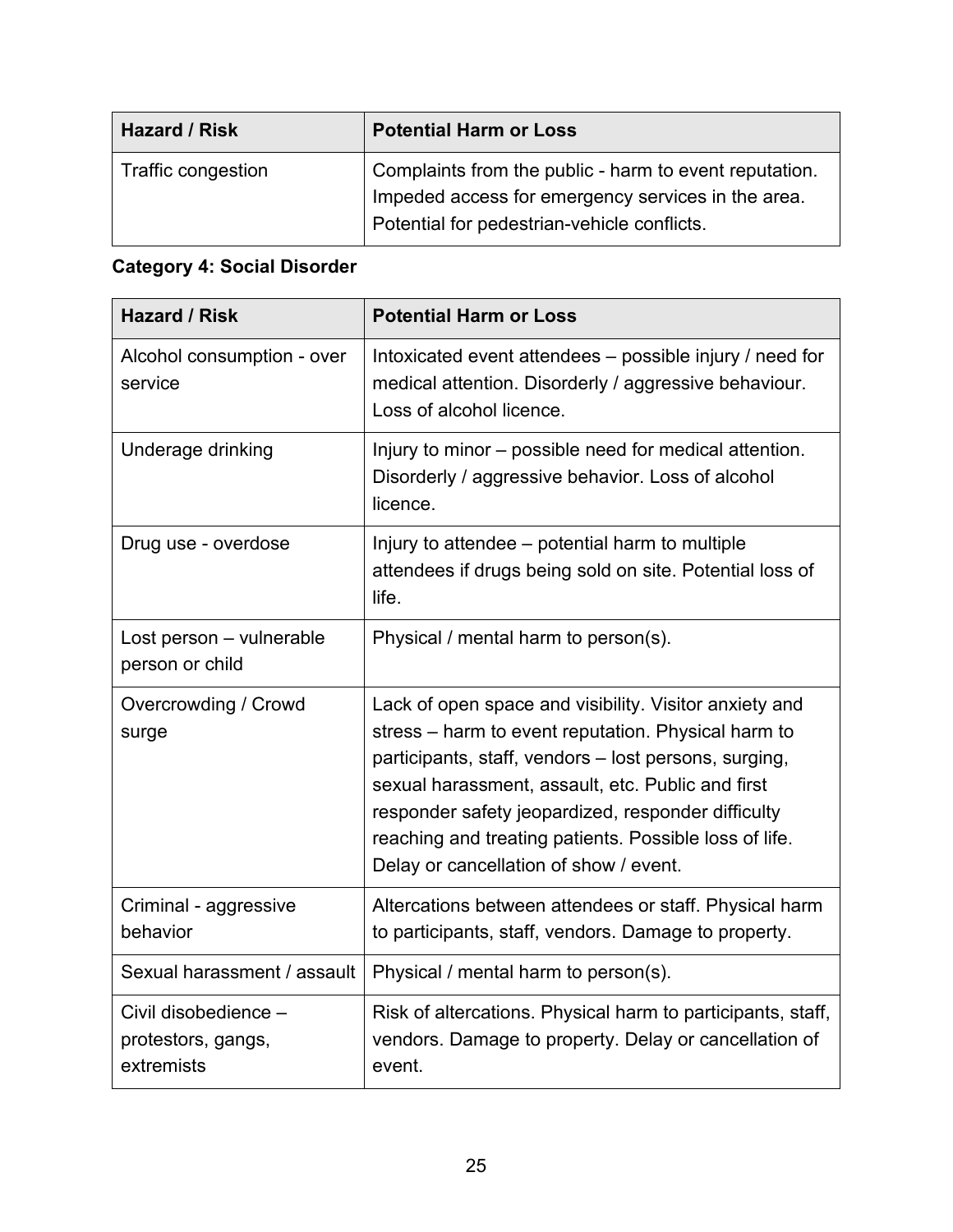| Hazard / Risk                                  | <b>Potential Harm or Loss</b>                                                                                                                                                                                                   |
|------------------------------------------------|---------------------------------------------------------------------------------------------------------------------------------------------------------------------------------------------------------------------------------|
| Active threat - killer                         | Mass panic / crowd surges. Physical harm to<br>participants, staff, vendors - loss of life. Vehicle borne<br>attack - potential mass casualties. Responder difficulty<br>reaching and treating patients. Cancellation of event. |
| Bomb / chemical threat /<br>suspicious package | Evacuation required. Attendee panic / crowd surges.<br>Physical harm to participants, staff, vendors.                                                                                                                           |

### <span id="page-26-0"></span>**Additional Considerations – Perimeter Hardening**

Recent world events (including in Canada) have demonstrated the devastating consequences of vehicular accidents or hostile vehicle attacks on crowded places, including parades, festivals, and sporting events.

The following have been identified as risk factors for when perimeter hardening / enhanced barricading should be considered for at a special event:

- Vehicular access: event is on a public roadway or has vehicle access to site due to proximity to roadway
- Capacity: crowd density is high and there may or may not be escape routes
- There is a straight approach to a crowd
- There is international/significant media attention on the event itself
- Attendees have reduced sensory awareness (e.g., alcohol consumption, drug consumption, audio/visual impairment, etc.)

For those events deploying site hardening measures, SEAT members will be able to provide some direction on mitigation device placement, however, the functionality or effectiveness of the product used may require the organizer to get a professional engineering opinion.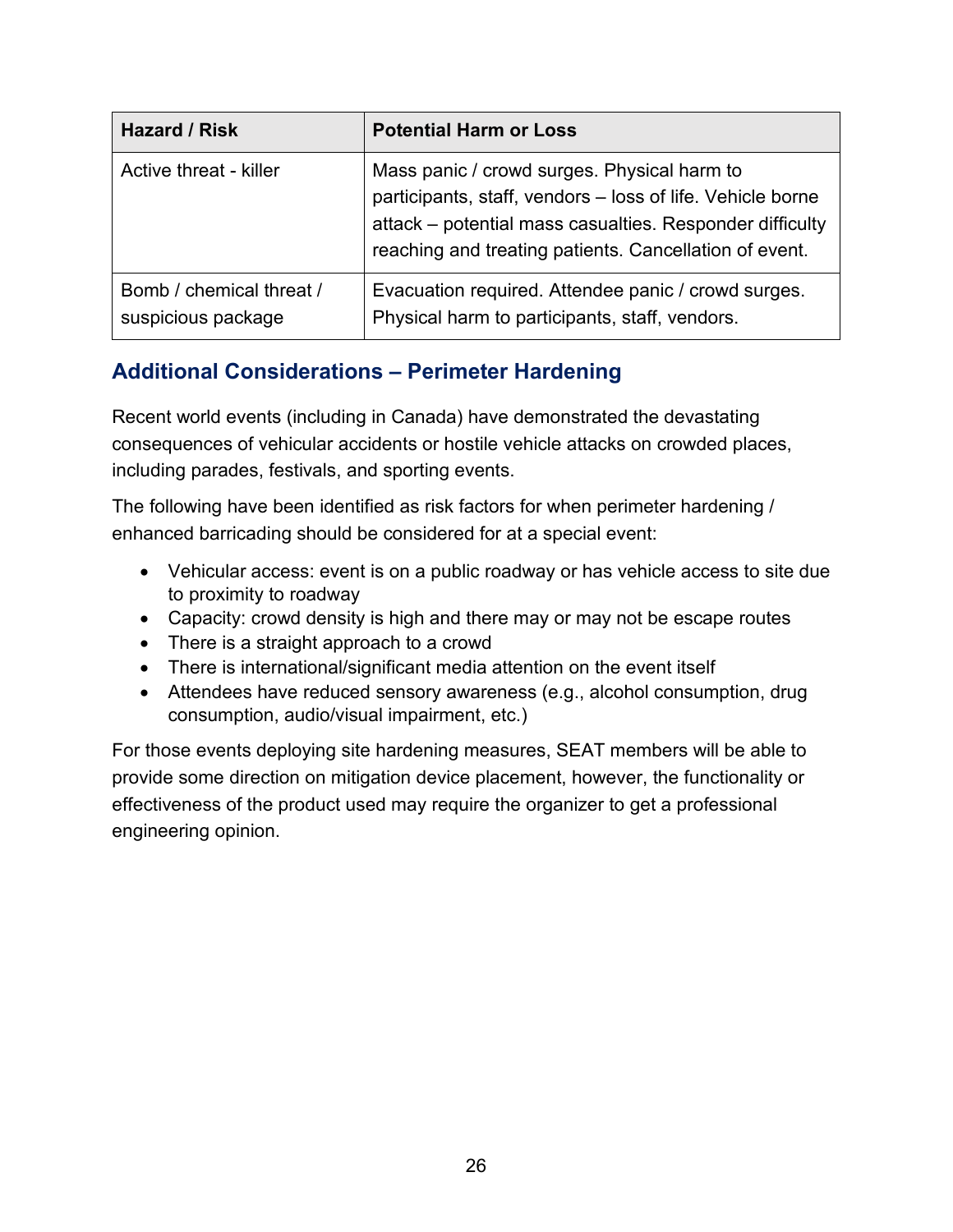### <span id="page-27-0"></span>**Emergency Situations and Responses**

The following have been drafted as a preliminary outline of situations and scenarios that may occur at a community event. Event organizers are responsible for identifying in their emergency plan which scenarios they have planned for and revise procedures, where applicable, to be suitable for the dynamic of their event.

#### **Weather**

| <b>Situation</b>                        | <b>Action / Response</b>                                                                                                                                                                                                                                                                                                                                                                                                                                                                                                                                                                                                                                                                                                                                         |
|-----------------------------------------|------------------------------------------------------------------------------------------------------------------------------------------------------------------------------------------------------------------------------------------------------------------------------------------------------------------------------------------------------------------------------------------------------------------------------------------------------------------------------------------------------------------------------------------------------------------------------------------------------------------------------------------------------------------------------------------------------------------------------------------------------------------|
| Heavy rainfall                          | Programming may continue as scheduled<br>$\bullet$<br>Volunteers and security will be assigned to tents to ensure they<br>$\bullet$<br>do not exceed capacity<br>Staff and volunteers to conduct scan of areas / equipment that<br>$\bullet$<br>may be affected by pooling water and mitigate as needed<br>Move crowd away from pooling of water overflow, temporary<br>$\bullet$<br>shutdown of a section until water subsides                                                                                                                                                                                                                                                                                                                                  |
| Flooding prior<br>to or during<br>event | Sections of the event may be deemed off-limits to attendees and<br>$\bullet$<br>roped off accordingly<br>Depending on the nature of the flooding, and the areas affected,<br>$\bullet$<br>event programming may continue as scheduled<br>Volunteers and security will help with cordoning off flooded areas<br>$\bullet$<br>or removing materials affected by flooding<br>If there is a risk of flooding in areas with electrical equipment,<br>$\bullet$<br>power will be cut-off to that area and equipment relocated if safe<br>to do so<br>Move crowd away from temporary / permanent structures as<br>$\bullet$<br>needed<br>Efforts to protect and preserve the event site and the safety of<br>event attendees are the priority in any flooding situation |
| Lightning<br>storm                      | The event will follow the 30-30 Rule for lightning. If lightning is<br>observed and thunder is heard within 30 seconds, the event activities<br>will be delayed until 30 minutes have passed since thunder was last<br>heard.<br>Temporary closure:                                                                                                                                                                                                                                                                                                                                                                                                                                                                                                              |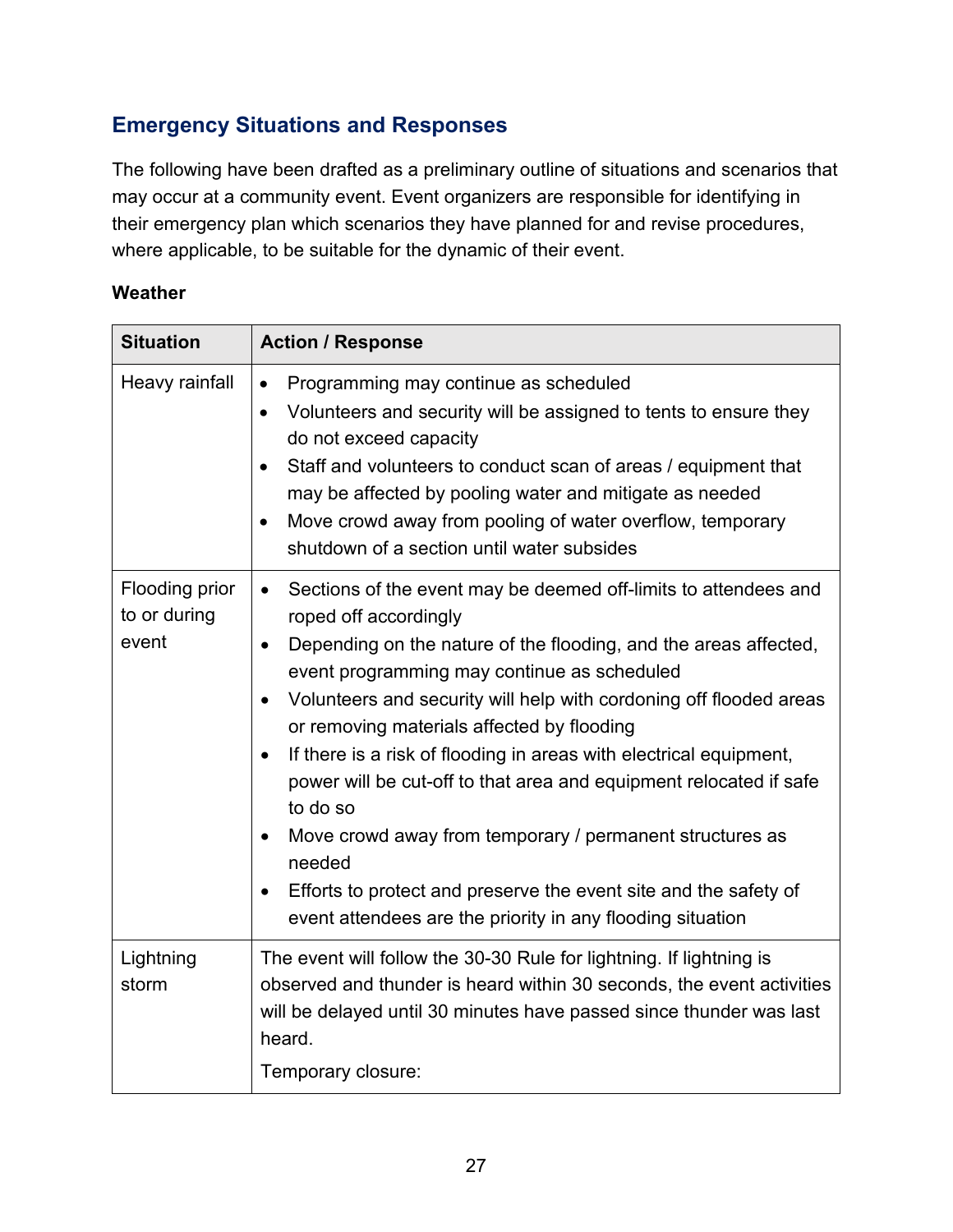| <b>Situation</b>                                         | <b>Action / Response</b>                                                                                                                                                                                                                                        |
|----------------------------------------------------------|-----------------------------------------------------------------------------------------------------------------------------------------------------------------------------------------------------------------------------------------------------------------|
|                                                          | Announcements will be made to the public through the main<br>$\bullet$<br>stage PA system<br>Programming, vendors and performers will stop all activity until<br>the closure ends<br>Public will be advised to seek shelter in the off-site gathering area      |
|                                                          | Complete closure:                                                                                                                                                                                                                                               |
|                                                          | Announcements will be made to the public through the main<br>stage PA system                                                                                                                                                                                    |
|                                                          | Open all emergency exits for a safe and orderly exit by the crowd<br>$\bullet$<br>Public will be advised to leave the event site at once. Those that<br>$\bullet$<br>do not have the means to leave safely can seek shelter in the off-<br>site gathering area. |
|                                                          | Volunteers and security to help with crowd control and ensure<br>$\bullet$<br>everyone leaves the site safely                                                                                                                                                   |
|                                                          | All vendors are responsible for closing their areas and leaving at<br>$\bullet$<br>once                                                                                                                                                                         |
| Heavy winds<br>(greater than<br>$61$ km/h) or<br>tornado | All programming and performances will cease at once<br>$\bullet$<br>Announcements will be made to the public through the PA<br>$\bullet$<br>system<br>Public will be advised to leave the event site at once. Those that<br>$\bullet$                           |
| warning                                                  | do not have the means to leave safely can seek shelter in the off-<br>site gathering area.                                                                                                                                                                      |
|                                                          | Announcement to include location of emergency place of refuge<br>and note tents may not be viable                                                                                                                                                               |
|                                                          | Volunteers and security to help with crowd control and ensure<br>everyone leaves the site safely                                                                                                                                                                |
|                                                          | All vendors are responsible for closing their areas and leaving at<br>٠<br>once                                                                                                                                                                                 |
|                                                          | All tent structures will be checked for reinforced weights. Tents<br>that are not secured with be collapsed. Tent structures with walls<br>will have walls opened to allow air through.                                                                         |
|                                                          | Stage speakers and props will be lowered to ground level or<br>removed                                                                                                                                                                                          |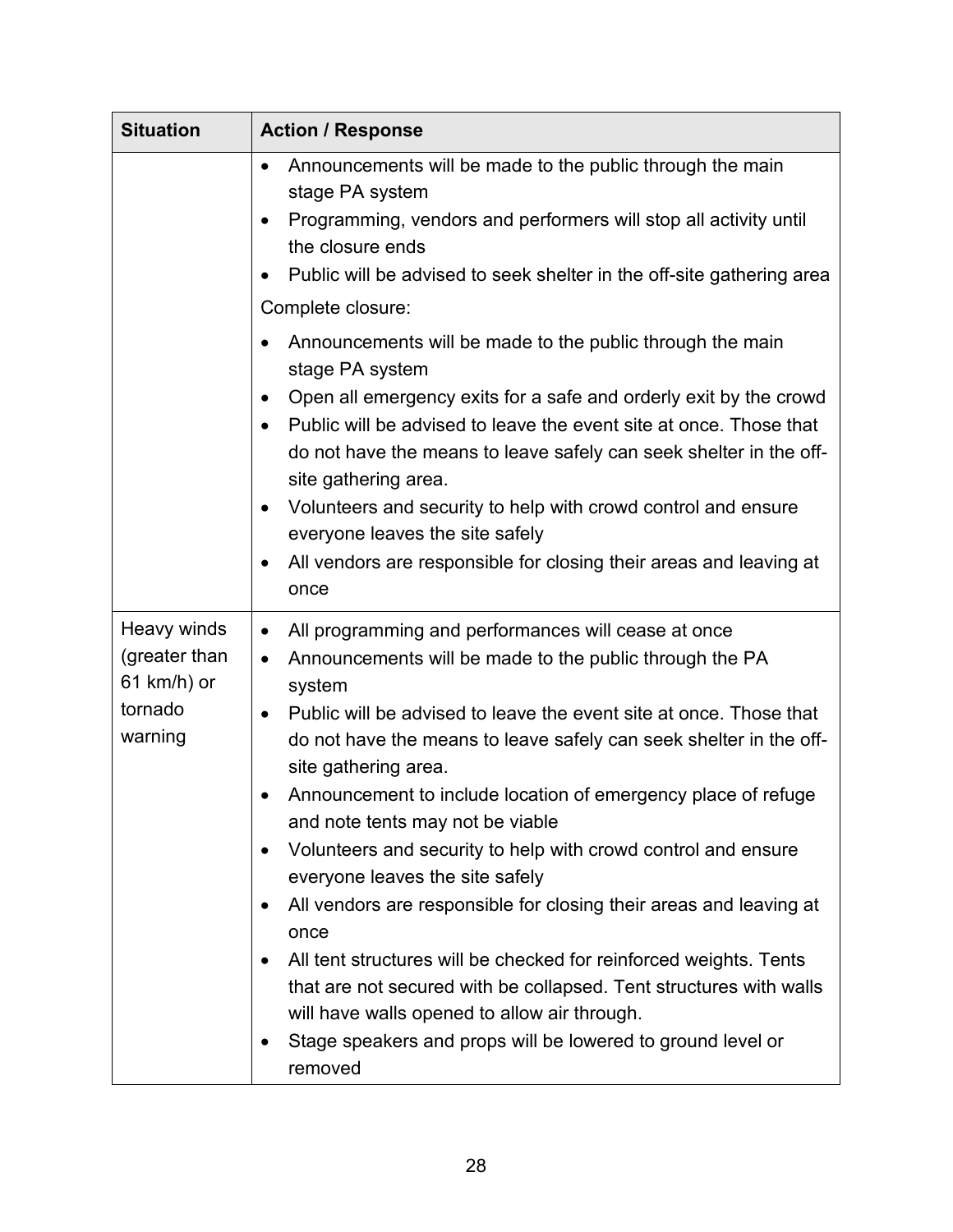| <b>Situation</b> | <b>Action / Response</b>                                                                                                                                                                                                                                                                                                                                                      |
|------------------|-------------------------------------------------------------------------------------------------------------------------------------------------------------------------------------------------------------------------------------------------------------------------------------------------------------------------------------------------------------------------------|
|                  | Normal event operations will not resume until wind speeds have<br>$\bullet$<br>reduced below thresholds for at least 30 minutes                                                                                                                                                                                                                                               |
| Extreme heat     | Announcements will be made through the PA system for<br>$\bullet$<br>attendees to limit exposure and keep hydrated by drinking water<br>Deployment of misting station equipment<br>$\bullet$<br>Event Director and Event Command to assess event activities<br>$\bullet$<br>and reschedule to hours with cooler temperatures where feasible                                   |
| Extreme cold     | When temperature or wind chill is expected to reach -28 °C:<br>Social media messaging to attendees ahead of event start to<br>dress appropriately for the conditions and limit time spent<br>outdoors<br>Additional warming stations opened<br>$\bullet$<br>Event Director and Event Command to decide at what<br>temperature event activities will be shortened or cancelled |

### **Fire-related emergencies**

| <b>Situation</b>                            | <b>Action / Response</b>                                                                                                                                                                                                                                                                                                                                                                                                                                                                                                                                    |
|---------------------------------------------|-------------------------------------------------------------------------------------------------------------------------------------------------------------------------------------------------------------------------------------------------------------------------------------------------------------------------------------------------------------------------------------------------------------------------------------------------------------------------------------------------------------------------------------------------------------|
| Should you<br>discover<br>smoke or fire     | Assess the situation and potential for evacuation<br>$\bullet$<br>Remove anyone in the immediate vicinity if it is safe to do so<br>$\bullet$<br>Notify the Event Director who will call 911<br>$\bullet$<br>If trained, attempt to extinguish the fire with appropriate fire<br>$\bullet$<br>extinguisher if safe to do so<br>The Event Director will assess the situation and begin evacuation<br>$\bullet$<br>if deemed necessary<br>Prepare for clear emergency vehicle access/response, if required<br>Complete an Incident Report as soon as possible |
| <b>Structural</b><br>failure or<br>collapse | Event Director to contact Emergency Services – 911 to begin<br>$\bullet$<br>emergency response<br>At the direction of the Event Director, evacuate the area and<br>$\bullet$<br>prepare for clear emergency vehicle access/response<br>Clearly identify safest and quickest route for emergency response                                                                                                                                                                                                                                                    |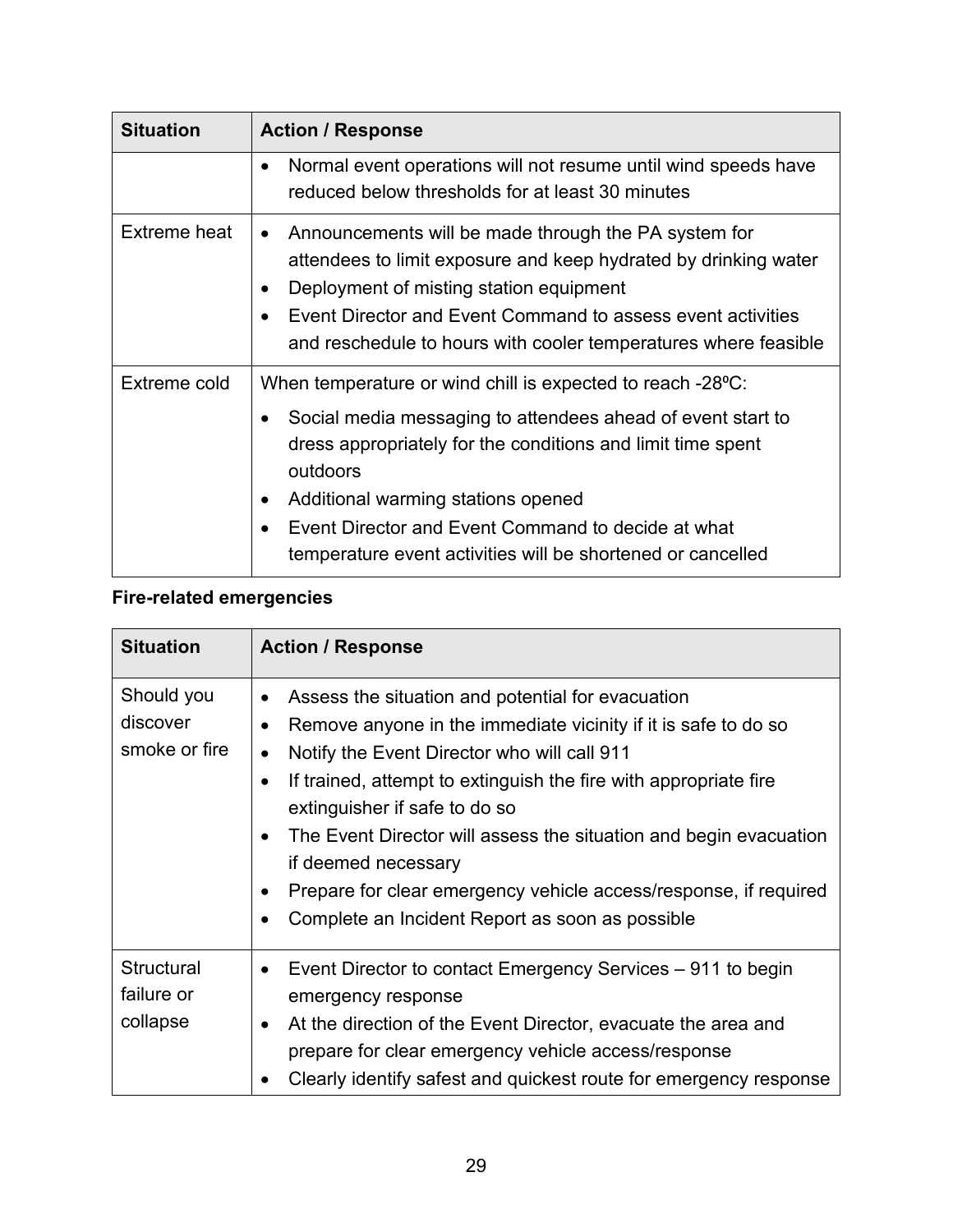| <b>Situation</b>            | <b>Action / Response</b>                                                                                                                                                                                                                                                                                                                                                                                                                                                                                                                                                                                                                                                                                                                                                                                                                                                                                                                                       |
|-----------------------------|----------------------------------------------------------------------------------------------------------------------------------------------------------------------------------------------------------------------------------------------------------------------------------------------------------------------------------------------------------------------------------------------------------------------------------------------------------------------------------------------------------------------------------------------------------------------------------------------------------------------------------------------------------------------------------------------------------------------------------------------------------------------------------------------------------------------------------------------------------------------------------------------------------------------------------------------------------------|
|                             | Event Director to call 911 to provide updates if required<br>$\bullet$<br>Assigned individual is in place to meet and direct emergency<br>٠<br>responders to area and is prepared to provide briefing/update if<br>required<br>Look for and set up an incident command post for emergency<br>$\bullet$<br>response / personnel / equipment<br>Complete an Incident Report as soon as possible<br>٠                                                                                                                                                                                                                                                                                                                                                                                                                                                                                                                                                             |
| Hazardous<br>material spill | Hazardous materials include oils, cleaning products, fuels from<br>$\bullet$<br>vehicles, and chemical spills<br>Personnel who find such a spill, or are notified by a patron of<br>$\bullet$<br>such a spill, are to notify the Area Lead at once<br>At the direction of the Event Director, evacuate the area at once if<br>$\bullet$<br>required<br>Event Director to contact Emergency Services - 911<br>$\bullet$<br>Identify the source and amount of material and section off the<br>$\bullet$<br>area so that no one can gain entry<br>Attempt to control any further spill<br>$\bullet$<br>Turn off electrical equipment/gas within area of the spill<br>Upon direction from Emergency Services, soak up the material<br>using appropriate spill kits and arrange for disposal at a suitable<br>facility<br>If appropriate, have a decontamination tent nearby and ready to<br>be set up as needed<br>Complete an Incident Report as soon as possible |
| Propane gas<br>leak         | Personnel or vendor who finds leak is to notify the Area Lead at<br>once<br>Section off the immediate area so that no one can gain entry<br>Call propane distributor to remove faulty cylinder from event site<br>Attempt to control any further leak<br>Turn off electrical equipment within area of leak<br>Complete an Incident Report as soon as possible                                                                                                                                                                                                                                                                                                                                                                                                                                                                                                                                                                                                  |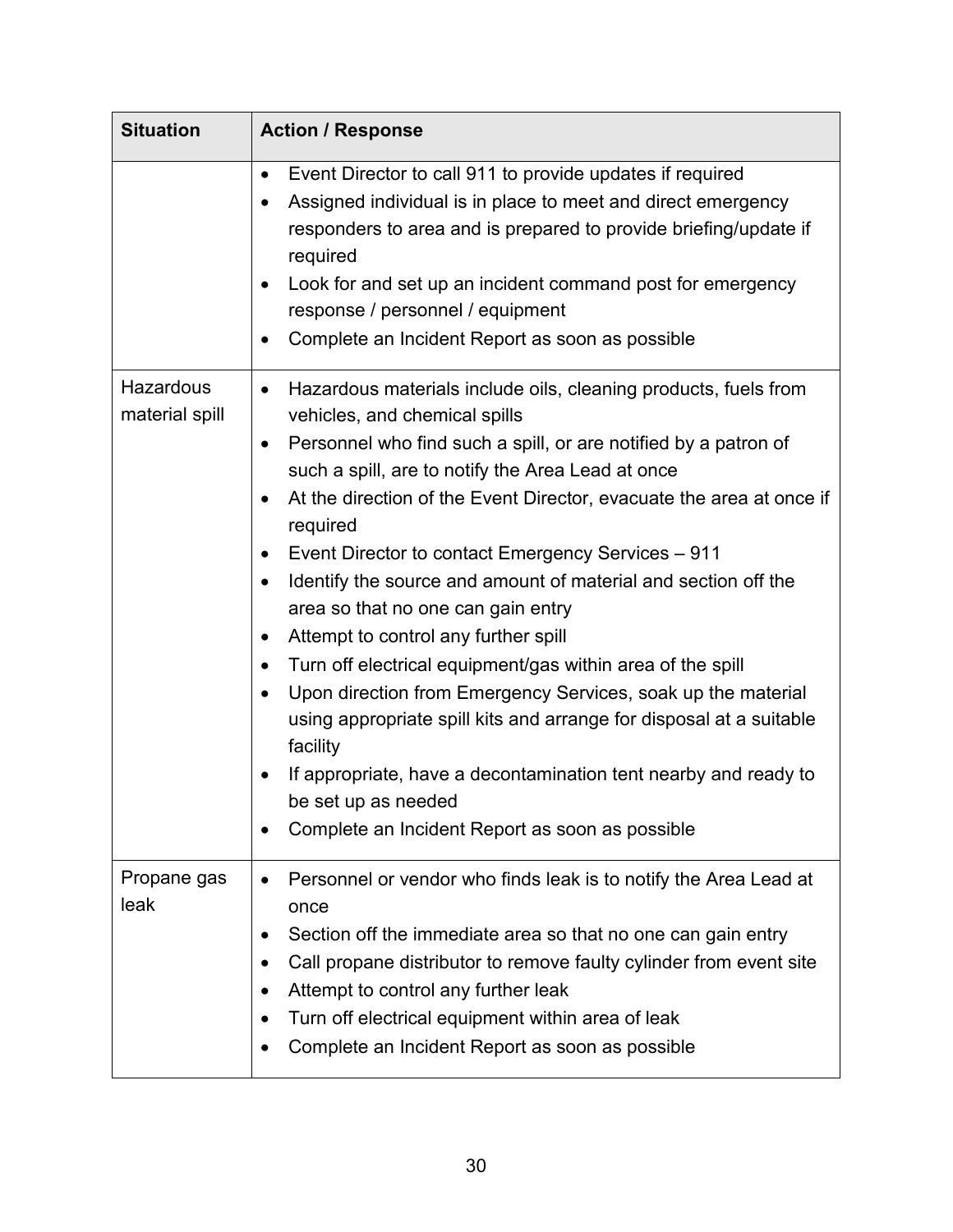### **Medical emergencies**

| <b>Situation</b>                                                                           | <b>Action / Response</b>                                                                                                                                                                                                                                                                                                                                                                                                                                                                                                                                                                                                                                                                                                                                                                                                                                                                                                                                                                |
|--------------------------------------------------------------------------------------------|-----------------------------------------------------------------------------------------------------------------------------------------------------------------------------------------------------------------------------------------------------------------------------------------------------------------------------------------------------------------------------------------------------------------------------------------------------------------------------------------------------------------------------------------------------------------------------------------------------------------------------------------------------------------------------------------------------------------------------------------------------------------------------------------------------------------------------------------------------------------------------------------------------------------------------------------------------------------------------------------|
| Limited injury<br>(e.g., trip/fall,<br>bee sting,<br>dehydration)                          | Provided there is no risk to the individual or the event, these<br>types of injuries will be treated onsite<br>The first aid service will be equipped to aid with any injuries of a<br>$\bullet$<br>limited nature<br>The injured person will be released to their own care or the care<br>$\bullet$<br>of a parent/guardian after consent to release has been received<br>by the first aid service                                                                                                                                                                                                                                                                                                                                                                                                                                                                                                                                                                                     |
| Mid-range<br>injury (e.g.,<br>allergic<br>reaction,<br>sprain, heat<br>exhaustion)         | Provided there is no risk to the individual or the event, efforts will<br>$\bullet$<br>be taken to treat these types of injuries onsite<br>In cases where the injury requires medical assistance, the injured<br>$\bullet$<br>party may be released into the care of a parent/guardian or those<br>who attended the event with them, and told to seek medical<br>assistance at a doctor or hospital<br>In cases where more urgent care is needed, Paramedics may be<br>٠<br>called by a member of the first aid service or the event committee<br>by dialling 911<br>If Paramedics are required, the address for the event site will be<br>$\bullet$<br>provided to 911 dispatch as:<br>The Paramedics may be instructed to arrive at: (e.g., main gate)<br>$\bullet$<br>A member of the event committee and first aid service will meet<br>$\bullet$<br>the Paramedics at the designated entrance and provide crowd<br>control to escort the injured party to Paramedics or vice versa |
| Severe injury<br>(e.g., broken<br>bone, heart<br>attack,<br>suspected<br>drug<br>overdose) | Paramedics will be called to the event to attend to all severe<br>injuries by calling 911<br>If Paramedics are required, the address for the event site will be<br>$\bullet$<br>provided to 911 dispatch as:<br>The Paramedics may be instructed to arrive at: (e.g., main gate)<br>A member of the event committee and first aid service will meet<br>$\bullet$<br>the Paramedics at the designated entrance and provide crowd<br>control to escort the injured party to Paramedics or vice versa                                                                                                                                                                                                                                                                                                                                                                                                                                                                                      |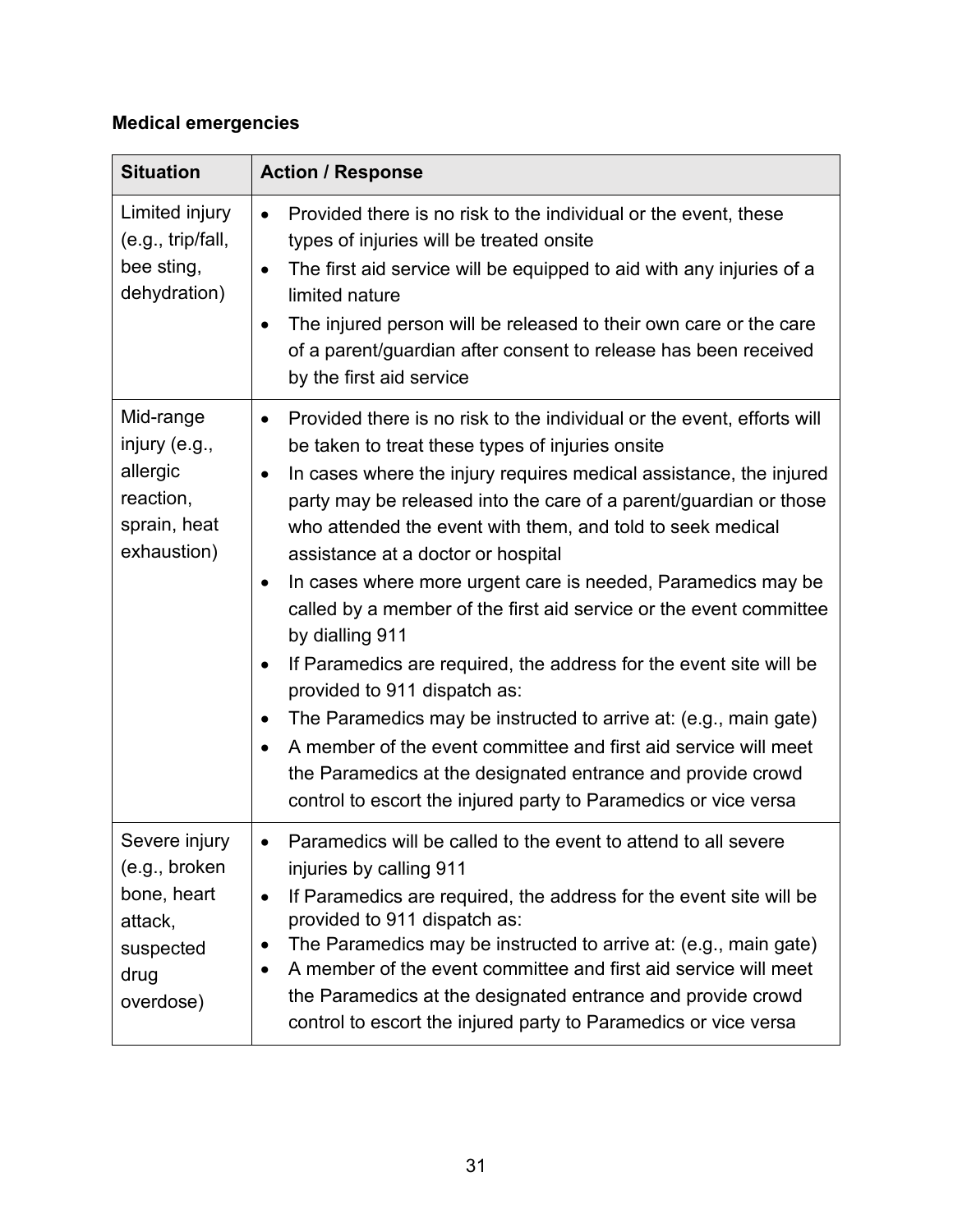### **Security-related incidents**

| <b>Situation</b>                  | <b>Action / Response</b>                                                                                                                                                                                                                                                                                                                                                                                                                                                                                                                                                                                                                                                                                       |
|-----------------------------------|----------------------------------------------------------------------------------------------------------------------------------------------------------------------------------------------------------------------------------------------------------------------------------------------------------------------------------------------------------------------------------------------------------------------------------------------------------------------------------------------------------------------------------------------------------------------------------------------------------------------------------------------------------------------------------------------------------------|
| Aggressive<br>behaviour           | Do not intervene without assistance<br>$\bullet$<br>Notify the Security Lead<br>$\bullet$<br>Volunteers to help security personnel in keeping people back<br>٠<br>from the incident<br>Event Director to call 911 and request Police assistance if<br>needed<br>Complete an Incident Report as soon as possible                                                                                                                                                                                                                                                                                                                                                                                                |
| Overcrowding<br>- crowd surge     | At early signs of overcrowding:<br>Security personnel to evaluate and maintain capacity limits<br>Security personnel to assess emergency exists, evacuation<br>٠<br>routes and ensure they are unobstructed<br>If risks from overcrowding are imminent:<br>Initiate show-stop protocol<br>٠<br>Security personnel stationed at emergency exits to open gates -<br>٠<br>security personnel equipped with necessary means/keys to open<br>gates/fencing/locks as required<br>PA announcement directing attendees to evacuate the area using<br>$\bullet$<br>the nearest emergency exit (see script in event binder)<br>Public messaging on video screens<br>٠<br>Complete an Incident Report as soon as possible |
| Suspicious<br>items -<br>packages | Security personnel to evacuate the area or event per evacuation<br>procedures<br>Call 911 and request Police assistance<br>In situations where suspicious items/packages are identified, the<br>$\bullet$<br>Event Director or Security Lead may ask Area Leads and<br>personnel to carefully check all areas for other<br>unusual/suspicious items<br>If identified, items are not to be disturbed and the area should be<br>$\bullet$<br>cordoned off<br>Any suspicious items/packages are then reported to Police upon<br>arrival                                                                                                                                                                           |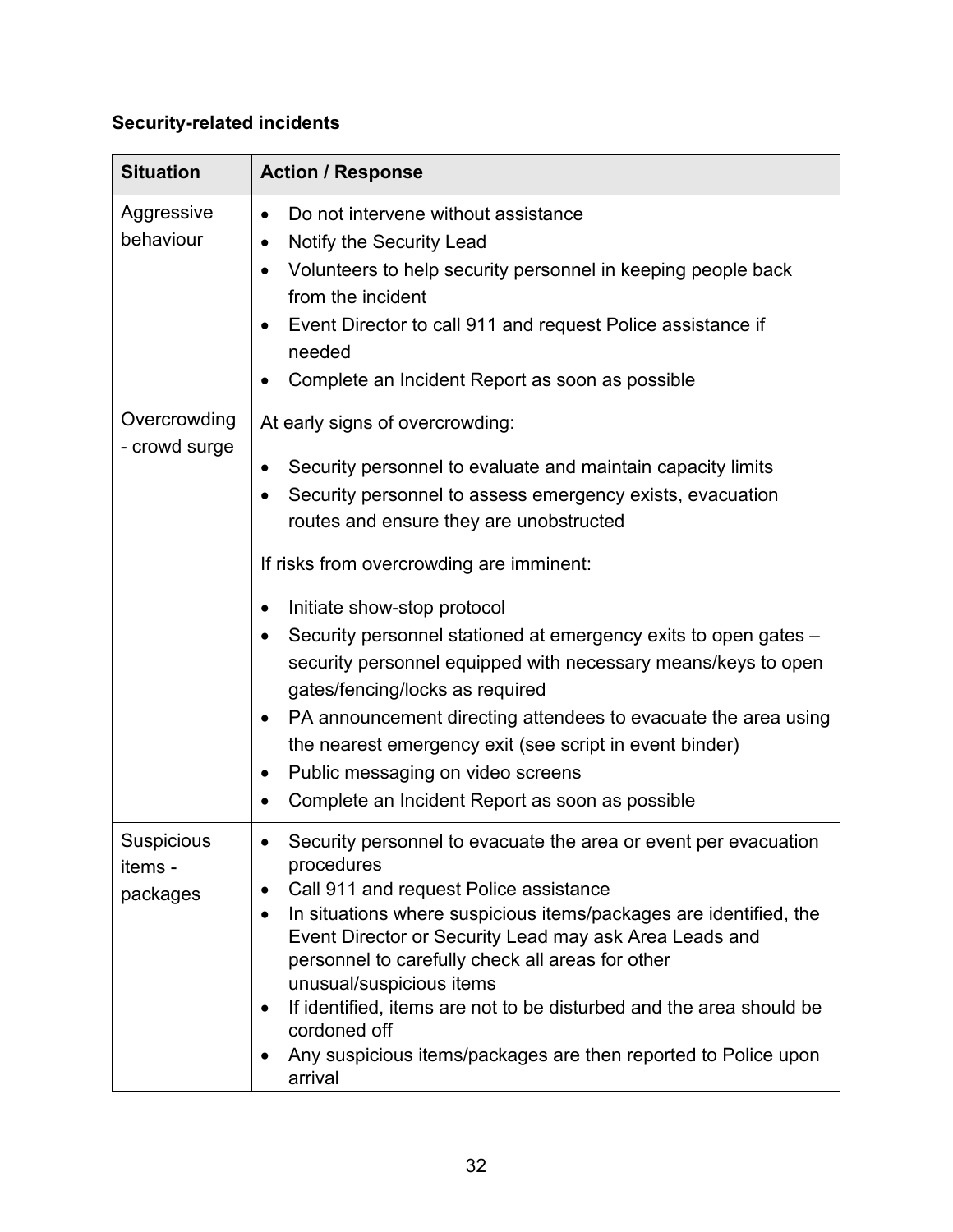| <b>Situation</b> | <b>Action / Response</b>                                                                                         |
|------------------|------------------------------------------------------------------------------------------------------------------|
|                  | • Personnel and patrons are only to re-enter the area/event when<br>Police have advised that it is safe to do so |
|                  | • Complete an Incident Report as soon as possible                                                                |

### **Evacuation / Shelter in place**

| <b>Situation</b>                                                                                                                                                                                                                                         | <b>Action / Response</b>                                                                                                                                                                                                                                                                                                                                                                                                                                                                                                                                                                                                                                                                                                                                                                                                                                                                                                                                                                                                                                                                                                                                                             |
|----------------------------------------------------------------------------------------------------------------------------------------------------------------------------------------------------------------------------------------------------------|--------------------------------------------------------------------------------------------------------------------------------------------------------------------------------------------------------------------------------------------------------------------------------------------------------------------------------------------------------------------------------------------------------------------------------------------------------------------------------------------------------------------------------------------------------------------------------------------------------------------------------------------------------------------------------------------------------------------------------------------------------------------------------------------------------------------------------------------------------------------------------------------------------------------------------------------------------------------------------------------------------------------------------------------------------------------------------------------------------------------------------------------------------------------------------------|
| A partial or full<br>evacuation may be<br>required in specific<br>emergency<br>situations such as:<br><b>Severe</b><br>weather<br>Fire and<br>explosion<br>Hazardous<br>materials<br>spill/leak<br>Medical<br>$\bullet$<br>emergency<br>Active<br>threat | The Event Director will take the following into consideration<br>when deciding if and when to evacuate:<br>The severity of the incident<br>The likelihood of escalation<br>$\bullet$<br>The incident becomes uncontrollable beyond the resources<br>$\bullet$<br>available<br>Procedure:<br>Reason for an evacuation is realized<br>$\bullet$<br>Appropriate personnel assess situation<br>Emergency Services notified of the emergency - call 911<br>$\bullet$<br>Notification given to staff, volunteers and vendors using radio<br>$\bullet$<br>channels that evacuation protocol has been initiated<br>Identify collection casualty point / locations<br>$\bullet$<br>Notification given to public using PA system to evacuate to<br>$\bullet$<br>assembly points<br>Security personnel open emergency exits<br>Staff and volunteers ensure that all patrons are moved to<br>$\bullet$<br>assembly areas<br>Identify injured people (if present) – first aid tent equipped<br>$\bullet$<br>with as many tourniquets as possible<br>Security personnel ensure venue is vacated including public<br>areas, toilets, etc.<br>Await Emergency Services assessment and direction<br>٠ |
|                                                                                                                                                                                                                                                          | Complete an Incident Report as soon as possible                                                                                                                                                                                                                                                                                                                                                                                                                                                                                                                                                                                                                                                                                                                                                                                                                                                                                                                                                                                                                                                                                                                                      |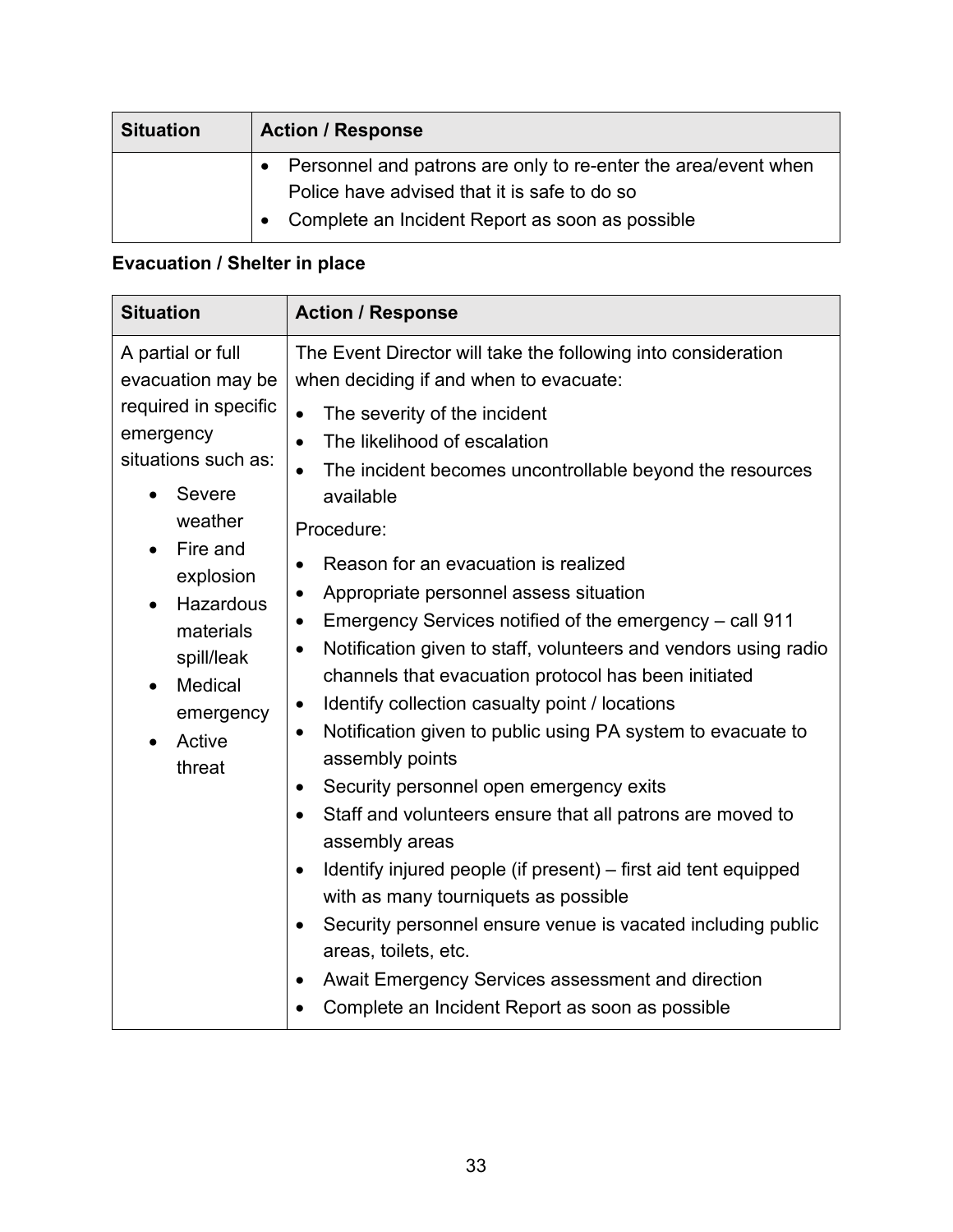| <b>Situation</b> | <b>Action / Response</b>                                                                                                                                                                                                                                                                                                                                                                                                                                                                                                                                                                                                                                                  |
|------------------|---------------------------------------------------------------------------------------------------------------------------------------------------------------------------------------------------------------------------------------------------------------------------------------------------------------------------------------------------------------------------------------------------------------------------------------------------------------------------------------------------------------------------------------------------------------------------------------------------------------------------------------------------------------------------|
| Shelter in place | Response to an emerging or immediate risk or hazard where<br>people are temporarily housed within a facility (where such<br>facility has been pre-identified)                                                                                                                                                                                                                                                                                                                                                                                                                                                                                                             |
|                  | Emergency Services notified of emergency requiring shelter<br>in place – call 911 and advise of shelter location<br>Notification given to staff, volunteers and vendors using radio<br>channels that shelter in place protocol has been initiated<br>Notification given to public using PA system to calmly make<br>way to shelter locations<br>Security personnel to open emergency exits (if required)<br>Staff and volunteers to aid the public in moving to shelter<br>location<br>Identify injured people (if present)<br>Security personnel ensure the venue is vacated including<br>public areas, toilets, etc.<br>Complete an Incident Report as soon as possible |

### **Lost person/child**

| <b>Situation</b>                                                                                 | <b>Action / Response</b>                                                                                                                                                                                                                                                                                                                                                                                                                                                                                                                                                                                                                                                                                                                    |
|--------------------------------------------------------------------------------------------------|---------------------------------------------------------------------------------------------------------------------------------------------------------------------------------------------------------------------------------------------------------------------------------------------------------------------------------------------------------------------------------------------------------------------------------------------------------------------------------------------------------------------------------------------------------------------------------------------------------------------------------------------------------------------------------------------------------------------------------------------|
| Children or<br>vulnerable person<br>found without their<br>parent / guardian /<br>support person | A child or vulnerable person appearing to be lost should be<br>approached and asked if they know where their parent,<br>guardian or support person is<br>• If a child or vulnerable person still appears to be lost, they<br>should be led to the Collection Point, where they will be<br>encouraged to remain until they have been re-united with<br>their parent, guardian, or support person<br>The child or vulnerable person should gently be asked for as<br>$\bullet$<br>much information as possible, including:<br>Their name<br>$\bigcap$<br>The names of who they are with<br>$\circ$<br>Their parent/guardian/support person/sibling, etc.<br>$\circ$<br>names<br>Where they last saw them and a description of them<br>$\circ$ |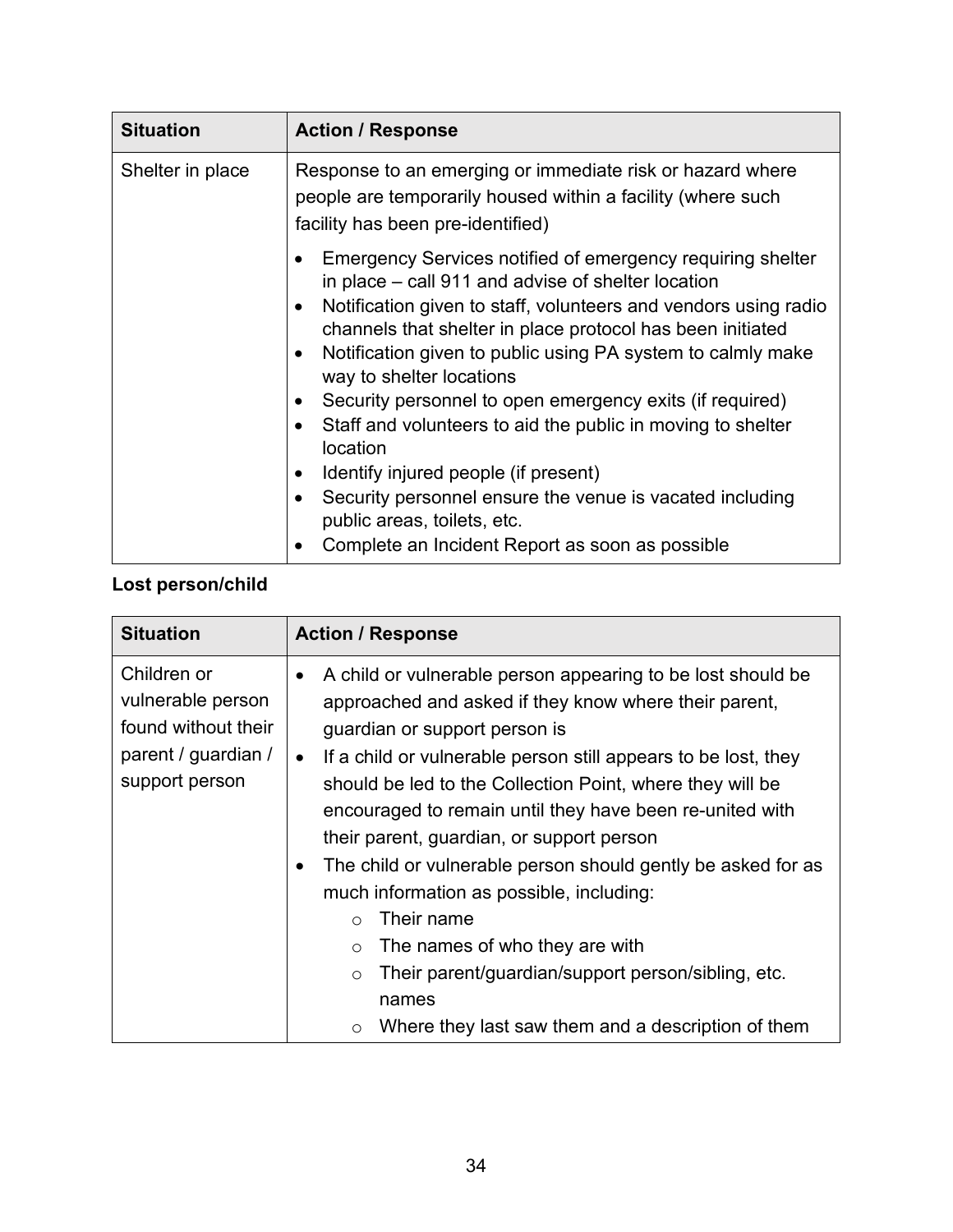| <b>Situation</b>                                                                | <b>Action / Response</b>                                                                                                                                                                                                                                                                                                         |
|---------------------------------------------------------------------------------|----------------------------------------------------------------------------------------------------------------------------------------------------------------------------------------------------------------------------------------------------------------------------------------------------------------------------------|
|                                                                                 | If the child is brought over by another adult, as much<br>information as possible should be gained from this person,<br>including:<br>Where the child was found<br>$\circ$<br>$\circ$ If anyone was with the child                                                                                                               |
|                                                                                 | Information will be documented in the Lost Person Log at the<br><b>Collection Point</b>                                                                                                                                                                                                                                          |
|                                                                                 | Event staff to notify the Event Director. Event Director will<br>report to the Collection Point, gain the necessary information,<br>and call Police - 911                                                                                                                                                                        |
|                                                                                 | When notifying the event team of a lost person/child the<br>event staff person will use the code: (insert code here)<br>Security should be given an update as soon as possible on<br>٠<br>descriptors of missing / lost person                                                                                                   |
|                                                                                 | The Event Director will make the public announcement<br>$\bullet$<br>If the name of the parent/guardian/support person is known<br>$\bullet$<br>the following announcement will be made via PA system:<br>This is a public announcement, could (Name of<br>$\circ$<br>person) please make their way to the (Collection<br>Point) |
|                                                                                 | If the name of the parent/guardian/support person is not<br>known the following announcement will be made via PA<br>system:                                                                                                                                                                                                      |
|                                                                                 | This is a public announcement, please remember this<br>$\circ$<br>is a busy event, if you have been separated from a<br>family member, please go to (Collection Point)<br>PA announcements are not to mention the name of the lost                                                                                               |
|                                                                                 | person/child                                                                                                                                                                                                                                                                                                                     |
| Parent, guardian,<br>or support person<br>reporting lost child<br>or vulnerable | Reassure parent/guardian/support person informing you of a<br>$\bullet$<br>lost person/child that efforts to find the person/child will be<br>undertaken at once<br>Encourage the parent to come to Collection Point if not                                                                                                      |
| person                                                                          | already there so they can give details<br>Ask the parent for the following details of the child or<br>$\bullet$<br>vulnerable person: name; age; gender; hair colour; clothing;                                                                                                                                                  |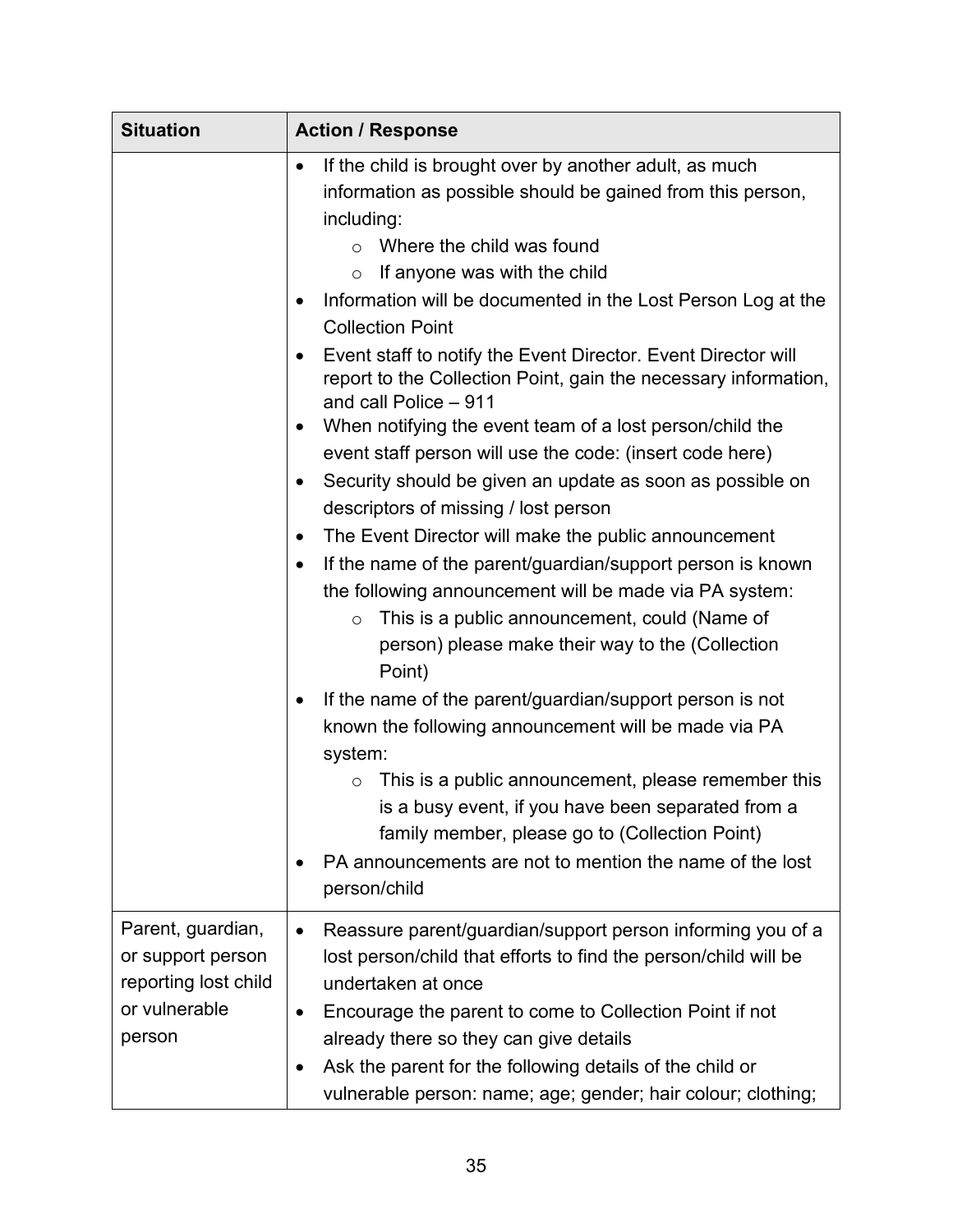| <b>Situation</b>                                                                | <b>Action / Response</b>                                                                                                                                                                                                                                                                                                                                                                                                                                                                                                                                                                                                                                                                                                                                                                                                                                                                                                                                                                                                                                                                                                                                                                                                                                               |
|---------------------------------------------------------------------------------|------------------------------------------------------------------------------------------------------------------------------------------------------------------------------------------------------------------------------------------------------------------------------------------------------------------------------------------------------------------------------------------------------------------------------------------------------------------------------------------------------------------------------------------------------------------------------------------------------------------------------------------------------------------------------------------------------------------------------------------------------------------------------------------------------------------------------------------------------------------------------------------------------------------------------------------------------------------------------------------------------------------------------------------------------------------------------------------------------------------------------------------------------------------------------------------------------------------------------------------------------------------------|
|                                                                                 | other identifying characteristics; location last seen and who<br>they were with<br>Information will be documented in the Lost Person Log at the<br><b>Collection Point</b><br>Encourage the parent to remain at the Collection Point in<br>case they are found<br>Event staff to notify the Event Director. Event Director will<br>report to the Collection Point, gain the necessary information,<br>and call Police - 911<br>When notifying the event team of a lost person/child the<br>$\bullet$<br>event staff person will use the code: (insert code here)<br>The Event Director will make the public announcement<br>Staff will use radio or cell phones and state:<br>$\bullet$<br>Please be advised of a (Code). Looking for (state the<br>$\circ$<br>information available).<br>Security should be given an update as soon as possible on<br>descriptors of missing / lost person<br>Event staff and volunteers will conduct a first search of the<br>area<br>All exits should be monitored for missing person and security<br>advised to stay at or attend exits<br>When the child or vulnerable person is found, they will be led<br>٠<br>to the Collection point to be re-united with their parent,<br>guardian, or support person – see procedures below |
| Re-uniting parent /<br>guardian / support<br>person with lost<br>person / child | • Police should be present during reuniting. They may ask<br>additional questions.<br>Before releasing a child or vulnerable person to an adult<br>$\bullet$<br>presenting as their caregiver, ask the child or vulnerable<br>person if they know this person<br>If the child or vulnerable person appears not to know the<br>٠<br>person presenting as their caregiver, or is reluctant to go with<br>the collecting adult, ask the adult to supply proof of ID and<br>their signature                                                                                                                                                                                                                                                                                                                                                                                                                                                                                                                                                                                                                                                                                                                                                                                |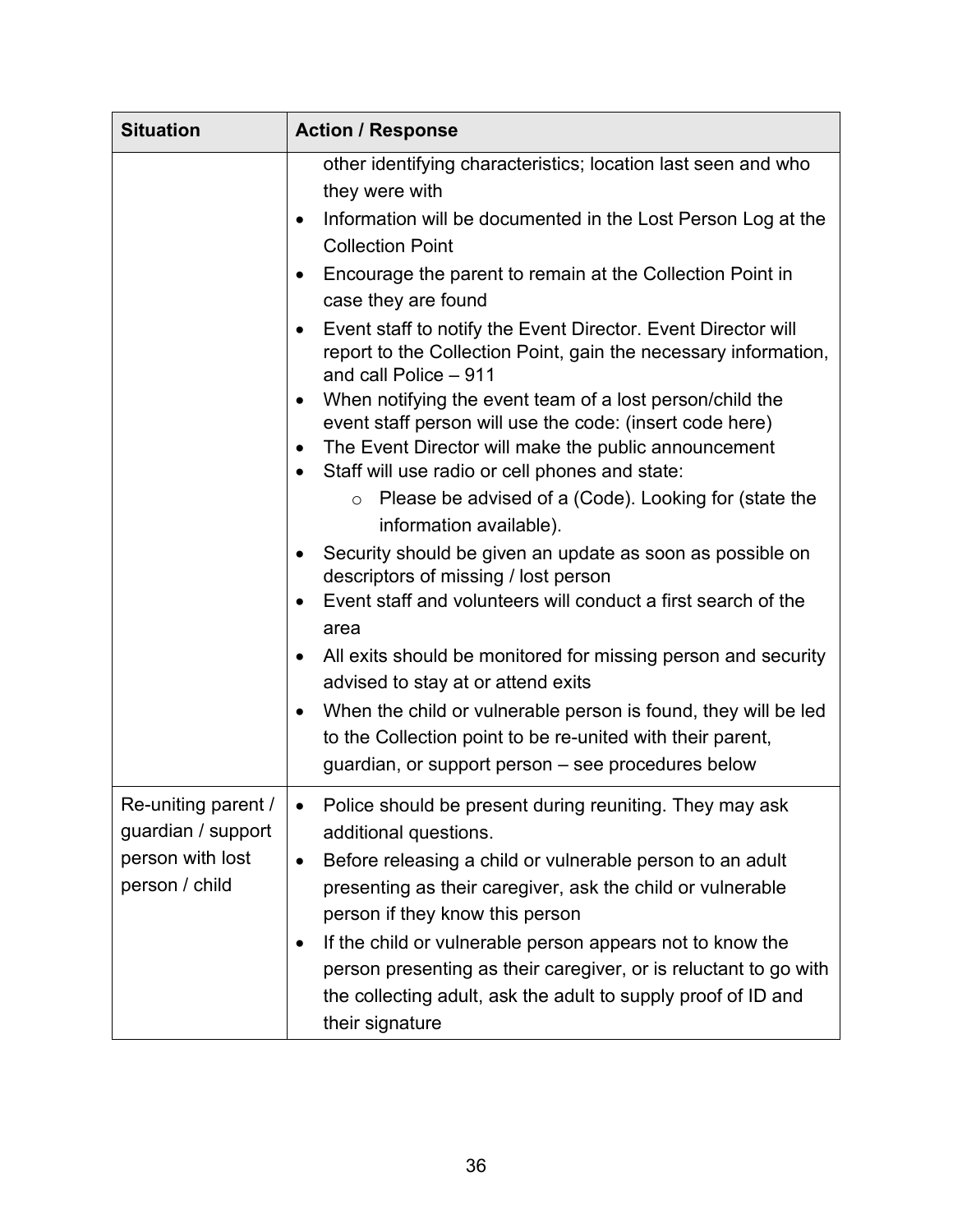| <b>Situation</b> | <b>Action / Response</b>                                                                                                                                                                                                                                                                                                                                                                                                                                                      |
|------------------|-------------------------------------------------------------------------------------------------------------------------------------------------------------------------------------------------------------------------------------------------------------------------------------------------------------------------------------------------------------------------------------------------------------------------------------------------------------------------------|
|                  | Staff at the Collection Point should take a picture of the<br>collecting adult's ID and signature and keep the picture for<br>post-event documenting<br>The collecting adult must also sign the Lost Person Log,<br>providing their first name, last name, telephone number and<br>address<br>Once a child or vulnerable person has been re-united with<br>$\bullet$<br>their collecting adult, all event staff, security, volunteers, and<br>Police will be informed at once |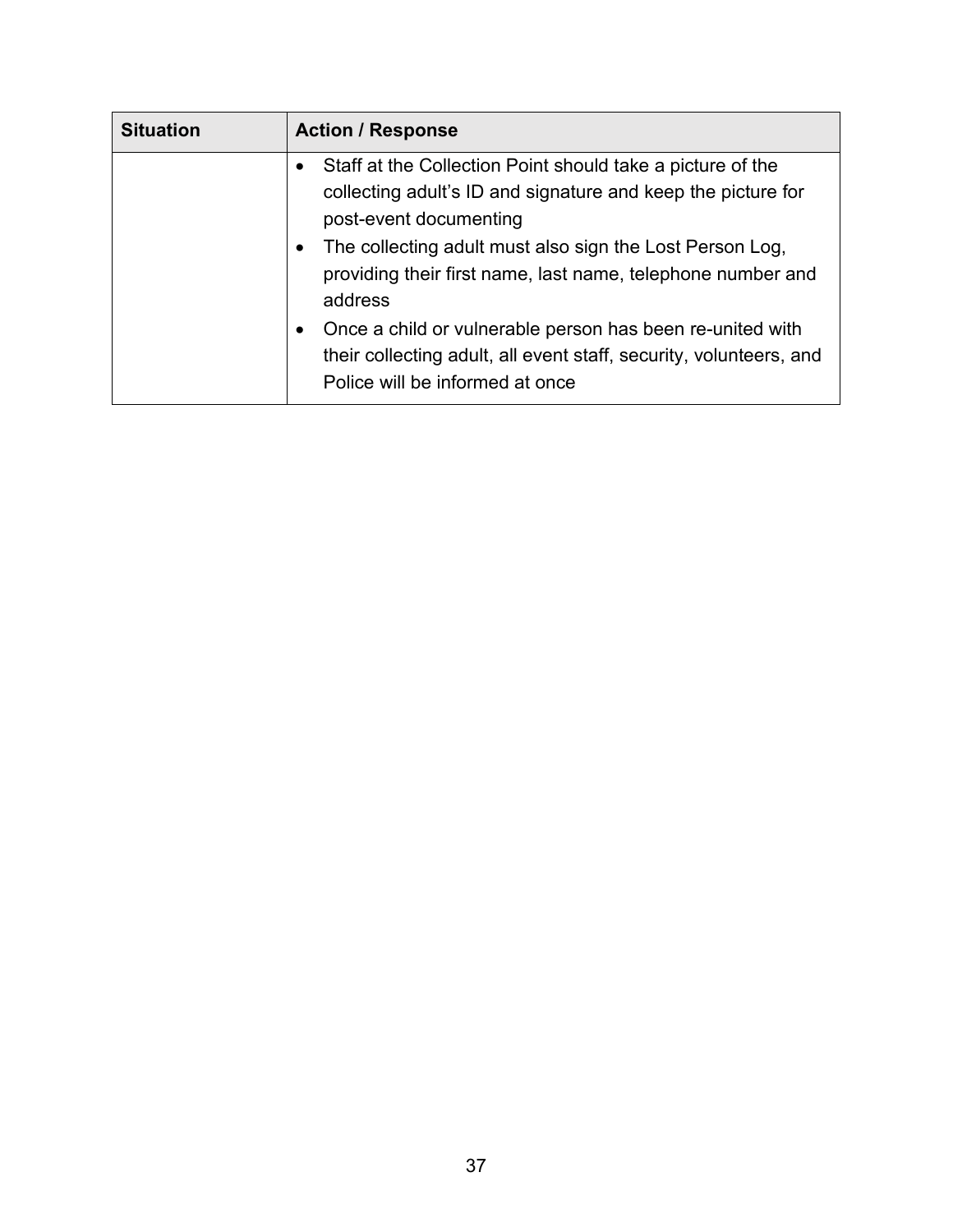### <span id="page-38-0"></span>**Section 6: Event Binder Sample and Templates**

### <span id="page-38-1"></span>**Sample Emergency Plan**

### **Chase the Sun Festival**

Last updated: January 27, 2022

### **Part A: Purpose**

This Emergency Operations Plan predetermines actions to take before and during the event in response to an emergency or otherwise hazardous condition. These actions represent those required prior to the event in preparation for those required during an emergency.

The command structure for the event as well as roles and responsibilities are outlined. All staff and volunteers are trained on the emergency procedures and reporting structure.

### **Part B: General Information**

### *Primary Event Venue*

Walter Baker Park

100 Charlie Rogers Place, Ottawa, ON, K2V 1A2

### *Event Organization*

Weather it Together Inc.

2039 Robertson Rd

Ottawa, Ontario, Canada

### *Event Representative (Primary Contact)*

The event representative is the primary point of contact for all communications regarding the event.

**Name:** Charlie Hill

**Position:** Executive Director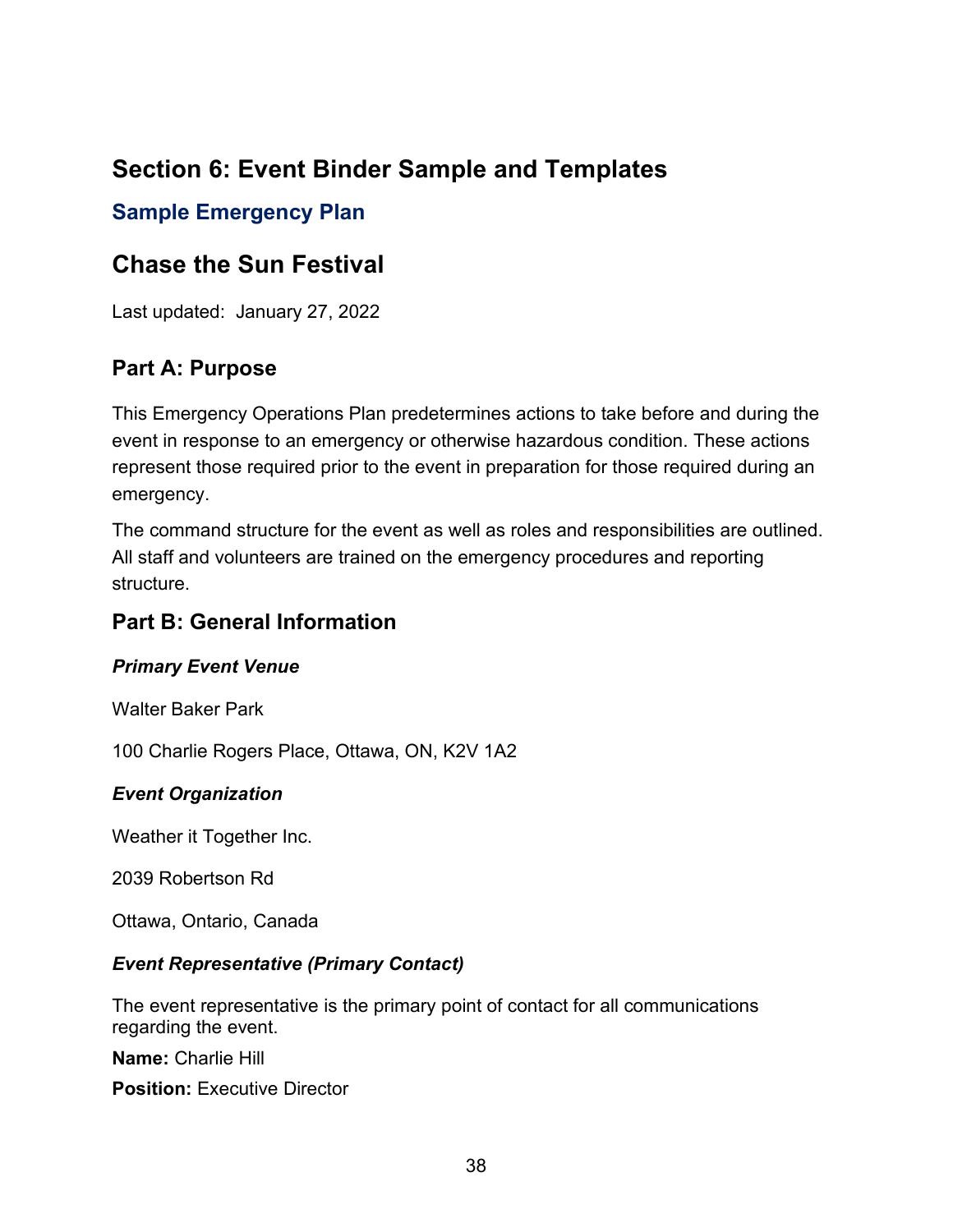**Cell:** 555-555-5555 **Email:** charlie@weathertogether.com

#### *Event Description*

Chase the Sun Fall Festival is a celebration of the changing season and cooler weather. We offer seasonal food and beverage and local entertainment. There are artisan vendors and workshops.

### **Part C: Event Operations**

The following activities make up the regular operations for the event.

#### *Pre-event Activities*

#### **October 5-6, 2022**

Day 1 load-in: fencing, stage and equipment, generators Day 2 load-in: toilets, water station, food trucks and beverage vendors, artisans Soundchecks

#### *Event Activities*

#### **October 7-9, 2022**

Food and beverage operations daily Artisan village daily Live performances on stage at 11 am, 2 pm, 5 pm, and 8 pm, daily (except Sunday - last show at 2 pm) Workshops / product demos held in the main tent at 10 am and noon (Saturday and Sunday only)

### *Post-event Activities*

### **October 9-10, 2022**

Post-event load-out: vendors Day 2 load-out: equipment, site cleared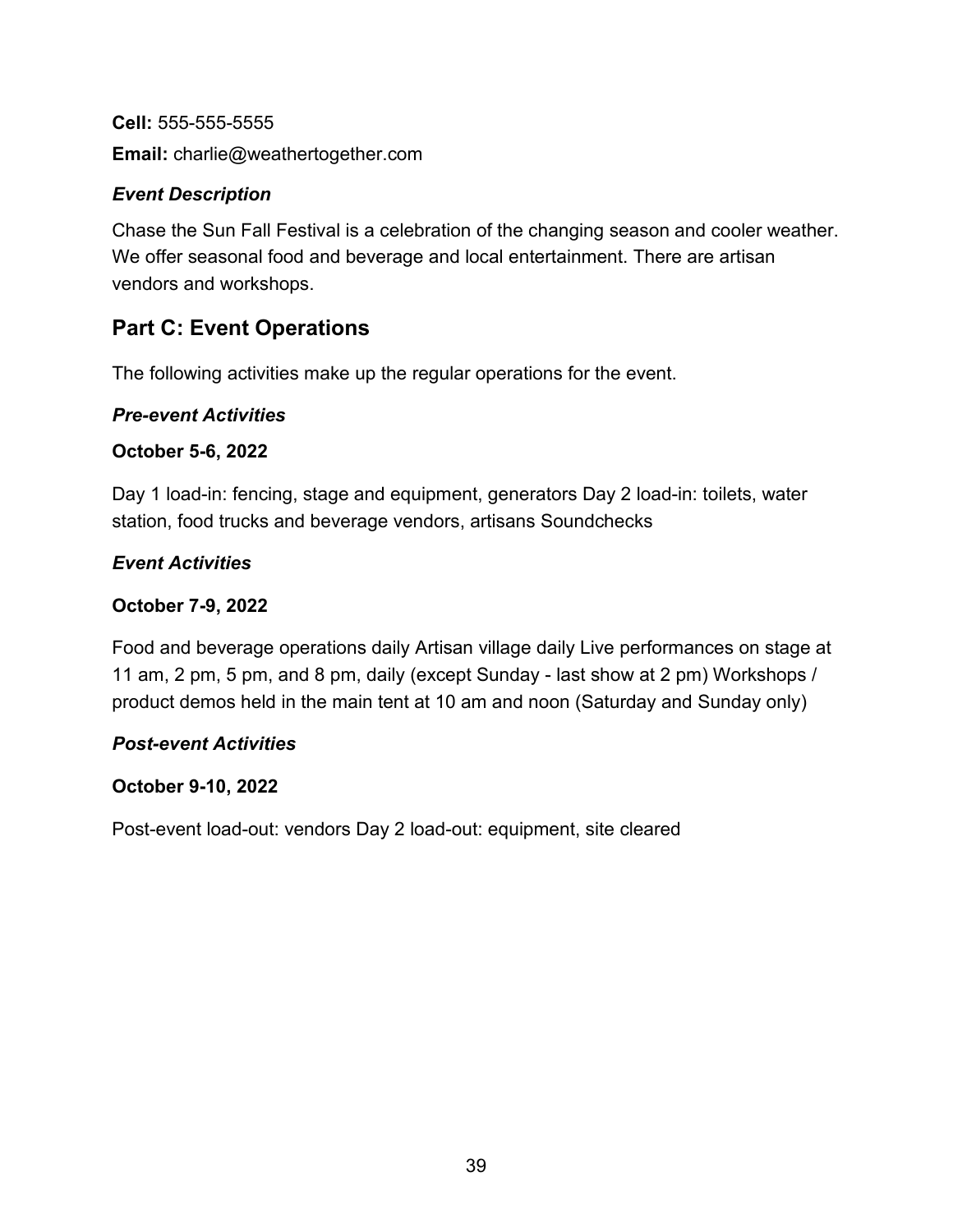### **Part D: Event Site**

#### *Site Plan*



### *Emergency Gathering Points*

In case of an emergency, the following **onsite** gathering point has been communicated in advance to the necessary parties:

#### • **On-site gathering point**: Command Post, Main tent

In case the event site must be evacuated, the following **off-site** gathering point has been communicated in advance to the necessary parties:

• **Off-site gathering point**: Kanata Recreation Complex

### **Part E: Event Command Structure**

The following command structure is for normal operations at the event. In the case of an emergency, an emergency command structure would take precedent, which may involve a different team that includes emergency responders.

Each person identified is aware of their role and responsibilities within this plan.

#### *Event Director*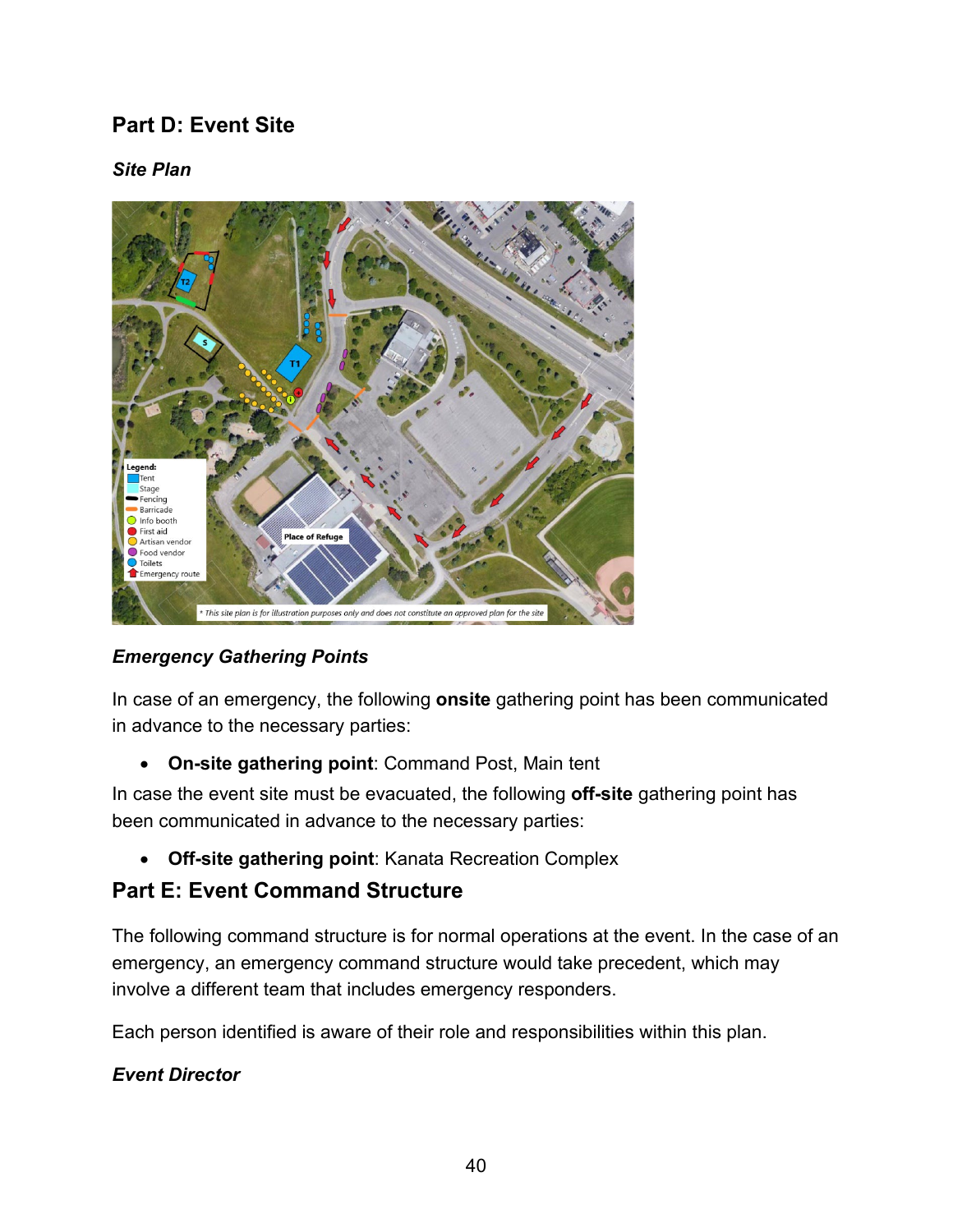#### **Name:** Charlie Hill

#### **Cell phone:** 555-555-5555

Responsibilities:

- Provide leadership to Event Command
- Declare an emergency in consultation with Event Command
- Evaluate the need for evacuation
- Initiate evacuation if required
- Notify 911 as required
- Determine resources that may be needed
- Determine if and when message needs to be sent out to public, volunteers and staff
- Provide input to Media Representative regarding news releases and public announcements
- Keep Event Command informed of the emergency situation
- Liaise with required Emergency Services that have jurisdiction in the emergency

#### *Event Director deputy/alternate, if applicable:*

Pat Arnold (555-666-6666)

#### *Media Representative*

**Name:** Charlie Hill

**Cell phone:** 555-555-5555

Responsibilities:

- Represent Event Command when speaking to the media about the special event in the event that an emergency occurs
- Report to Event Director

#### *Safety Officer*

**Name:** Angela Lee

**Cell phone:** 777-555-5555

Responsibilities:

- Identify hazards associated with event
- Ensure protective equipment is available
- Report to Event Director

#### *Planning Lead*

**Name:** Angela Lee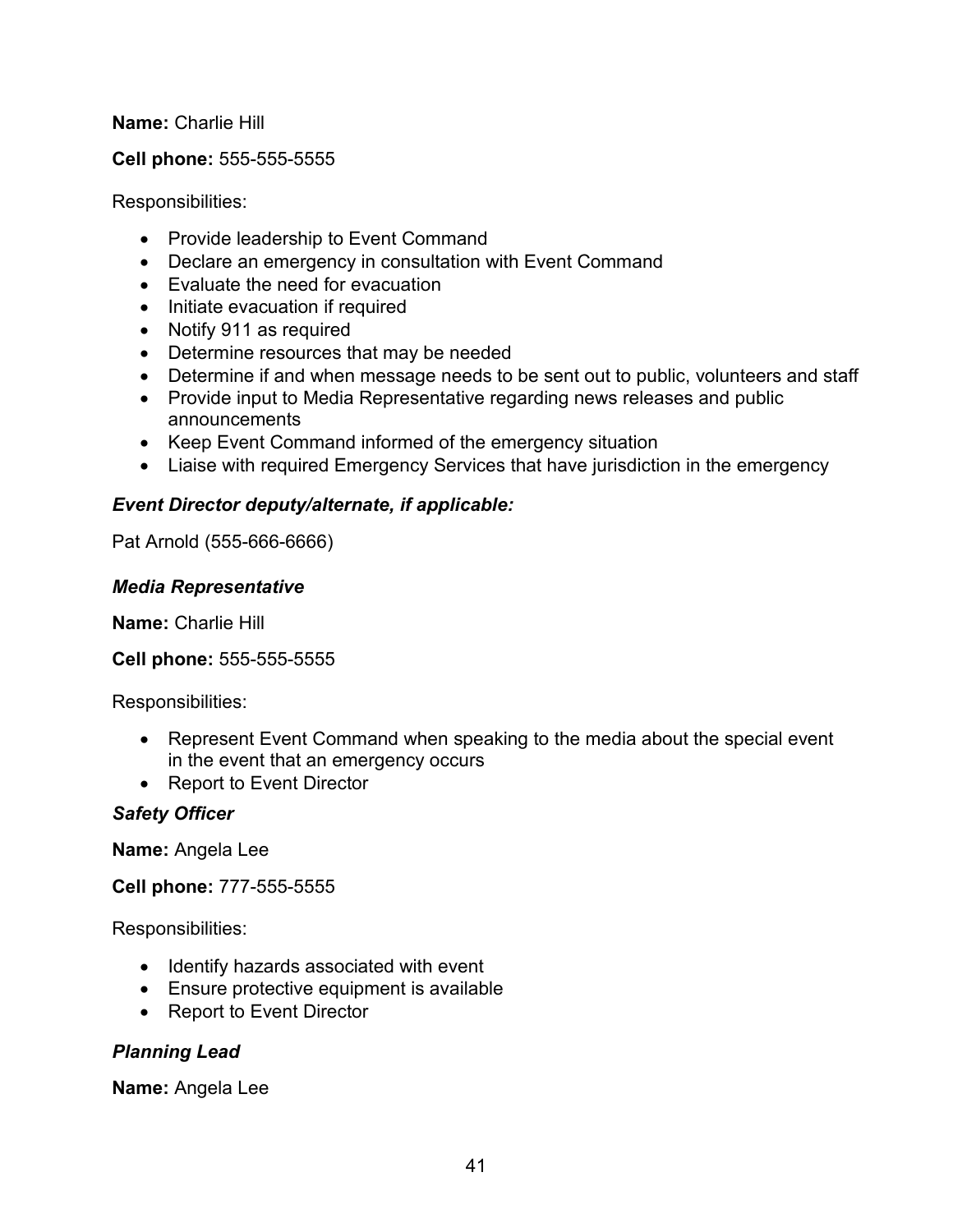**Cell phone:** 777-555-5555

Responsibilities:

- Collect, evaluate and process information regarding the incident
- Maintain Incident Reports from various areas
- Report to Event Director

#### *Logistics Lead*

**Name:** Pat Arnold

**Cell phone:** 666-555-5555

Responsibilities:

- Identify and provide resources for operation of Event Command
- Identify and provide services, personnel, equipment and materials needed to respond to emergency as required
- Report to Event Director

#### *Finance and Administration Lead*

**Name:** Fern Gray

**Cell phone:** 888-555-5555

Responsibilities:

- Maintain the budget and allot funds for rental or purchase of emergency resources or materials
- Report to Event Director

#### *Operations Lead*

**Name:** Charlie Hill

**Cell phone:** 555-555-5555

Responsibilities:

- Deploy necessary resources as requested by Event Command in support of emergency
- Provide direction to Area Leads (volunteer, entertainment, vendor coordinators, etc.)
- Direct MCs to make public announcements during emergency as required
- Assist in getting emergency vehicles into and out of the site
- Report to Event Director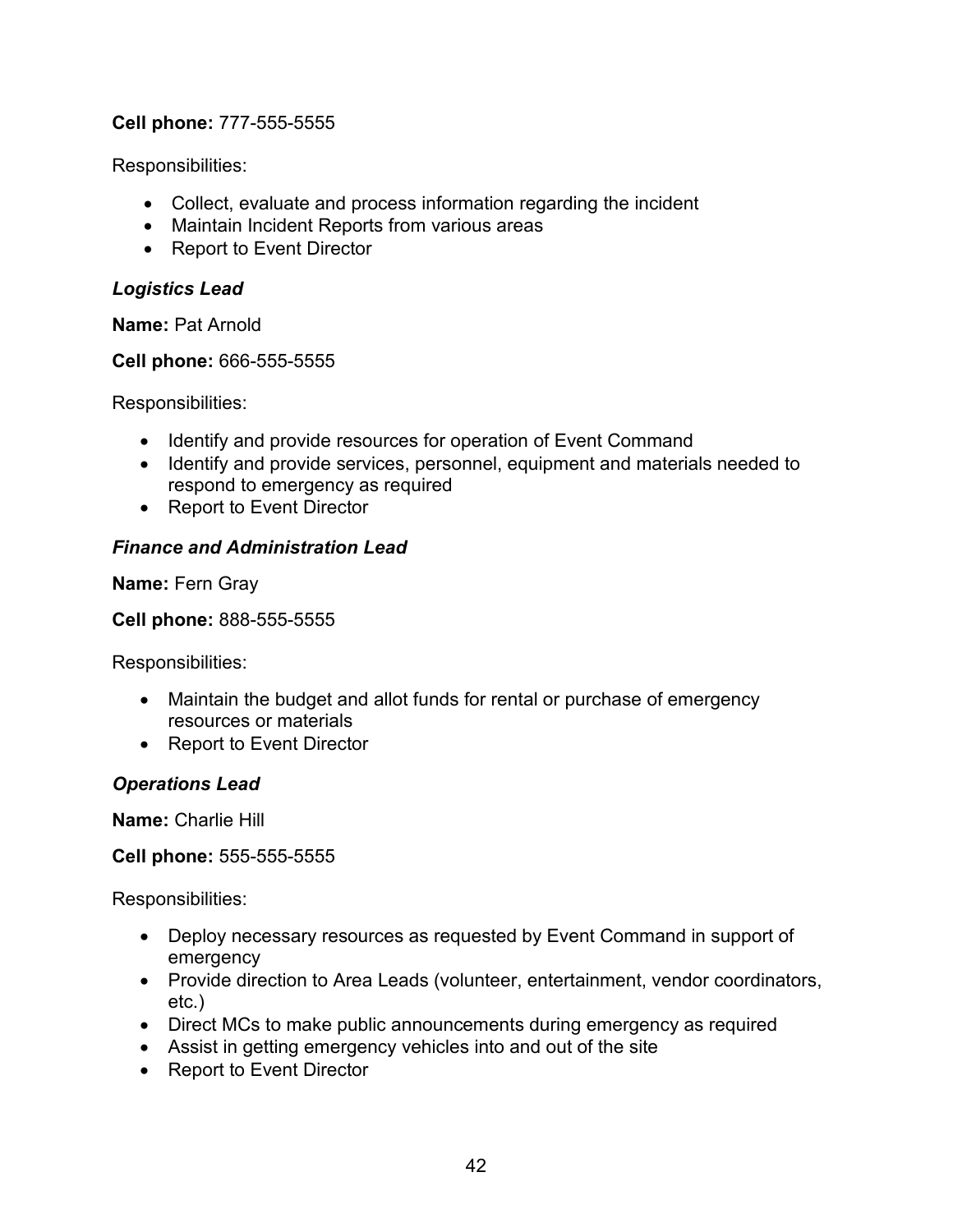#### *Medical Lead (First Aiders)*

**Name:** Sue McGrath

**Cell phone:** 999-555-5555

**Organization:** First Choice First Aid

Responsibilities:

- Evaluate of medical conditions
- Provide care for sick or injured
- Request ambulance and assist Paramedics
- Provide medical log to Planning Lead
- Report to Operations Lead

#### *Security Lead*

**Name:** Paul Barnes

**Cell phone:** 999-444-4444

**Organization:** Platinum Force Security

Responsibilities:

- Respond to security-related incidents
- Evaluate and provide recommendations to Event Director
- Maintain site and perimeter control
- Provide Incident Reports to Planning Lead
- Report to Operations Lead

#### *All Personnel and Volunteers*

- Carry out tasks as instructed by the Event Director and Area Leads
- Assist in directing public to gathering points
- Report presence to area lead at the assembly area
- Not to leave assembly area unless advised by Event Director or Emergency Services personnel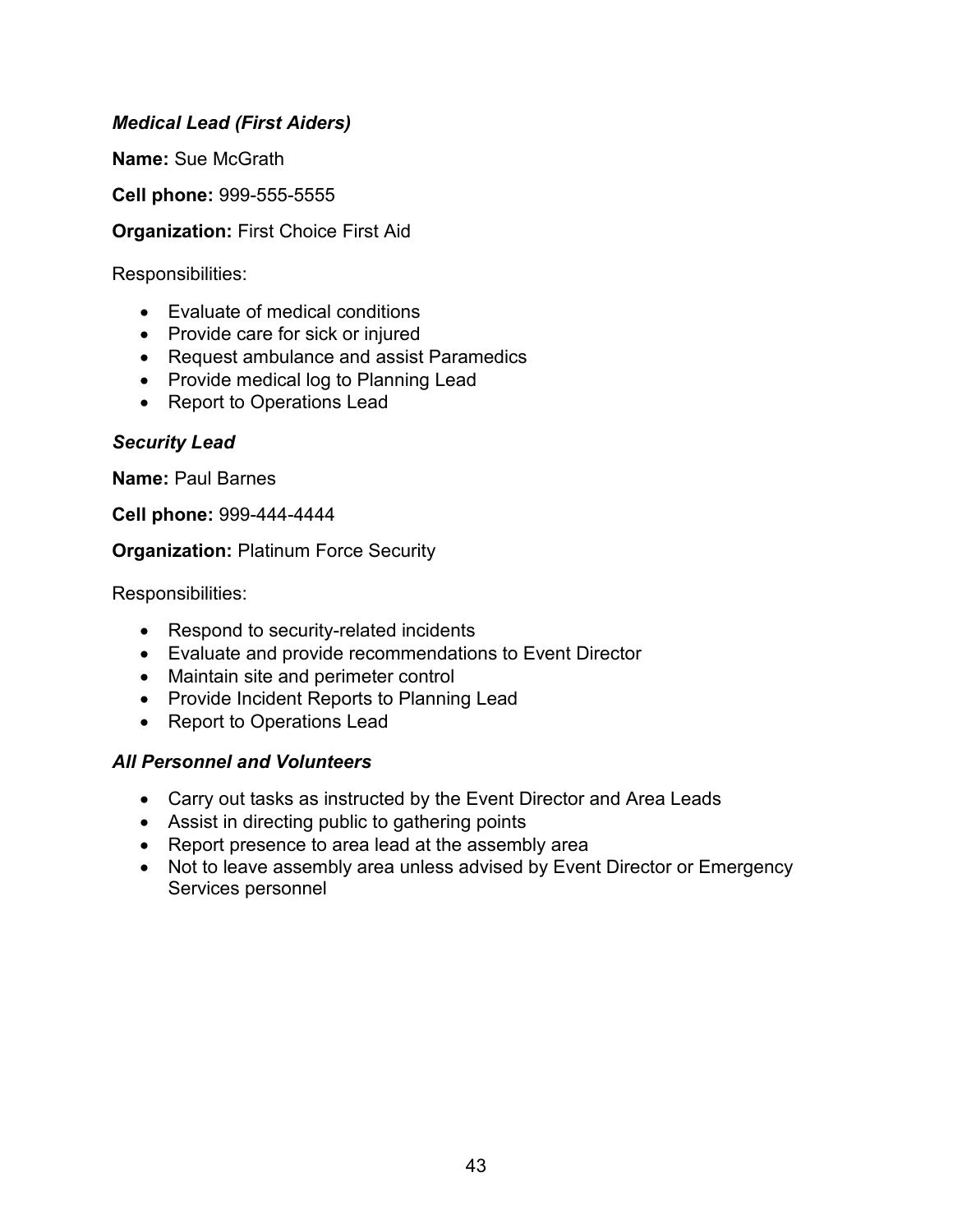### **Part F: Hazard Identification, Risk Assessment, Prevention & Risk Reduction**

A risk assessment was conducted based on regular event operations. The following table outlines hazards or risks identified as having moderate to high impact to the event or a possible to near certain likelihood of occurring and the steps taken to reduce such risks for the event.

| <b>Hazard / Risk</b> | Likelihood | Impact | <b>Potential Harm</b><br>or Loss                                                                                                                          | <b>Prevention/ Risk</b><br><b>Reduction Actions</b>                                                                                                                                                  | <b>Risk Mitigation/</b><br><b>Management</b>                                                                                |
|----------------------|------------|--------|-----------------------------------------------------------------------------------------------------------------------------------------------------------|------------------------------------------------------------------------------------------------------------------------------------------------------------------------------------------------------|-----------------------------------------------------------------------------------------------------------------------------|
| Heavy rainfall       | High       | Medium | Damage to<br>structures or<br>equipment.<br>Localized<br>flooding.<br>Show/event delay<br>or cancellation.                                                | <b>Weather monitored</b><br>leading up to event.<br>Weather monitoring<br>through Environment<br>and Climate Change<br>Canada during<br>event. Volunteer<br>training                                 | Follow emergency<br>response plan                                                                                           |
| Flooding             | Low        | Medium |                                                                                                                                                           |                                                                                                                                                                                                      |                                                                                                                             |
| Lightning<br>storm   | Medium     | Medium | Damage to<br>structures,<br>equipment,<br>infrastructure.<br>Physical harm to<br>participants, staff,<br>vendors.<br>Show/event delay<br>or cancellation. | <b>Weather monitored</b><br>leading up to event.<br>Weather monitoring<br>through Environment<br>and Climate Change<br>Canada during<br>event. Shelter<br>location identified.<br>Volunteer training | PA announcement<br>script for public<br>directions.<br>Programming<br>activities stop.<br>Follow emergency<br>response plan |
| High winds           | Medium     | High   | Damage to<br>structures,<br>equipment,<br>infrastructure.                                                                                                 | <b>Weather monitored</b><br>leading up to event.<br>Weather monitoring<br>through Environment                                                                                                        | PA announcement<br>script for public<br>directions. Stage<br>crew secure stage                                              |

### *Category 1: Environmental*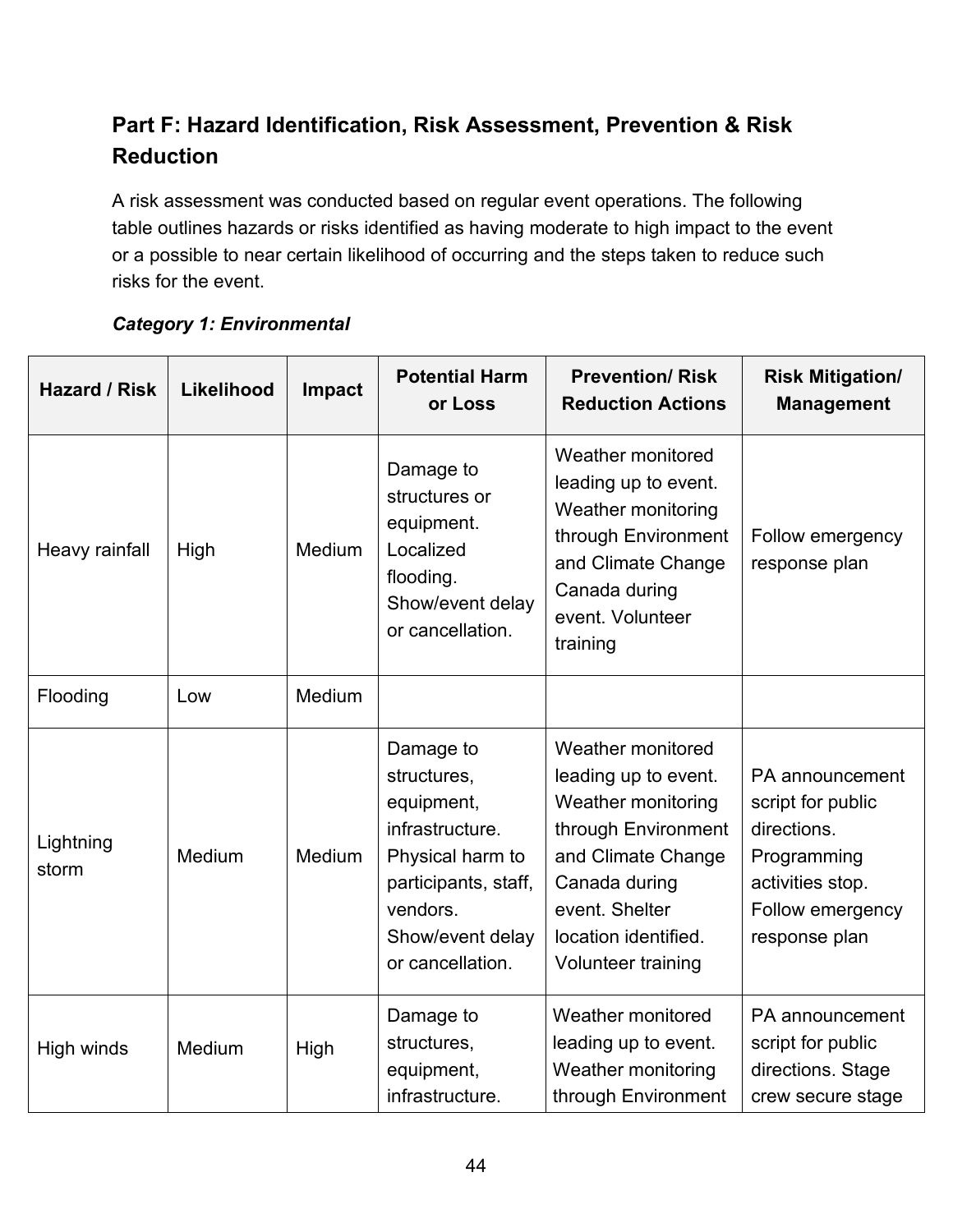| Hazard / Risk | Likelihood               | Impact | <b>Potential Harm</b><br>or Loss                                                             | <b>Prevention/ Risk</b><br><b>Reduction Actions</b>                                                 | <b>Risk Mitigation/</b><br><b>Management</b>    |
|---------------|--------------------------|--------|----------------------------------------------------------------------------------------------|-----------------------------------------------------------------------------------------------------|-------------------------------------------------|
|               |                          |        | Physical harm to<br>participants, staff,<br>vendors.<br>Show/event delay<br>or cancellation. | and Climate Change<br>Canada during event.<br>Shelter location<br>identified. Volunteer<br>training | equipment. Follow<br>emergency<br>response plan |
| Extreme heat  | <b>Not</b><br>applicable |        |                                                                                              |                                                                                                     |                                                 |
| Extreme cold  | <b>Not</b><br>applicable |        |                                                                                              |                                                                                                     |                                                 |
| Winter storm  | <b>Not</b><br>applicable |        |                                                                                              |                                                                                                     |                                                 |
| Earthquake    | Low                      | High   |                                                                                              |                                                                                                     |                                                 |

### *Category 2: Health*

| <b>Hazard / Risk</b>   | Likelihood    | Impact        | <b>Potential Harm</b><br>or Loss                                                                      | <b>Prevention/ Risk</b><br><b>Reduction Actions</b>                                                                                                                                         | <b>Risk Mitigation/</b><br><b>Management</b>                                           |
|------------------------|---------------|---------------|-------------------------------------------------------------------------------------------------------|---------------------------------------------------------------------------------------------------------------------------------------------------------------------------------------------|----------------------------------------------------------------------------------------|
| Water<br>contamination | Low           | High          |                                                                                                       |                                                                                                                                                                                             |                                                                                        |
| Food-borne<br>illness  | <b>Medium</b> | <b>Medium</b> | Illness among<br>participants, staff,<br>vendors.<br>Removal of<br>vendor or loss of<br>food service. | Serviced site. All<br>vendors have<br>certified food<br>handler. Public<br>health inspections.<br>Multiple vendors on<br>site to reduce impact<br>to event if one were<br>to cease service. | If a complaint is<br>received, advise<br>public health<br>inspector for follow-<br>up. |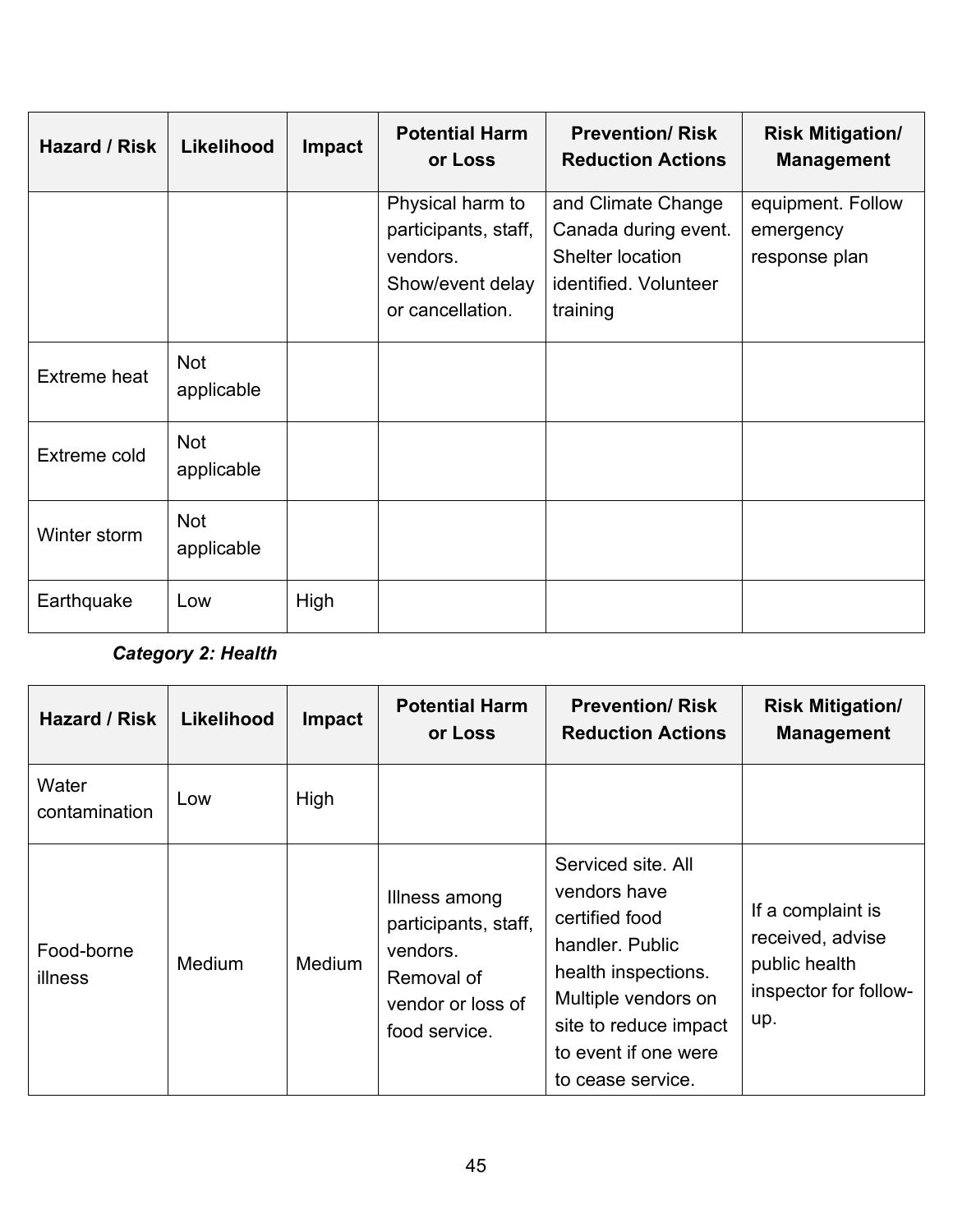| <b>Hazard / Risk</b>         | Likelihood               | <b>Impact</b> | <b>Potential Harm</b><br>or Loss                                                                                      | <b>Prevention/ Risk</b><br><b>Reduction Actions</b>                                                                                                                            | <b>Risk Mitigation/</b><br><b>Management</b> |
|------------------------------|--------------------------|---------------|-----------------------------------------------------------------------------------------------------------------------|--------------------------------------------------------------------------------------------------------------------------------------------------------------------------------|----------------------------------------------|
|                              |                          |               |                                                                                                                       | Hand washing<br>stations available at<br>washroom facilities.                                                                                                                  |                                              |
| <b>Virus</b><br>transmission | Low                      | Medium        |                                                                                                                       |                                                                                                                                                                                |                                              |
| Animal-related<br>injury     | <b>Not</b><br>applicable |               |                                                                                                                       |                                                                                                                                                                                |                                              |
| Medical<br>Emergency         | Medium                   | Medium        | Physical harm to<br>participants, staff,<br>vendors. Potential<br>loss of life. Delay<br>or cancellation of<br>event. | Hired third-party first<br>aid service.<br>Volunteer training.<br>Pre-event site scan<br>to address potential<br>hazards - e.g. wires<br>covered to reduce<br>tripping hazard. | Follow emergency<br>response plan            |

### *Category 3: Infrastructure*

| <b>Hazard / Risk</b>             | Likelihood | <b>Impact</b> | <b>Potential Harm or</b><br>Loss                                                                                                                                         | <b>Prevention/ Risk</b><br><b>Reduction Actions</b>                                                                        | <b>Risk Mitigation/</b><br><b>Management</b> |
|----------------------------------|------------|---------------|--------------------------------------------------------------------------------------------------------------------------------------------------------------------------|----------------------------------------------------------------------------------------------------------------------------|----------------------------------------------|
| Fire -<br>structure/<br>building | Medium     | High          | Evacuation<br>required, attendee<br>panic, surging.<br>Physical harm to<br>participants, staff,<br>vendors. Damage<br>to structures,<br>equipment,<br>property. Delay or | Fire extinguishers at<br>stage and in tents.<br>Emergency<br>procedures<br>established. Staff<br>and volunteer<br>training | Follow emergency<br>response plan            |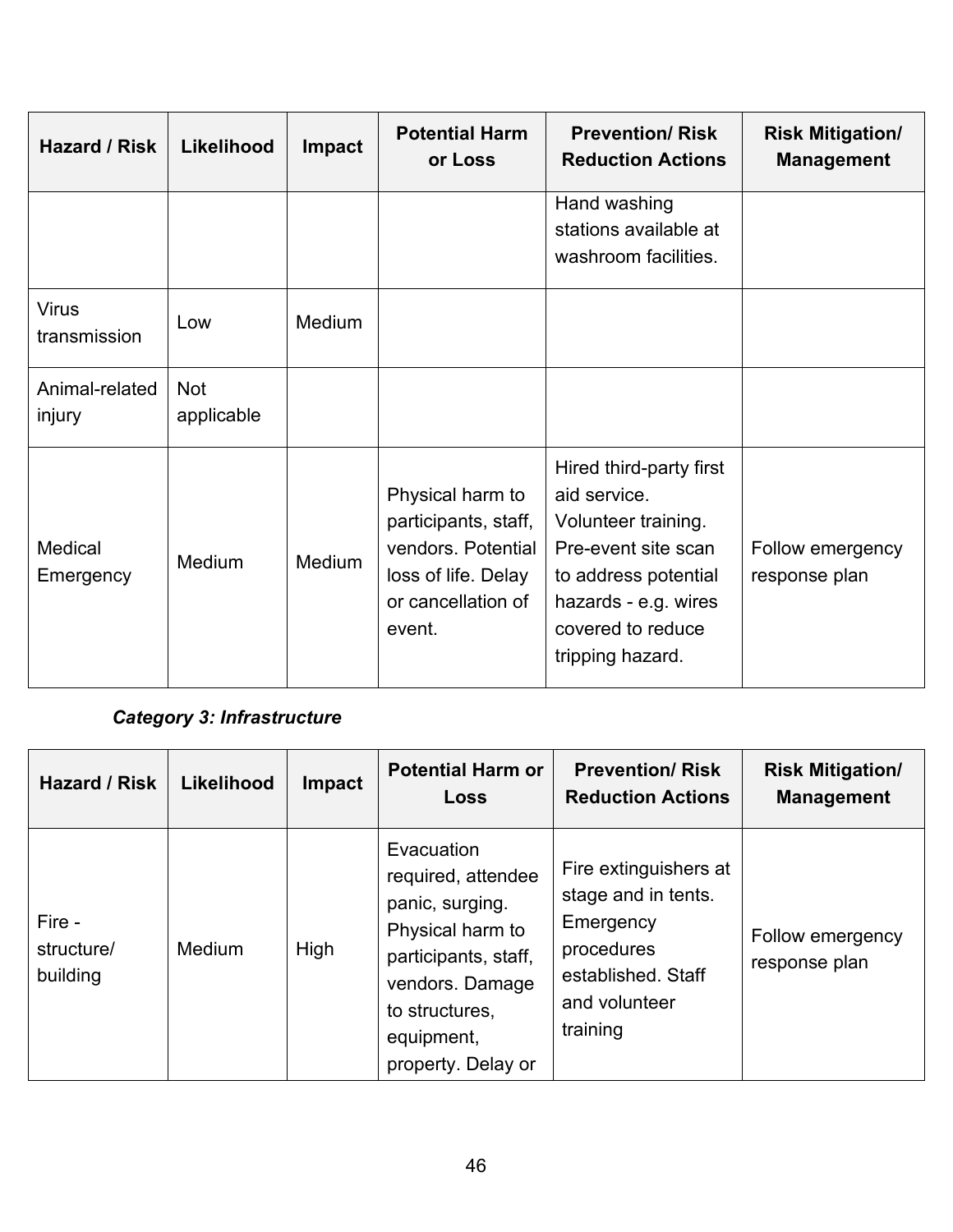| Hazard / Risk                                    | Likelihood               | Impact | <b>Potential Harm or</b><br>Loss | <b>Prevention/ Risk</b><br><b>Reduction Actions</b> | <b>Risk Mitigation/</b><br><b>Management</b> |
|--------------------------------------------------|--------------------------|--------|----------------------------------|-----------------------------------------------------|----------------------------------------------|
|                                                  |                          |        | cancellation of<br>event.        |                                                     |                                              |
| Fireworks<br>malfunction                         | <b>Not</b><br>applicable |        |                                  |                                                     |                                              |
| Amusement<br>ride / stunt<br>malfunction         | <b>Not</b><br>applicable |        |                                  |                                                     |                                              |
| Structural<br>failure or<br>building<br>collapse | Low                      | High   |                                  |                                                     |                                              |
| Gas leak                                         | Low                      | Medium |                                  |                                                     |                                              |
| Hazardous<br>material / spill                    | Low                      | Medium |                                  |                                                     |                                              |
| Power/<br>communicatio<br>n failure              | Low                      | High   |                                  |                                                     |                                              |
| Vehicular<br>accident                            | Low                      | High   |                                  |                                                     |                                              |
| Water supply/<br>sewer return<br>disruption      | Low                      | Medium |                                  |                                                     |                                              |
| Public<br>transportation                         | Low                      | Low    |                                  |                                                     |                                              |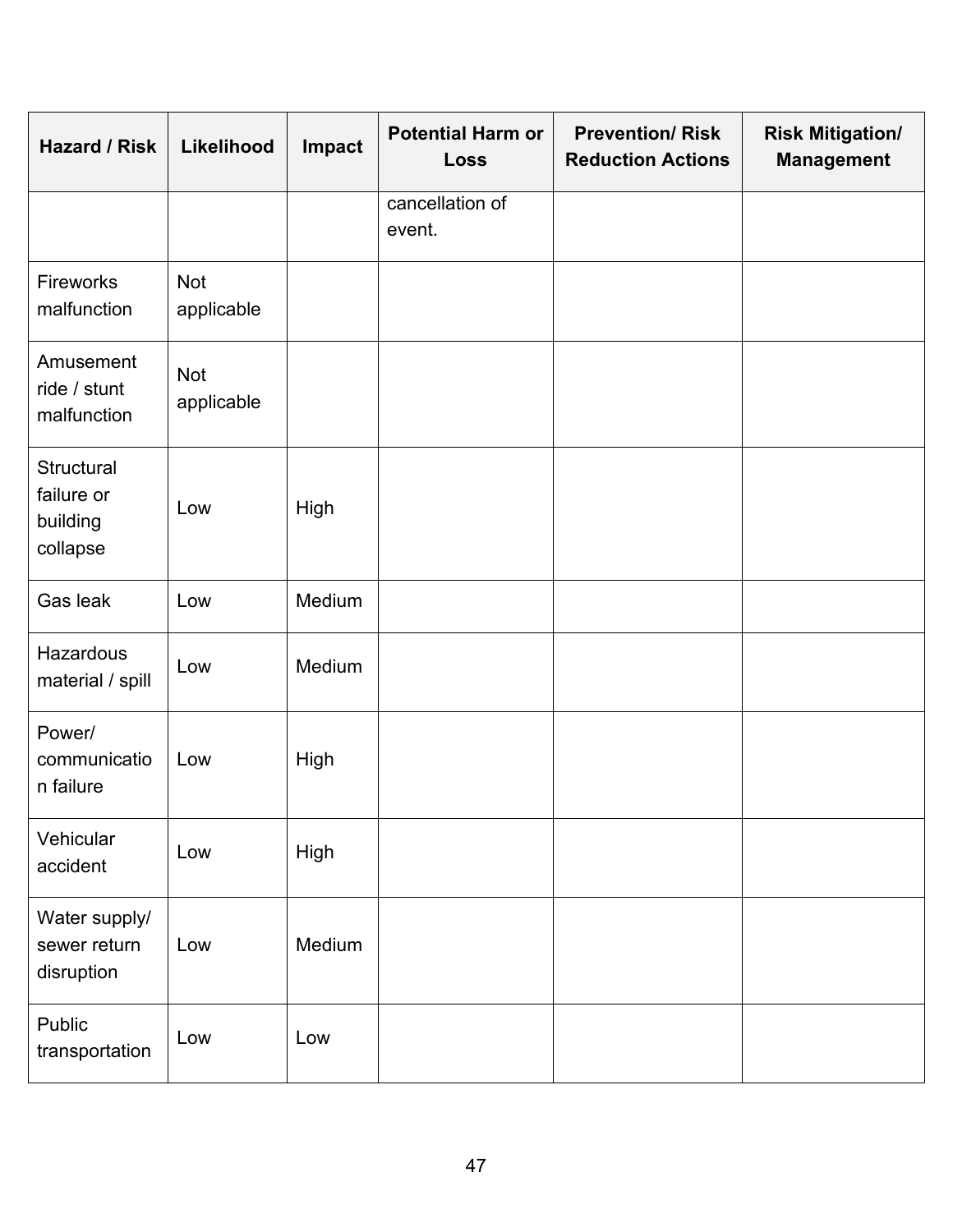| Hazard / Risk           | Likelihood    | Impact        | <b>Potential Harm or</b><br>Loss                                                                                                                                         | <b>Prevention/ Risk</b><br><b>Reduction Actions</b>                                              | <b>Risk Mitigation/</b><br><b>Management</b>                                                                                        |
|-------------------------|---------------|---------------|--------------------------------------------------------------------------------------------------------------------------------------------------------------------------|--------------------------------------------------------------------------------------------------|-------------------------------------------------------------------------------------------------------------------------------------|
| Proximity to<br>hazards | Low           | <b>Medium</b> |                                                                                                                                                                          |                                                                                                  |                                                                                                                                     |
| Traffic<br>congestion   | <b>Medium</b> | <b>Medium</b> | Complaints from<br>public, harm to<br>event reputation.<br>Impeded access<br>for emergency<br>services in the<br>area. Potential for<br>pedestrian-vehicle<br>conflicts. | Traffic and<br>transportation plan<br>created and<br>reviewed with City<br>staff / Ottawa Police | Security team to<br>manage traffic flow<br>in the parking lot.<br>Issue debriefed<br>with City staff to<br>resolve for next<br>day. |

### *Category 4: Social Disorder*

| <b>Hazard/Risk</b>                      | Likelihood | Impact        | <b>Potential Harm or</b><br><b>Loss</b>                                                                                                                                                                | <b>Prevention/Risk</b><br><b>Reduction Actions</b>                                                                                                                                                                                                                                              | <b>Risk Mitigation/</b><br><b>Management</b>                                                                                                                                                                                                                   |
|-----------------------------------------|------------|---------------|--------------------------------------------------------------------------------------------------------------------------------------------------------------------------------------------------------|-------------------------------------------------------------------------------------------------------------------------------------------------------------------------------------------------------------------------------------------------------------------------------------------------|----------------------------------------------------------------------------------------------------------------------------------------------------------------------------------------------------------------------------------------------------------------|
| Alcohol<br>consumption/<br>over service | Medium     | <b>Medium</b> | Intoxicated event<br>attendees $-$<br>possible injury /<br>need for medical<br>attention.<br>Disorderly /<br>aggressive<br>behaviour.<br>Possible increase<br>in violence. Loss<br>of alcohol licence. | Alcohol<br>management plan.<br>Security watching<br>for signs of<br>intoxication.<br>Vendors Smart<br>Serve trained. Limits<br>on beverages sold<br>at one time.<br>Access to no-cost<br>water / availability of<br>food. Party Safer<br>messaging pre-<br>event and during<br>event. Staff and | Security to eject<br>person(s). Medical<br>team to assess<br>situation,<br>accompany and<br>address as needed.<br>Working with<br>medical team,<br>security lead to<br>arrange for safe<br>transportation if<br>person does not<br>have prior<br>arrangements. |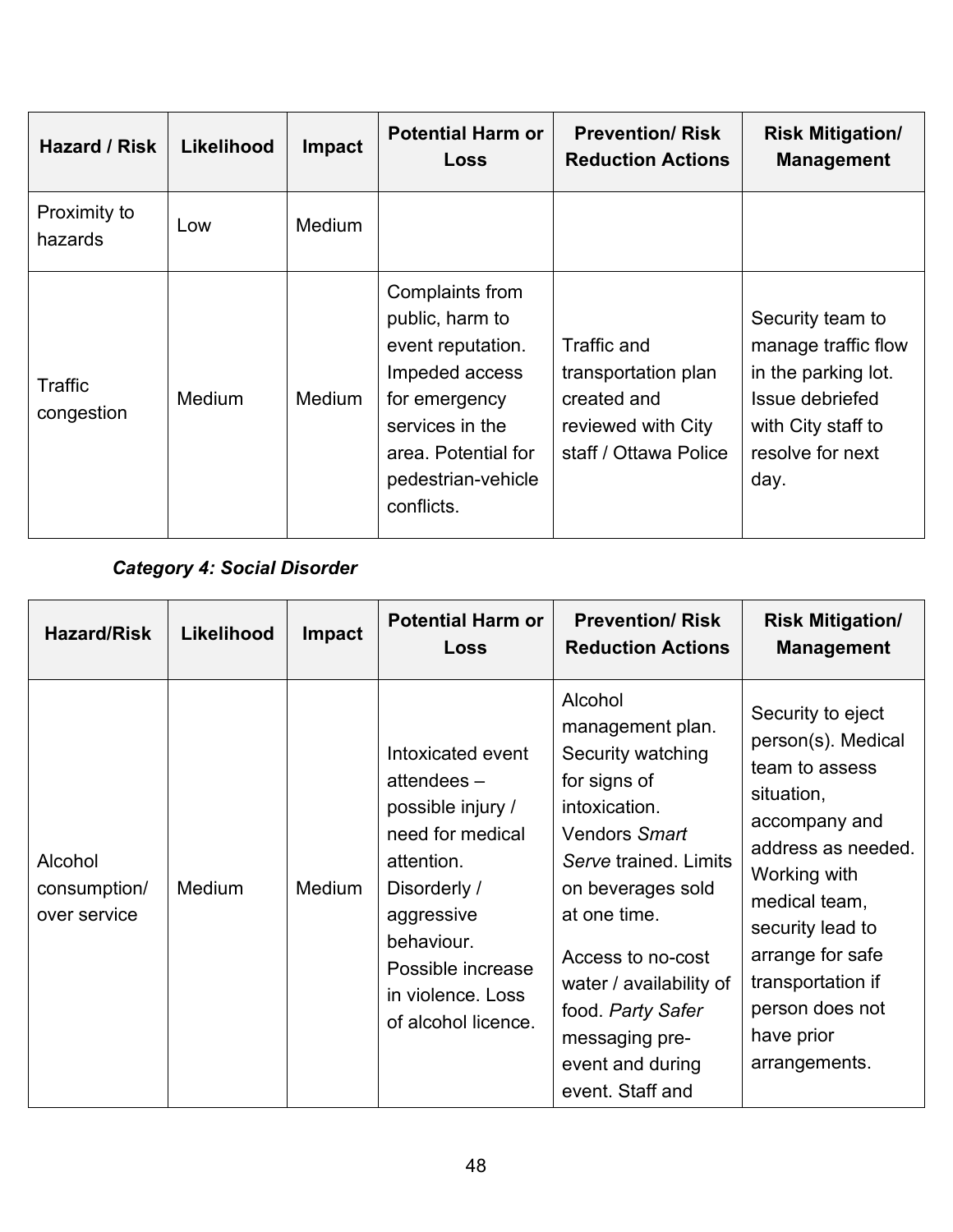| <b>Hazard/Risk</b>                            | Likelihood        | Impact | <b>Potential Harm or</b><br><b>Loss</b> | <b>Prevention/ Risk</b><br><b>Reduction Actions</b>        | <b>Risk Mitigation/</b><br><b>Management</b> |
|-----------------------------------------------|-------------------|--------|-----------------------------------------|------------------------------------------------------------|----------------------------------------------|
|                                               |                   |        |                                         | volunteers offered<br>Party Safer and<br>naloxone training |                                              |
| Underage<br>drinking                          | Low               | Medium |                                         |                                                            |                                              |
| Drug use /<br>overdose                        | Low               | Medium |                                         |                                                            |                                              |
| Lost person -<br>vulnerable<br>person / child | Low               | Low    |                                         |                                                            |                                              |
| Overcrowding<br>/ Crowd surge                 | Low               | Medium |                                         |                                                            |                                              |
| Criminal /<br>aggressive<br>behaviour         | Low               | Medium |                                         |                                                            |                                              |
| Sexual<br>harassment /<br>assault             | Low               | Medium |                                         |                                                            |                                              |
| Civil<br>disobedience                         | Not<br>applicable |        |                                         |                                                            |                                              |
| Active threat /<br>killer                     | Low               | High   |                                         |                                                            |                                              |
| Bomb/<br>chemical<br>threat/                  | Low               | High   |                                         |                                                            |                                              |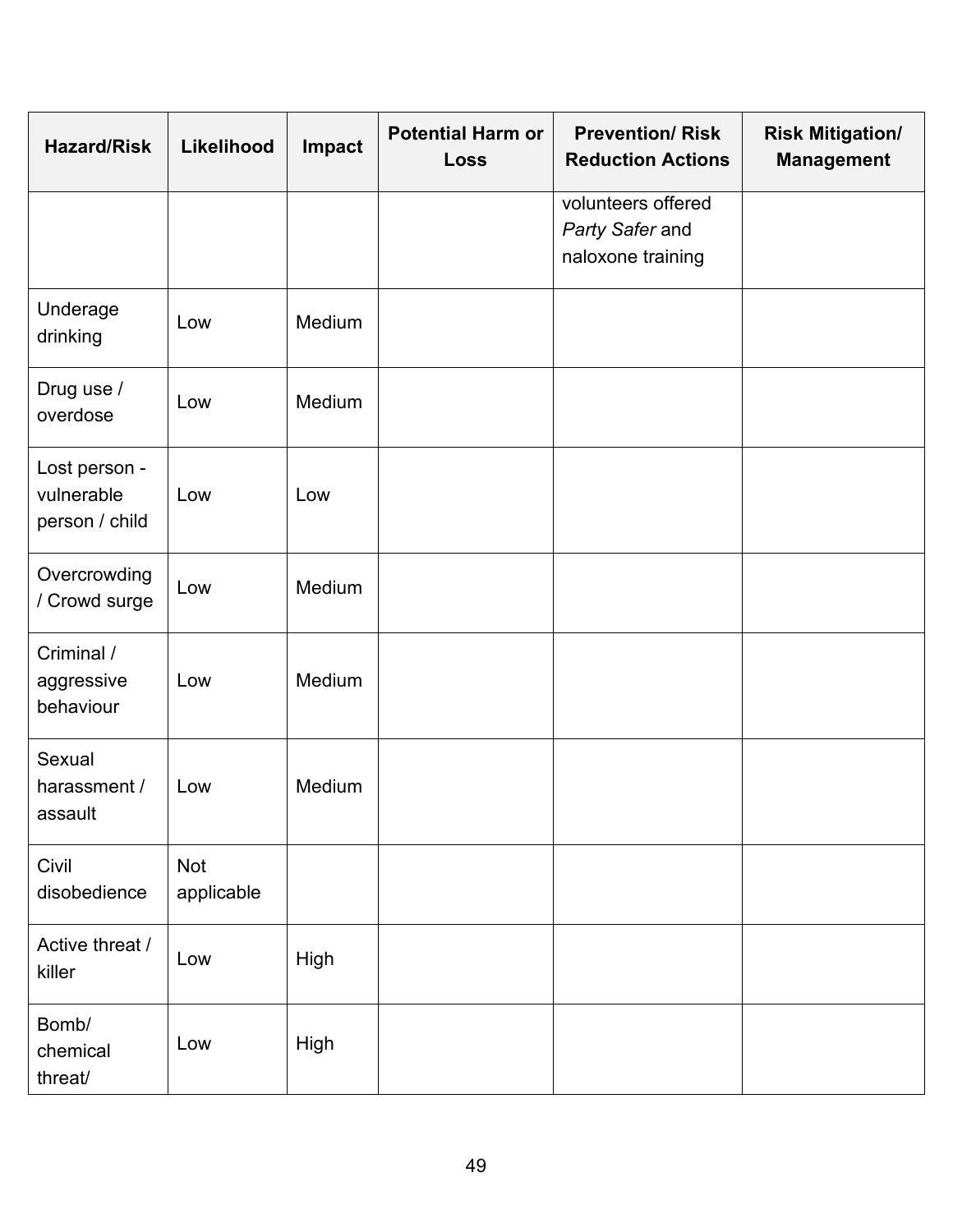| <b>Hazard/Risk</b> | Likelihood | <b>Impact</b> | <b>Potential Harm or</b><br>Loss | <b>Prevention/ Risk</b><br><b>Reduction Actions</b> | <b>Risk Mitigation/</b><br><b>Management</b> |
|--------------------|------------|---------------|----------------------------------|-----------------------------------------------------|----------------------------------------------|
| suspicious         |            |               |                                  |                                                     |                                              |
| package            |            |               |                                  |                                                     |                                              |

### **Part G: Emergency Response Plan**

The following emergency response plan and procedures have been developed from the hazards and risks identified in Part E of this plan.

#### *Weather*

The weather will be monitored leading up to and during the event by: **Angela Lee**

Incoming inclement weather will be reported to: **Charles Hill**

The decision to pause, postpone or cancel the event due to weather will be made by: **Charles Hill**

| <b>Situation</b> | <b>Action/Response</b>                                                                                                                                                                                                                                                                                    |
|------------------|-----------------------------------------------------------------------------------------------------------------------------------------------------------------------------------------------------------------------------------------------------------------------------------------------------------|
| Heavy rainfall   | Programming may continue as scheduled<br>Volunteers and security will be assigned to tents to ensure<br>they do not exceed capacity<br>Staff and volunteers to conduct scan of areas / equipment<br>that may be affected by pooling water and mitigate risks as<br>required                               |
| Lightning storm  | The event will follow the 30-30 Rule for lightning. If lightning is<br>observed and thunder is heard within 30 seconds, the event<br>activities will be delayed until 30 minutes have passed since<br>thunder was last heard.                                                                             |
|                  | Temporary closure:<br>Announcements will be made to the public through the main<br>stage PA system<br>Programming, vendors, and performers will stop all activity<br>until the closure ends<br>Public will be advised to seek shelter in the off-site gathering<br>$\bullet$<br>area<br>Complete closure: |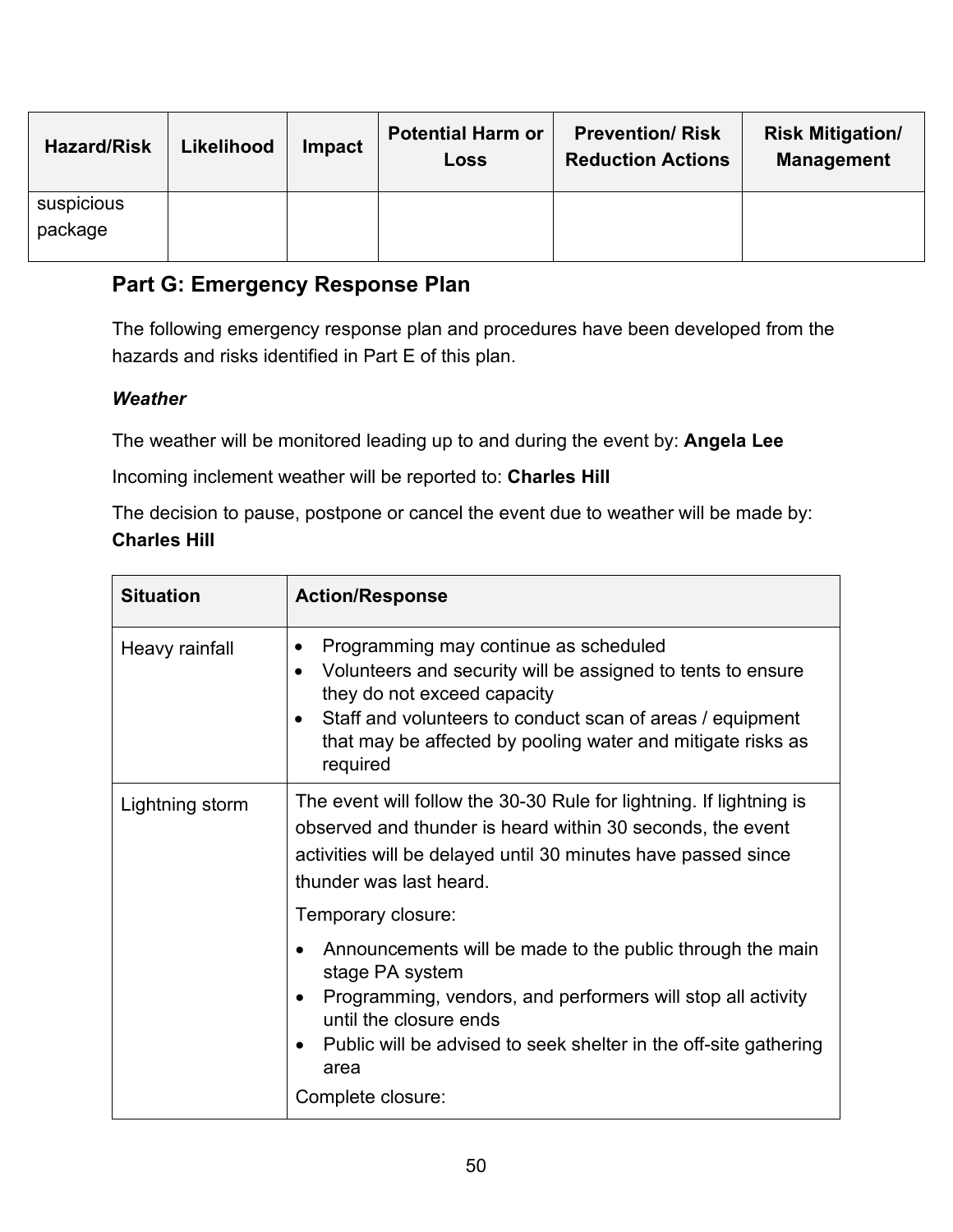| <b>Situation</b>                                                        | <b>Action/Response</b>                                                                                                                                                                                                                                                                                                                                                                                                                                                                                                                                                                                                                                                                                                                                                                                                                                                                                                                                                                                                                                               |  |
|-------------------------------------------------------------------------|----------------------------------------------------------------------------------------------------------------------------------------------------------------------------------------------------------------------------------------------------------------------------------------------------------------------------------------------------------------------------------------------------------------------------------------------------------------------------------------------------------------------------------------------------------------------------------------------------------------------------------------------------------------------------------------------------------------------------------------------------------------------------------------------------------------------------------------------------------------------------------------------------------------------------------------------------------------------------------------------------------------------------------------------------------------------|--|
|                                                                         | Announcements will be made to the public through the main<br>$\bullet$<br>stage PA system<br>Public will be advised to leave the event site at once. Those<br>$\bullet$<br>that do not have the means to leave safely can seek shelter<br>in the off-site gathering area.<br>Volunteers and security to help with crowd control and<br>ensure everyone leaves the site safely<br>All vendors are responsible for closing their areas and<br>$\bullet$<br>leaving at once                                                                                                                                                                                                                                                                                                                                                                                                                                                                                                                                                                                             |  |
| <b>Extreme winds</b><br>(greater than 61<br>km/h) or tornado<br>warning | All programming and performances will cease at once<br>$\bullet$<br>Announcements will be made through the PA system<br>$\bullet$<br>Public will be advised to leave the event site at once. Those<br>$\bullet$<br>that do not have the means to leave safely can seek shelter<br>in the off-site gathering area.<br>Announcement to include location of emergency place of<br>$\bullet$<br>refuge and note tents may not be viable<br>Volunteers and security to help with crowd control and<br>$\bullet$<br>ensure everyone leaves the site safely<br>All vendors are responsible for closing their areas and<br>$\bullet$<br>leaving at once<br>All tent structures will be checked for reinforced weights.<br>Tents that are not secured with be collapsed. Tent structures<br>with walls will have walls opened to allow air through.<br>Stage speakers and props will be lowered to ground level or<br>$\bullet$<br>removed<br>Normal event operations will not resume until wind speeds<br>$\bullet$<br>have reduced below thresholds for at least 30 minutes |  |

### *Fire-related Emergencies*

All fire-related emergencies are to be reported to the Event Director.

An Incident Report will be completed for all fire-related emergencies as soon as possible following the incident.

| <b>Situation</b> | <b>Action/Response</b>                                                                                              |
|------------------|---------------------------------------------------------------------------------------------------------------------|
| Smoke or fire    | Assess the situation and potential for evacuation<br>Remove anyone in the immediate vicinity if it is safe to do so |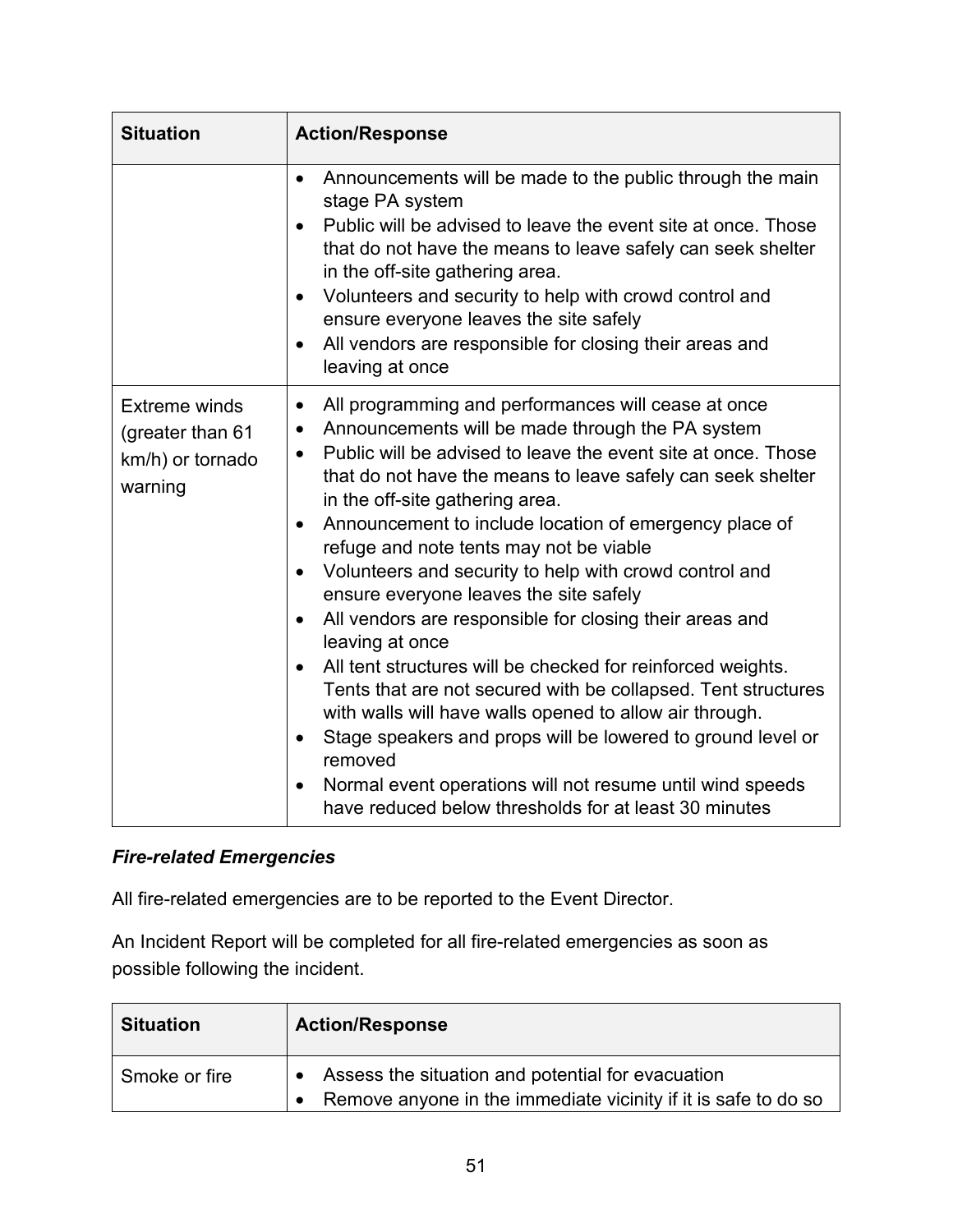| <b>Situation</b>                  | <b>Action/Response</b>                                                                                                                                                                                                                                                                                                                                                                                                                                                                                                                                                                                                                                                                                                                                                                                        |  |
|-----------------------------------|---------------------------------------------------------------------------------------------------------------------------------------------------------------------------------------------------------------------------------------------------------------------------------------------------------------------------------------------------------------------------------------------------------------------------------------------------------------------------------------------------------------------------------------------------------------------------------------------------------------------------------------------------------------------------------------------------------------------------------------------------------------------------------------------------------------|--|
|                                   | Notify the Event Director who will call 911<br>$\bullet$<br>If trained, attempt to extinguish the fire with appropriate fire<br>extinguisher if safe to do so<br>The Event Director will assess the situation and begin<br>$\bullet$<br>evacuation if deemed necessary<br>Prepare for clear emergency vehicle access/response, if<br>required<br>Complete an Incident Report as soon as possible<br>$\bullet$                                                                                                                                                                                                                                                                                                                                                                                                 |  |
| Structural failure or<br>collapse | Event Director to contact Emergency Services – 911 to begin<br>$\bullet$<br>emergency response<br>At the direction of the Event Director, evacuate the area and<br>٠<br>prepare for clear emergency vehicle access/response<br>Event Director to call 911 to provide updates if required<br>Assigned individual is in place to meet and direct emergency<br>responders to area and is prepared to provide briefing/update<br>if required<br>Complete an Incident Report as soon as possible                                                                                                                                                                                                                                                                                                                   |  |
| Hazardous<br>material or spill    | Hazardous materials include oils, cleaning products, fuels<br>٠<br>from vehicles, and chemical spills<br>Personnel who find such a spill, or are notified by a patron of<br>such a spill, are to notify the Area Lead at once<br>At the direction of the Event Director, evacuate the area at<br>$\bullet$<br>once if required<br>Event Director to contact Emergency Services - 911<br>٠<br>Identify the source and amount of material and section off the<br>area so that no one can gain entry<br>Attempt to control any further spill<br>Turn off electrical equipment/gas within area of the spill<br>Upon direction from Emergency Services, soak up the<br>material using appropriate spill kits and arrange for disposal<br>at a suitable facility<br>Complete an Incident Report as soon as possible |  |
| Propane gas leak                  | Personnel or vendor who finds leak is to notify the Area Lead<br>at once<br>Section off the immediate area so that no one can gain entry<br>Call propane distributor to remove faulty cylinder from site<br>Attempt to control any further leak                                                                                                                                                                                                                                                                                                                                                                                                                                                                                                                                                               |  |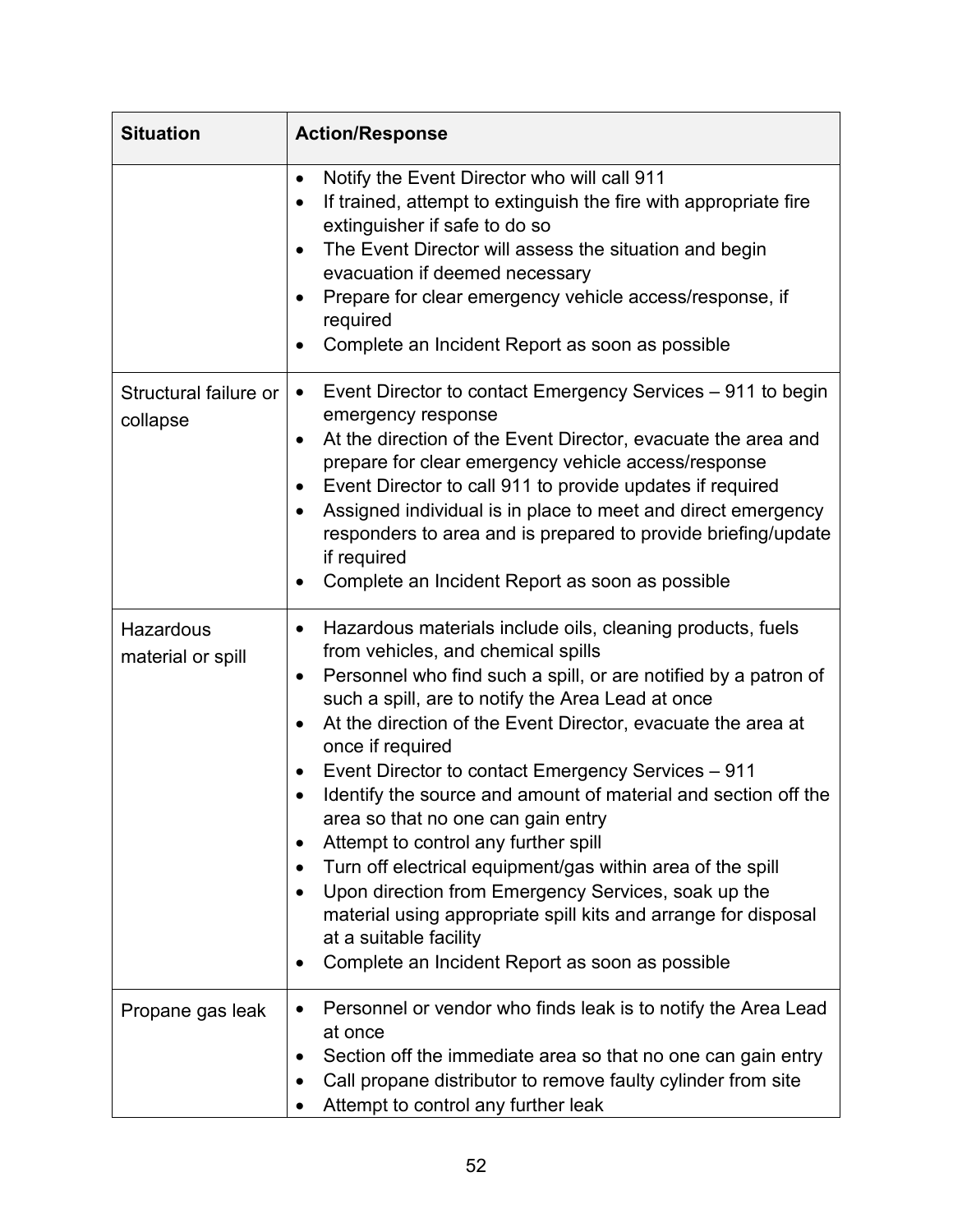| <b>Situation</b> | <b>Action/Response</b>                                                                               |
|------------------|------------------------------------------------------------------------------------------------------|
|                  | Turn off electrical equipment within area of leak<br>Complete an Incident Report as soon as possible |

#### *Medical Emergency*

The event has retained **First aid service** to be onsite during all hours of operation.

The first aid service is located: **Gate 1**

The first aid tent will be staffed at all times.

All first aid incidents and emergencies will be documented by the first aid service and provided in a post-event report.

If Paramedics are required, the address for the event site will be provided to 911 dispatch as: **100 Charlie Rogers Place**

|  | The Paramedics may be instructed to arrive at: Main entrance (Gate 1) |  |  |  |
|--|-----------------------------------------------------------------------|--|--|--|
|--|-----------------------------------------------------------------------|--|--|--|

| <b>Situation</b>                                                             | <b>Action/Response</b>                                                                                                                                                                                                                                                                                                                                                                                                                                                                                                                                                    |
|------------------------------------------------------------------------------|---------------------------------------------------------------------------------------------------------------------------------------------------------------------------------------------------------------------------------------------------------------------------------------------------------------------------------------------------------------------------------------------------------------------------------------------------------------------------------------------------------------------------------------------------------------------------|
| Limited injury (e.g.,<br>trip/fall, bee sting,<br>dehydration)               | Provided there is no risk to the individual or the event, these<br>$\bullet$<br>types of injuries will be treated onsite<br>The first aid service will be equipped to aid with any injuries<br>$\bullet$<br>of a limited nature<br>The injured person will be released to their own care or the<br>$\bullet$<br>care of a parent/guardian after consent to release has been<br>received by the first aid service                                                                                                                                                          |
| Mid-range injury<br>(e.g., allergic<br>reaction, sprain,<br>heat exhaustion) | Provided there is no risk to the individual or the event, efforts<br>$\bullet$<br>will be taken to treat these types of injuries onsite<br>In cases where the injury requires medical assistance, the<br>$\bullet$<br>injured party may be released into the care of a<br>parent/guardian or those who attended the event with them,<br>and told to seek medical assistance at a doctor or hospital<br>In cases where more urgent care is needed, Paramedics<br>$\bullet$<br>may be called by a member of the first aid service or the<br>event committee by dialling 911 |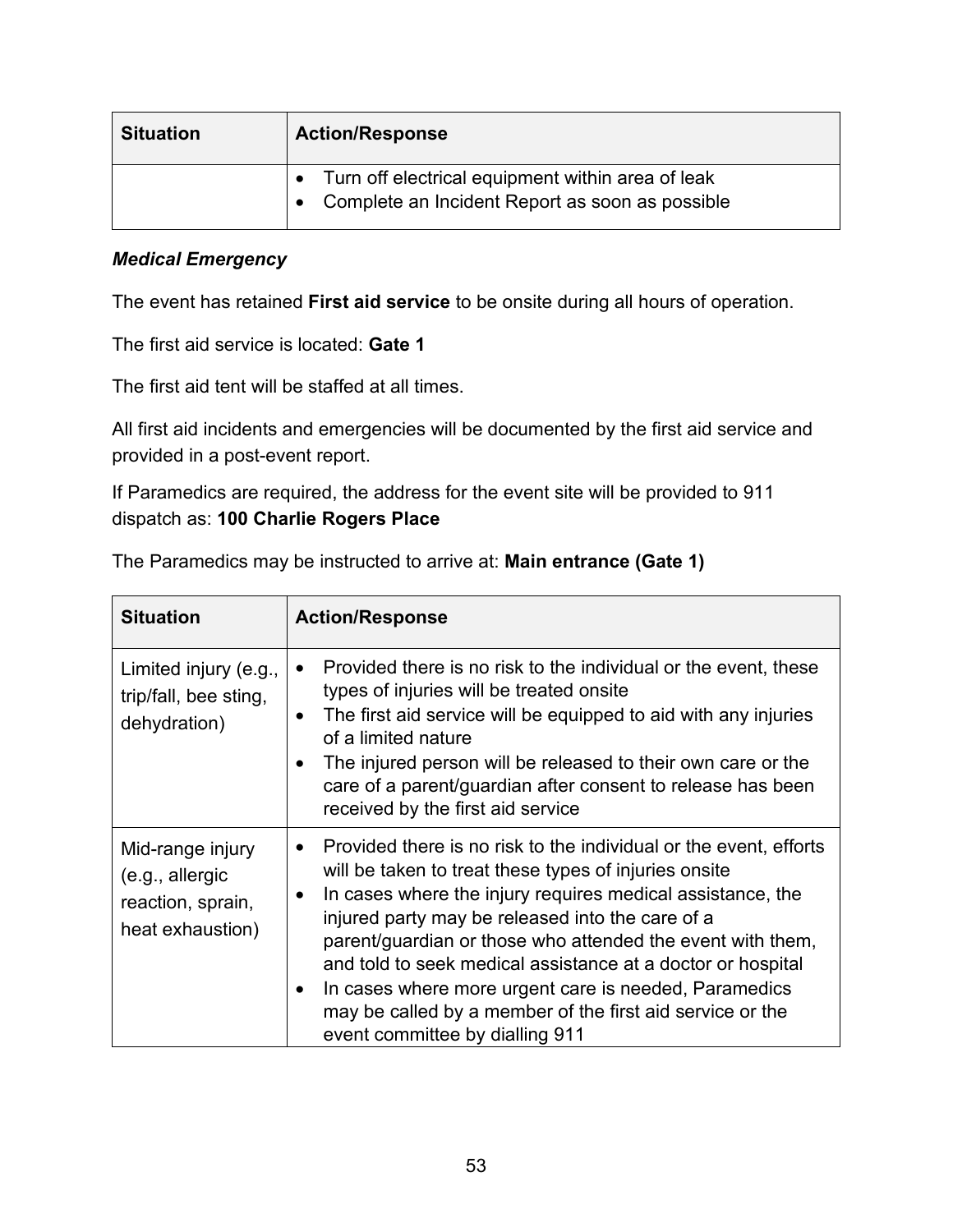| <b>Situation</b>                                                                  | <b>Action/Response</b>                                                                                                                                                                                                                                                                              |
|-----------------------------------------------------------------------------------|-----------------------------------------------------------------------------------------------------------------------------------------------------------------------------------------------------------------------------------------------------------------------------------------------------|
|                                                                                   | A member of event command and first aid service will meet<br>Paramedics at the designated entrance and provide crowd<br>control to escort the injured party to Paramedics or vice versa                                                                                                             |
| Severe injury (e.g.,<br>broken bone, heart<br>attack, suspected<br>drug overdose) | Paramedics will be called to the event to attend to all severe<br>$\bullet$<br>injuries by calling 911<br>• A member of event command and first aid service will meet<br>Paramedics at the designated entrance and provide crowd<br>control to escort the injured party to Paramedics or vice versa |

### *Security-related incidents*

All security-related emergencies are to be reported to the Event Director.

An Incident Report will be completed for all security-related emergencies as soon as possible following the incident.

| <b>Situation</b>        | <b>Action/Response</b>                                                                                                                                                                                                                                                                                                    |
|-------------------------|---------------------------------------------------------------------------------------------------------------------------------------------------------------------------------------------------------------------------------------------------------------------------------------------------------------------------|
| Aggressive<br>behaviour | Do not intervene without assistance<br>$\bullet$<br>Notify the Security Lead<br>Volunteers to help security personnel in keeping people back<br>$\bullet$<br>from the incident<br>• Event Director to call 911 and request Police assistance if<br>needed<br>Complete an Incident Report as soon as possible<br>$\bullet$ |

### *Evacuation*

| <b>Situation</b>                                         | <b>Action/Response</b>                                                                                                                                                       |
|----------------------------------------------------------|------------------------------------------------------------------------------------------------------------------------------------------------------------------------------|
| A partial or full<br>evacuation may be                   | The Event Director will take the following into consideration<br>when determining if and when to evacuate:                                                                   |
| required in specific<br>emergency<br>situations such as: | The severity of the incident<br>$\bullet$<br>The likelihood of escalation<br>$\bullet$<br>The incident becomes uncontrollable beyond the resources<br>$\bullet$<br>available |
| Severe<br>weather                                        | Procedure:                                                                                                                                                                   |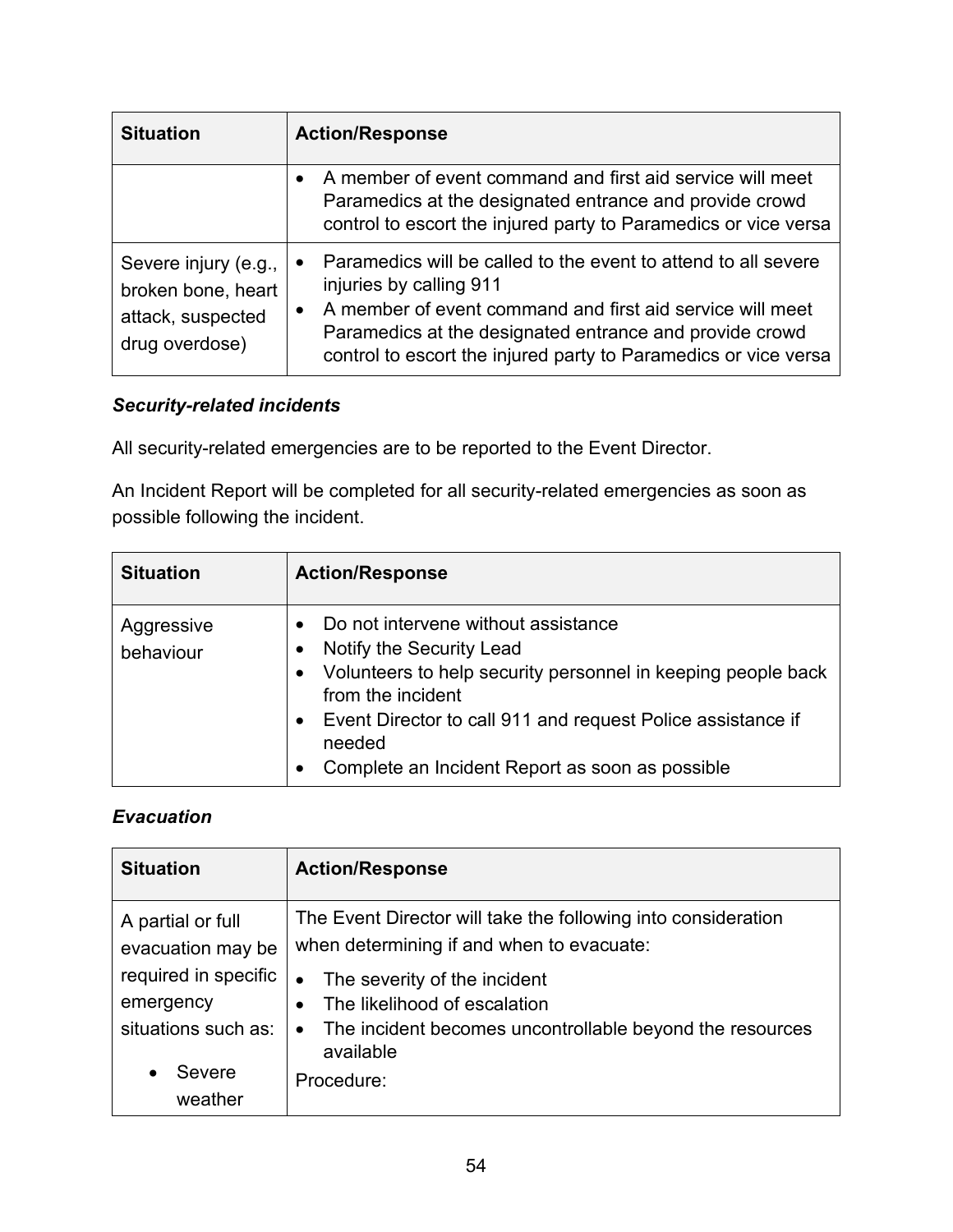| <b>Situation</b>                                                                                                   | <b>Action/Response</b>                                                                                                                                                                                                                                                                                                                                                                                                                                                                                                                                                                                                                                                                                                                                                                   |
|--------------------------------------------------------------------------------------------------------------------|------------------------------------------------------------------------------------------------------------------------------------------------------------------------------------------------------------------------------------------------------------------------------------------------------------------------------------------------------------------------------------------------------------------------------------------------------------------------------------------------------------------------------------------------------------------------------------------------------------------------------------------------------------------------------------------------------------------------------------------------------------------------------------------|
| Fire and<br>explosion<br><b>Hazardous</b><br>materials<br>spill / leak<br>Medical<br>emergency<br>Active<br>threat | Reason for an evacuation is realized<br>$\bullet$<br>Appropriate personnel assess situation<br>$\bullet$<br>Emergency Services notified of the emergency – call 911<br>$\bullet$<br>Notification given to staff, volunteers and vendors using radio<br>$\bullet$<br>channels that evacuation protocol has been initiated<br>Notification given to public using PA system to evacuate to<br>$\bullet$<br>assembly points<br>Security personnel open emergency exits<br>Staff and volunteers ensure that all patrons are moved to<br>assembly areas<br>Identify injured people (if present)<br>Security personnel ensure venue is vacated including public<br>areas, toilets, etc.<br>Await Emergency Services assessment and direction<br>Complete an Incident Report as soon as possible |

### *Shelter-in-Place*

Shelter-in-place location(s): **Kanata Recreation Complex** Capacity of shelter: **tbc**

| <b>Situation</b>                                               | <b>Action/Response</b>                                                                                                                                                                                                                                                                                                                                                 |
|----------------------------------------------------------------|------------------------------------------------------------------------------------------------------------------------------------------------------------------------------------------------------------------------------------------------------------------------------------------------------------------------------------------------------------------------|
| In an emergency it<br>may be required to<br>seek safety at the | Response to an emerging or immediate risk or hazard where<br>people are temporarily housed within a facility (where such<br>facility has been pre-identified)                                                                                                                                                                                                          |
| current location or<br>near by building                        | Emergency Services notified of emergency requiring shelter<br>$\bullet$<br>in place – call 911 and advise of shelter location<br>Notification given to staff, volunteers and vendors using radio<br>$\bullet$<br>channels that shelter in place protocol has been initiated<br>Notification given to public using PA system to calmly make<br>way to shelter locations |
|                                                                | Security personnel to open emergency exits (if required)<br>Staff and volunteers to assist public in moving to shelter<br>location<br>Identify injured people (if present)<br>Security personnel ensure venue is vacated including public<br>areas, toilets, etc.                                                                                                      |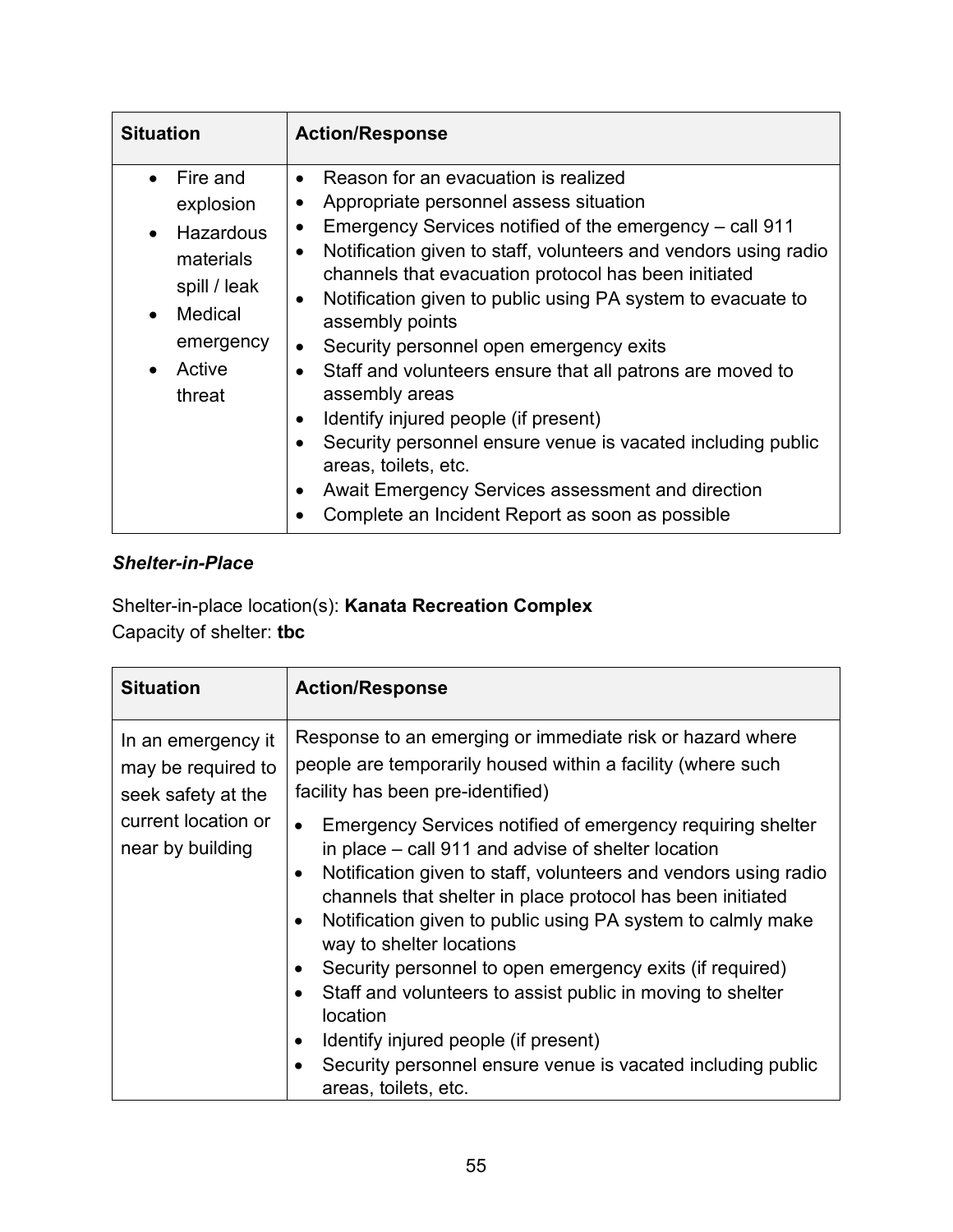| <b>Situation</b> | <b>Action/Response</b>                          |
|------------------|-------------------------------------------------|
|                  | Complete an Incident Report as soon as possible |

#### *Lost Person/Child*

The organizing committee recognizes the potential for its attendees, and specifically children visiting the event to become separated from their parents or responsible adult.

The designated Collection Point for any lost people/children is the: **Information tent**

If lost children, parents separated from their children, vulnerable persons or support persons of vulnerable persons arrive at other points or speak to an event staff person or volunteer they should be directed or taken to the Collection Point as appropriate.

When notifying the event team of a lost person/child the event staff person will use the code: **Purple pony**

| <b>Situation</b>                                                                                 | <b>Action/Response</b>                                                                                                                                                                                                                                                                                                                                                                                                                                                                                                                                                                                                                                                                                                                                                                                                                                                                                                                                                                                                                                                         |
|--------------------------------------------------------------------------------------------------|--------------------------------------------------------------------------------------------------------------------------------------------------------------------------------------------------------------------------------------------------------------------------------------------------------------------------------------------------------------------------------------------------------------------------------------------------------------------------------------------------------------------------------------------------------------------------------------------------------------------------------------------------------------------------------------------------------------------------------------------------------------------------------------------------------------------------------------------------------------------------------------------------------------------------------------------------------------------------------------------------------------------------------------------------------------------------------|
| Children or<br>vulnerable person<br>found without their<br>parent / guardian /<br>support person | A child or vulnerable person appearing to be lost should be<br>approached and asked if they know where their parent,<br>guardian or support person is<br>If a child or vulnerable person still appears to be lost, they<br>$\bullet$<br>should be led to the Collection Point, where they will be<br>encouraged to remain until they have been re-united with<br>their parent, guardian, or support person<br>The child or vulnerable person should gently be asked for as<br>$\bullet$<br>much information as possible, including:<br>Their name<br>$\bigcap$<br>$\circ$ The names of who they are with<br>Their parent/guardian/support person/sibling, etc.<br>$\circ$<br>names<br>$\circ$ Where they last saw them and a description of them<br>If the child is brought over by another adult, as much<br>$\bullet$<br>information as possible should be gained from this person,<br>including:<br>$\circ$ Where the child was found<br>If anyone was with the child<br>$\circ$<br>Information will be documented in the Lost Person Log at the<br><b>Collection Point</b> |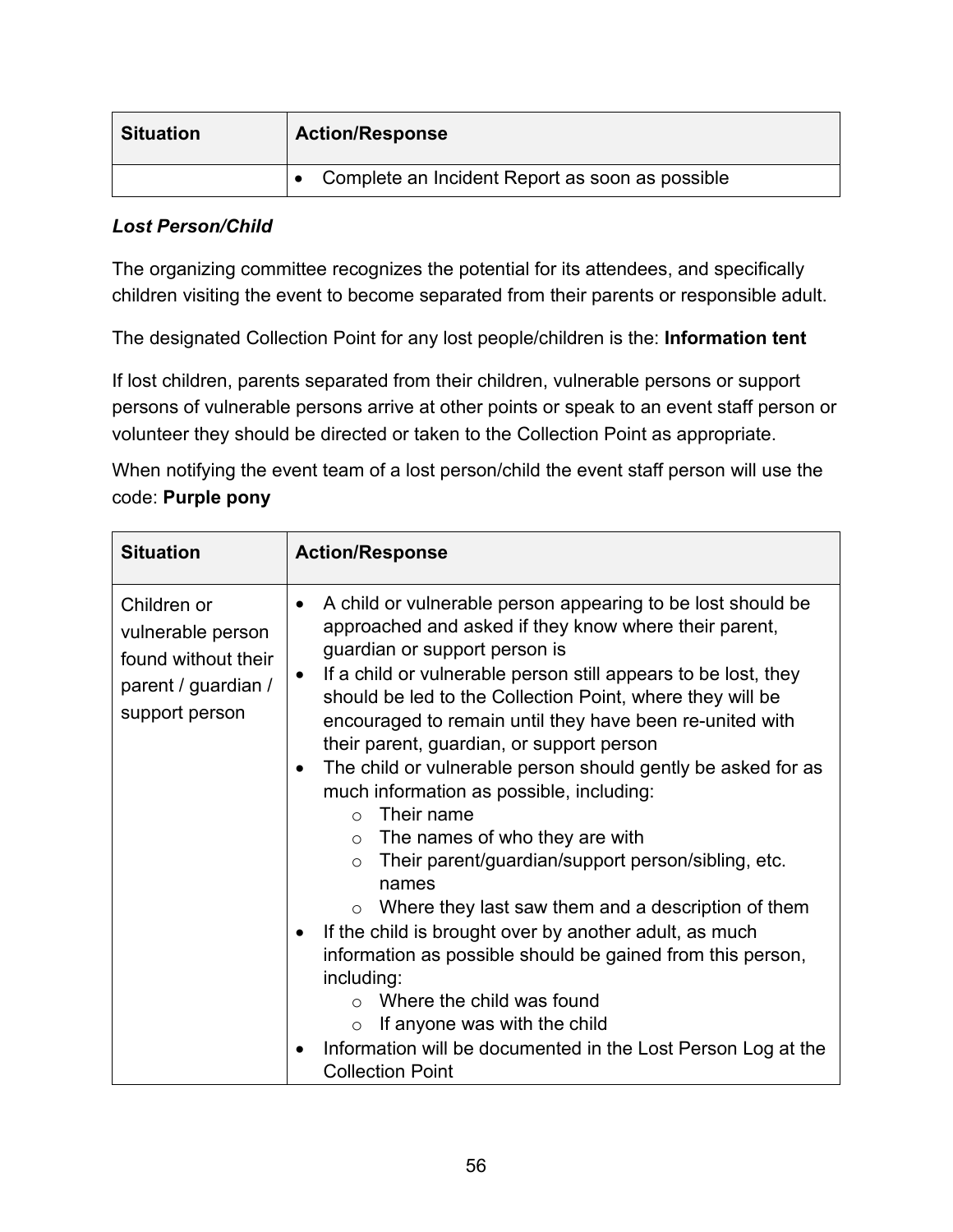| <b>Situation</b>                                                                          | <b>Action/Response</b>                                                                                                                                                                                                                                                                                                                                                                                                                                                                                                                                                                                                                                                                                                                                                                                                                                                                                                                                                                                                                                                   |  |  |  |
|-------------------------------------------------------------------------------------------|--------------------------------------------------------------------------------------------------------------------------------------------------------------------------------------------------------------------------------------------------------------------------------------------------------------------------------------------------------------------------------------------------------------------------------------------------------------------------------------------------------------------------------------------------------------------------------------------------------------------------------------------------------------------------------------------------------------------------------------------------------------------------------------------------------------------------------------------------------------------------------------------------------------------------------------------------------------------------------------------------------------------------------------------------------------------------|--|--|--|
|                                                                                           | When notifying the event team of a lost person/child the<br>$\bullet$<br>event staff person will use the code:<br>The Event Director will report to the Collection Point, gain the<br>$\bullet$<br>necessary information, and make the public announcement<br>If the name of the parent/guardian/support person is known<br>the following announcement will be made via main stage PA<br>system:<br>This is a public announcement, could (Name of<br>$\circ$<br>person) please make their way to the (Collection<br>Point)<br>If the name of the parent/guardian/support person is not<br>known the following announcement will be made via main<br>stage PA system:<br>This is a public announcement, please remember this<br>$\circ$<br>is a busy event, if you have been separated from a<br>family member, please go to (Collection Point)<br>PA announcements are not to mention the name of the lost<br>person/child<br>If a parent/guardian/support person is not found within 10<br>minutes event staff will notify the Event Director who will<br>notify Police |  |  |  |
| Parent, guardian,<br>or support person<br>reporting lost child<br>or vulnerable<br>person | Reassure parent/guardian/support person informing you of a<br>$\bullet$<br>lost person/child that efforts to find the person/child will be<br>undertaken at once<br>Encourage the parent to come to Collection Point if not<br>already there so they can give details<br>Ask the parent for the following details of the child or<br>vulnerable person: name; age; gender; hair colour; clothing;<br>other identifying characteristics; location last seen and who<br>they were with<br>Information will be documented in the Lost Person Log at the<br><b>Collection Point</b><br>Encourage the parent to remain at the Collection Point in<br>case they are found<br>When notifying the event team of a lost person/child the<br>event staff person will use the code:<br>Staff will use radio or cell phones and state:<br>Please be advised of a (Code). Looking for (state the<br>information available).                                                                                                                                                           |  |  |  |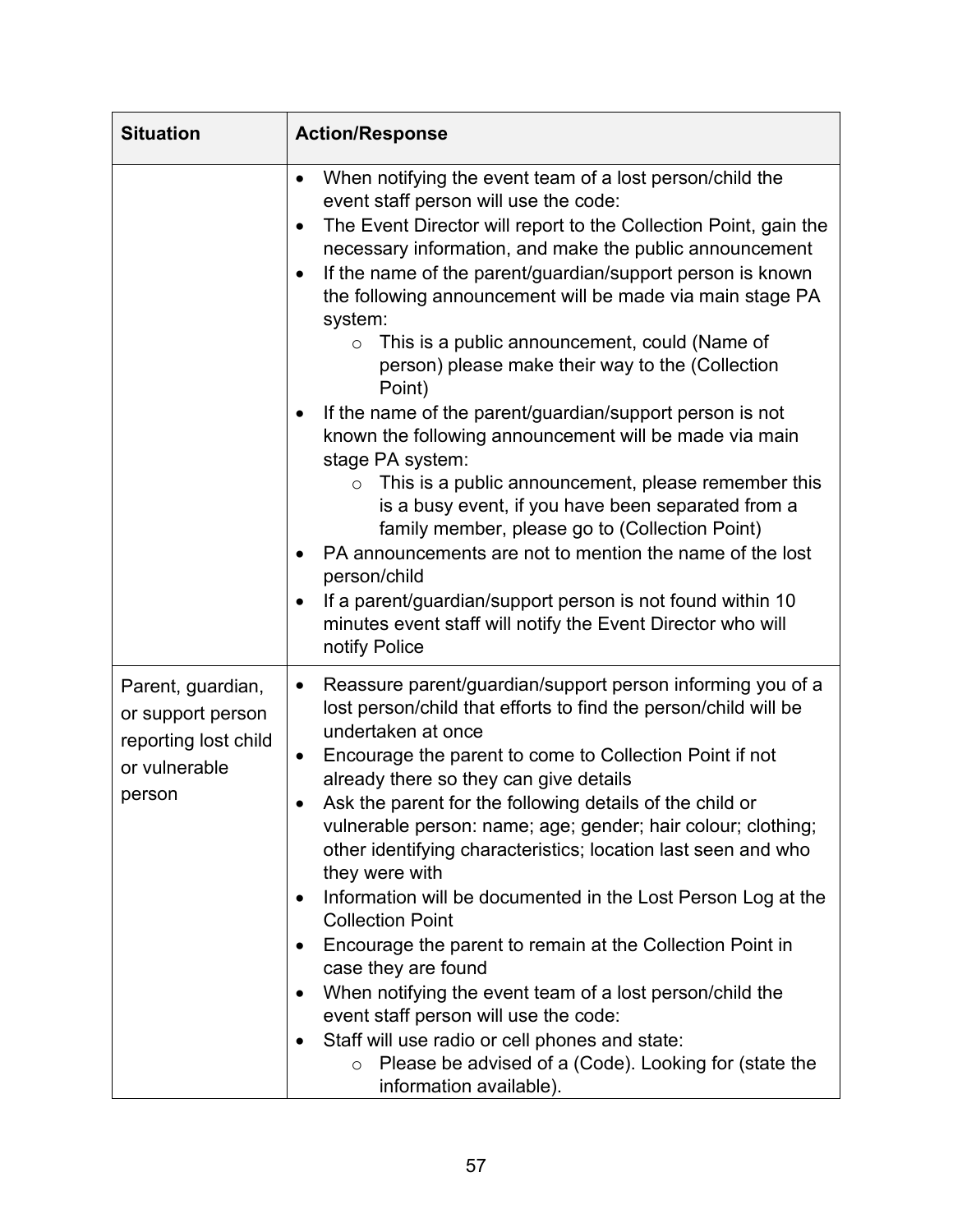| <b>Situation</b>                                                                | <b>Action/Response</b>                                                                                                                                                                                                                                                                                                                                                                                                                                                                                                                                                                                                                                                                                                                                                                                                                                                                                                                                              |  |  |  |
|---------------------------------------------------------------------------------|---------------------------------------------------------------------------------------------------------------------------------------------------------------------------------------------------------------------------------------------------------------------------------------------------------------------------------------------------------------------------------------------------------------------------------------------------------------------------------------------------------------------------------------------------------------------------------------------------------------------------------------------------------------------------------------------------------------------------------------------------------------------------------------------------------------------------------------------------------------------------------------------------------------------------------------------------------------------|--|--|--|
|                                                                                 | Event staff and volunteers conduct a first search of the area<br>$\bullet$<br>When the child or vulnerable person is found, they will be led<br>$\bullet$<br>to the Collection point to be re-united with their parent,<br>guardian or support person<br>If the child or vulnerable person is not found within 10<br>$\bullet$<br>minutes event staff will notify the Event Director who will<br>notify Police                                                                                                                                                                                                                                                                                                                                                                                                                                                                                                                                                      |  |  |  |
| Re-uniting parent /<br>guardian / support<br>person with lost<br>person / child | Before releasing a child or vulnerable person to an adult<br>$\bullet$<br>presenting as their caregiver, ask the child or vulnerable<br>person if they know this person<br>If the child or vulnerable person appears not to know the<br>$\bullet$<br>person presenting as their caregiver, or is reluctant to go with<br>the collecting adult, ask the adult to supply proof of ID and<br>their signature<br>Staff at the Collection Point should take a picture of the<br>$\bullet$<br>collecting adult's ID and signature and keep the picture for<br>post-event documenting<br>The collecting adult must also sign the Lost Person Log,<br>providing their first name, last name, telephone number and<br>address<br>If necessary, the Police should be called<br>$\bullet$<br>Once a child or vulnerable person has been re-united with<br>their collecting adult, all event staff, security, volunteers, and<br>Police (if necessary) will be informed at once |  |  |  |

### **Part H: Communications**

Event Command will communicate to staff and volunteers and vice versa by: **Radios and cell phone**

Event Command will communicate to the public during the event by: **PA system, megaphones in event of power failure**

If the event is cancelled, attendees not yet on site will be notified by: **Social media channels (Facebook and Twitter)**

Complete Emergency Contact List is located in the Event Operations binder.

<span id="page-58-0"></span>Public Announcement Scripts are located in the Event Operations binder.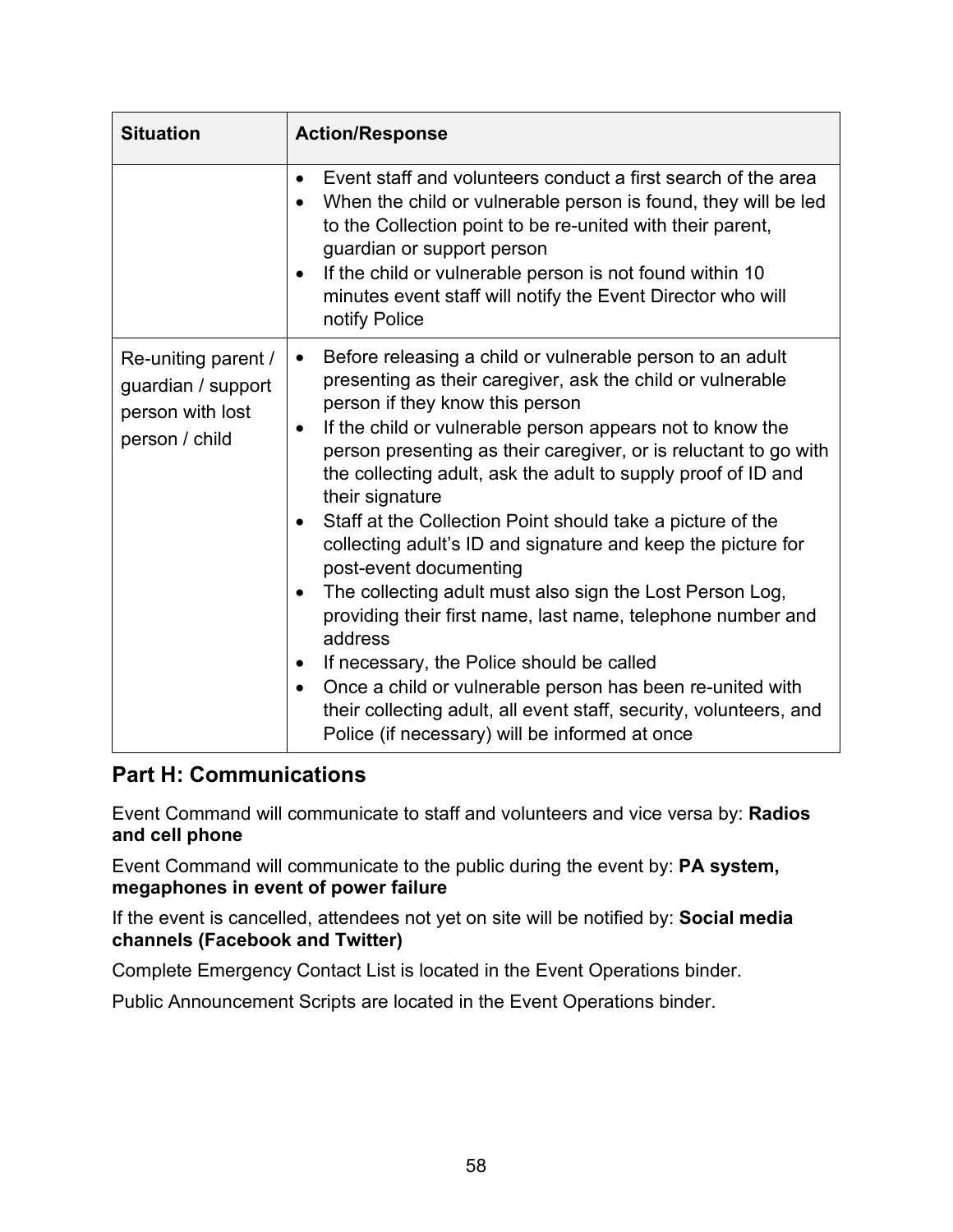### <span id="page-59-0"></span>**Template: Contact List**

| <b>Role</b>           | <b>Name</b>         | <b>Cell Phone</b> | <b>Radio Channel</b> |
|-----------------------|---------------------|-------------------|----------------------|
| <b>Event Director</b> | <b>Charles Hill</b> | 555-555-5555      | Channel 1            |
|                       |                     |                   |                      |
|                       |                     |                   |                      |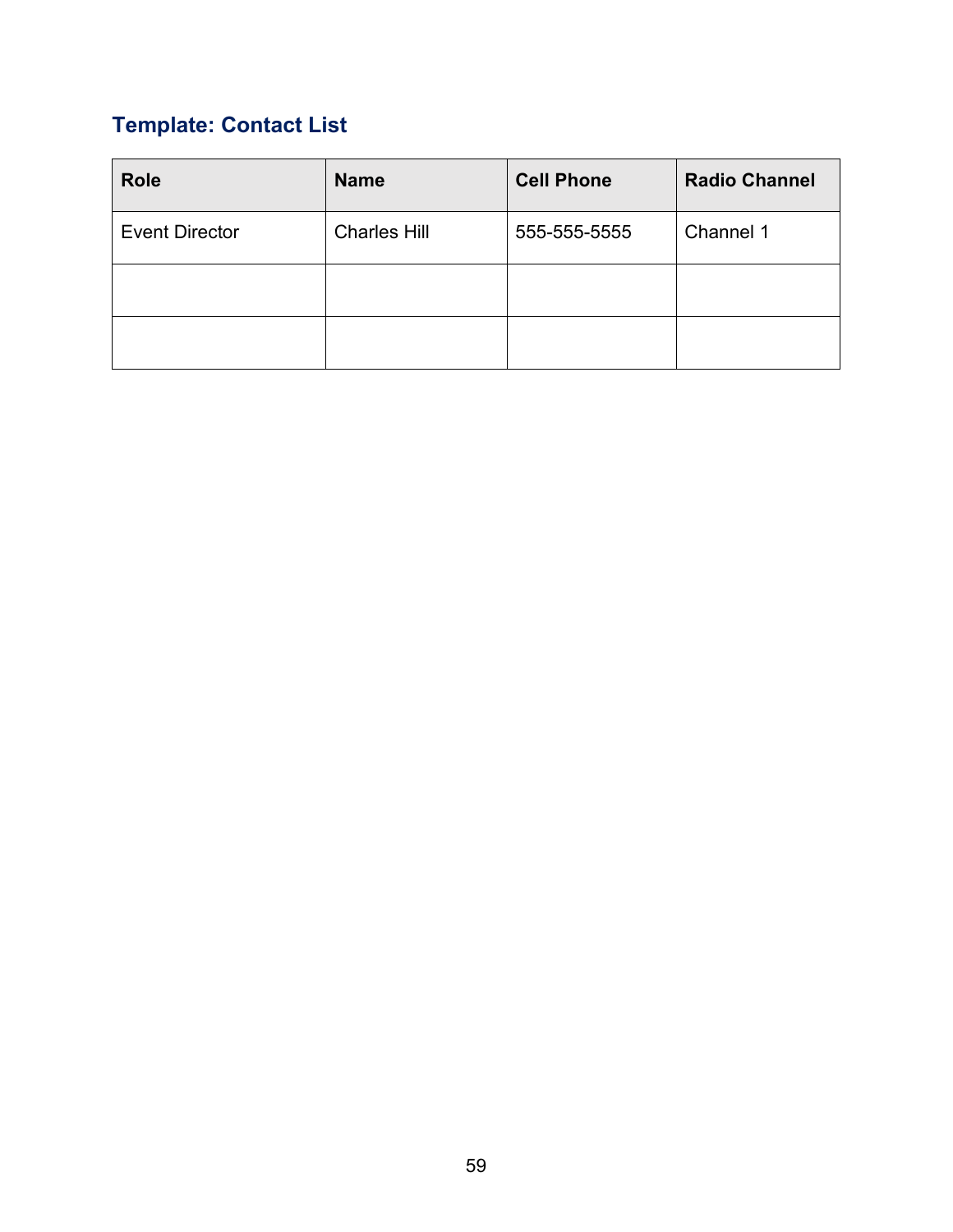### <span id="page-60-0"></span>**Template: Incident Report**

| Date (DD-MM-YYYY): _________________                  |           |                                       |    |           |
|-------------------------------------------------------|-----------|---------------------------------------|----|-----------|
|                                                       |           | Current Time: ________                | AM | <b>PM</b> |
| Your Position: ___________________________            |           | Time of Incident: ________            | AM | <b>PM</b> |
| Description of Incident:                              |           |                                       |    |           |
|                                                       |           |                                       |    |           |
| Description of Patron:                                |           |                                       |    |           |
|                                                       |           |                                       |    |           |
| Was First Aid required? Yes                           | No        |                                       |    |           |
|                                                       |           |                                       |    |           |
| What did you see and what steps did you take?         |           |                                       |    |           |
|                                                       |           |                                       |    |           |
|                                                       |           |                                       |    |           |
| Was EMS called?<br>Yes                                | No        |                                       |    |           |
| If yes, how long until they arrived? ________ minutes |           |                                       |    |           |
| Were other staff involved?                            | Yes<br>No |                                       |    |           |
|                                                       |           |                                       |    |           |
| Were Police called?<br>Yes                            | No        | Police Report No. ___________________ |    |           |
| Could the incident have been avoided? Yes             |           | No                                    |    |           |
| If yes, how?                                          |           |                                       |    |           |
|                                                       |           |                                       |    |           |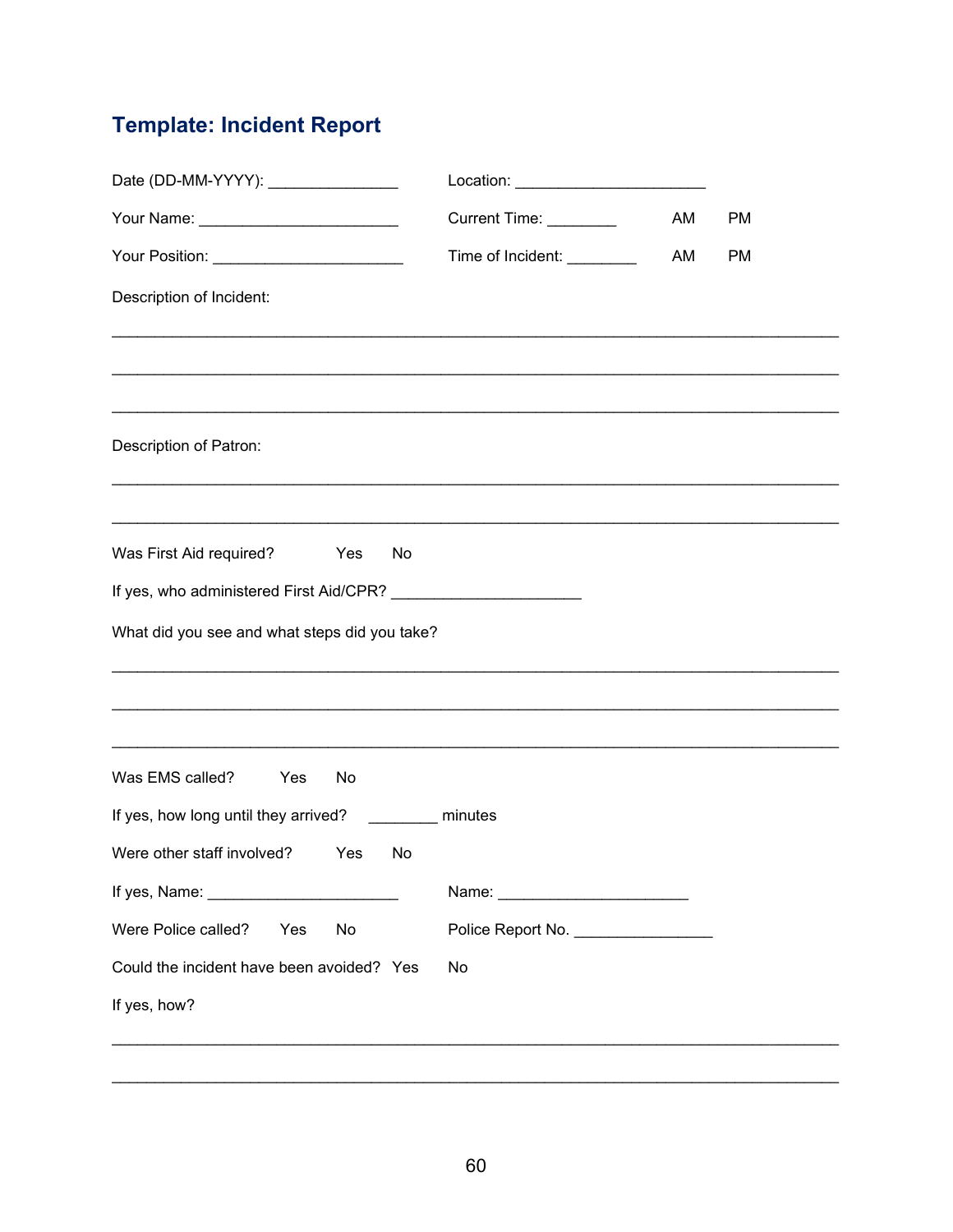Signature of person writing report: \_\_\_\_\_\_\_\_\_\_\_\_\_\_\_\_\_\_\_\_\_\_\_\_\_\_\_ Time Finished: \_\_\_\_\_\_\_\_\_ AM PM Signature of Event Director: \_\_\_\_\_\_\_\_\_\_\_\_\_\_\_\_\_\_\_\_\_\_\_\_\_\_

Was Event Central was notified of incident? Yes No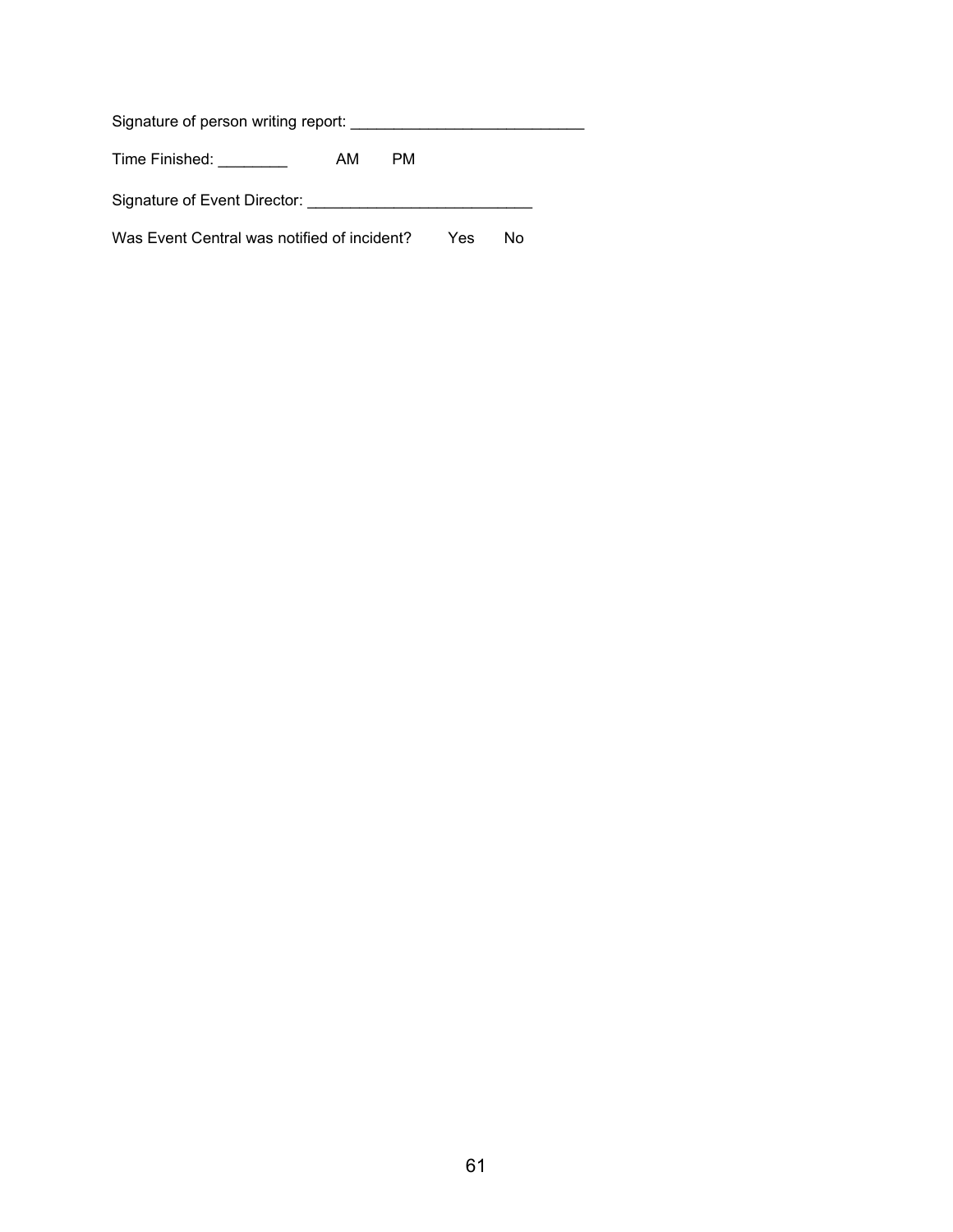### <span id="page-62-0"></span>**Template: Lost Person Log**

<span id="page-62-1"></span>

| Name of<br>lost<br>person | Age /<br>Gender | <b>Description</b> | <b>Time</b><br>lost /<br>reported | <b>Time</b><br>found | <b>Released</b><br>to | <b>Collecting</b><br>adult info |
|---------------------------|-----------------|--------------------|-----------------------------------|----------------------|-----------------------|---------------------------------|
|                           |                 |                    |                                   |                      |                       |                                 |
|                           |                 |                    |                                   |                      |                       |                                 |
|                           |                 |                    |                                   |                      |                       |                                 |
|                           |                 |                    |                                   |                      |                       |                                 |
|                           |                 |                    |                                   |                      |                       |                                 |
|                           |                 |                    |                                   |                      |                       |                                 |
|                           |                 |                    |                                   |                      |                       |                                 |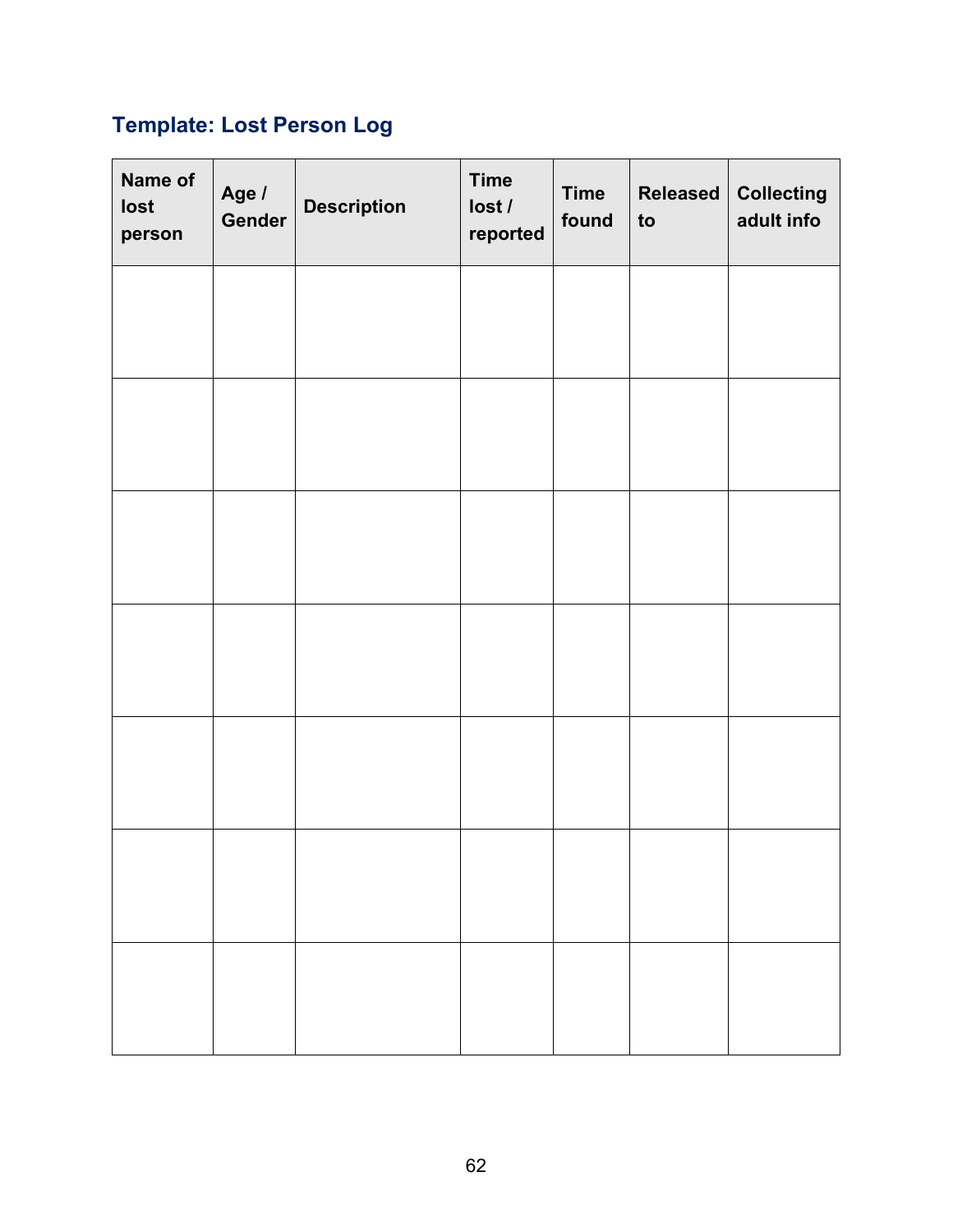### <span id="page-63-0"></span>**Template: Public Announcement Scripts**

#### **Severe Thunderstorm Watch**

Attention: Environment Canada has issued a severe thunderstorm watch for the area. Conditions exist that could produce lightning, heavy rain, and high winds. If severe weather moves into the immediate area, be prepared to follow the direction of event staff and seek shelter or evacuate the site. Thank you for your cooperation. *(Repeat as necessary)*

#### **Severe Weather – Event Cancellation**

Attention: Due to inclement weather, we must regrettably cancel the event for the day. For your own safety, we ask you to please follow the direction of event staff to the nearest exit and vacate the site at once but calmly. Thank you for your cooperation. *(Repeat as necessary)*

#### **Power Outage**

Attention, please remain calm. We have experienced a temporary power outage. We are correcting the situation. Every effort will be made to resume the event as soon as power is restored. Thank you for your cooperation. *(Repeat as necessary)*

### **Emergency Evacuation**

Attention: Please follow the direction of event staff and exit the area through the nearest exit in a calm and orderly fashion. Please remain silent in order to hear further announcements. Event staff will help direct you to the nearest exit. *(Repeat as necessary)*